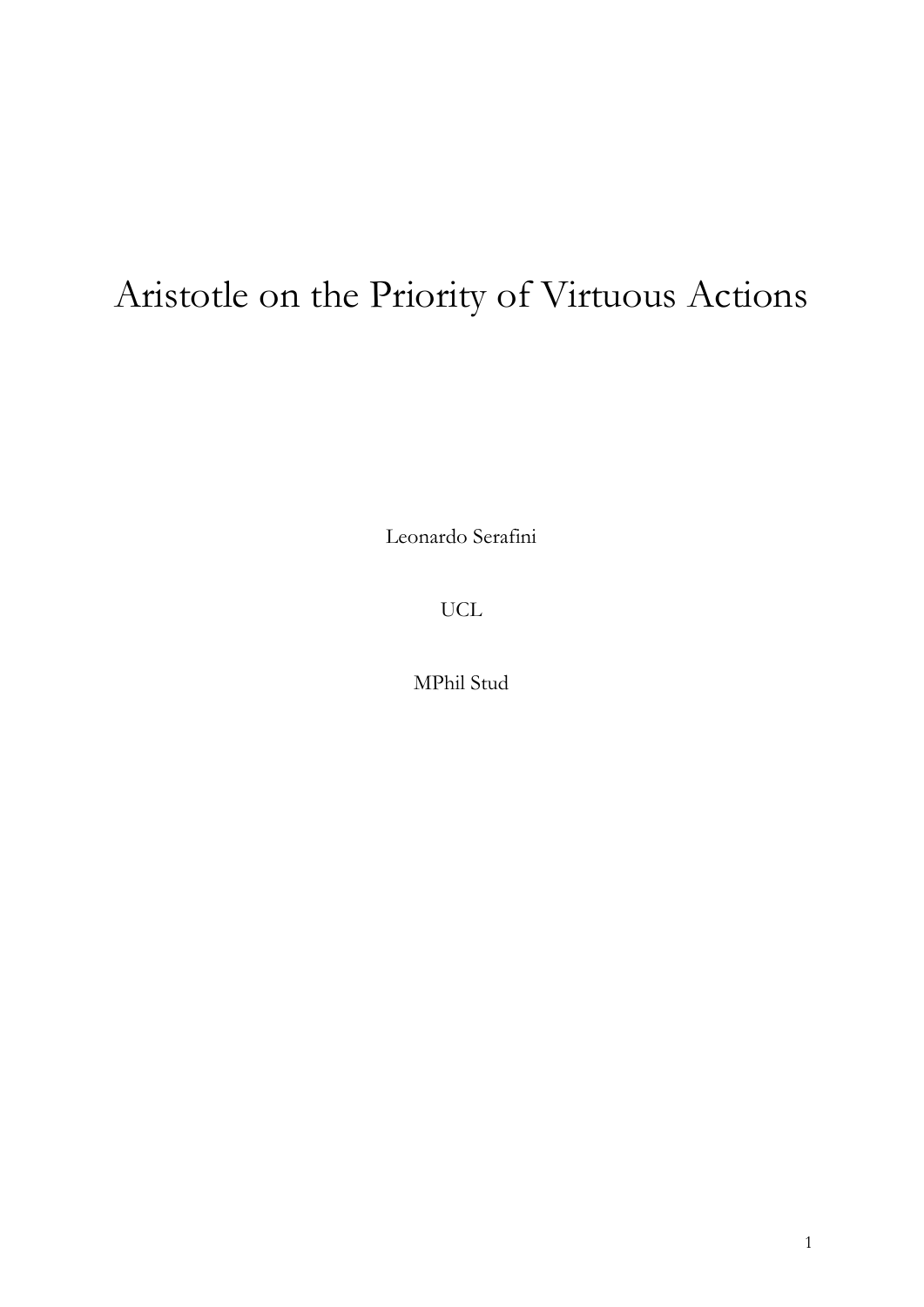I, Leonardo Serafini, confirm that the work presented in this thesis is my own. Where information has been derived from other sources, I confirm that this has been indicated in the thesis.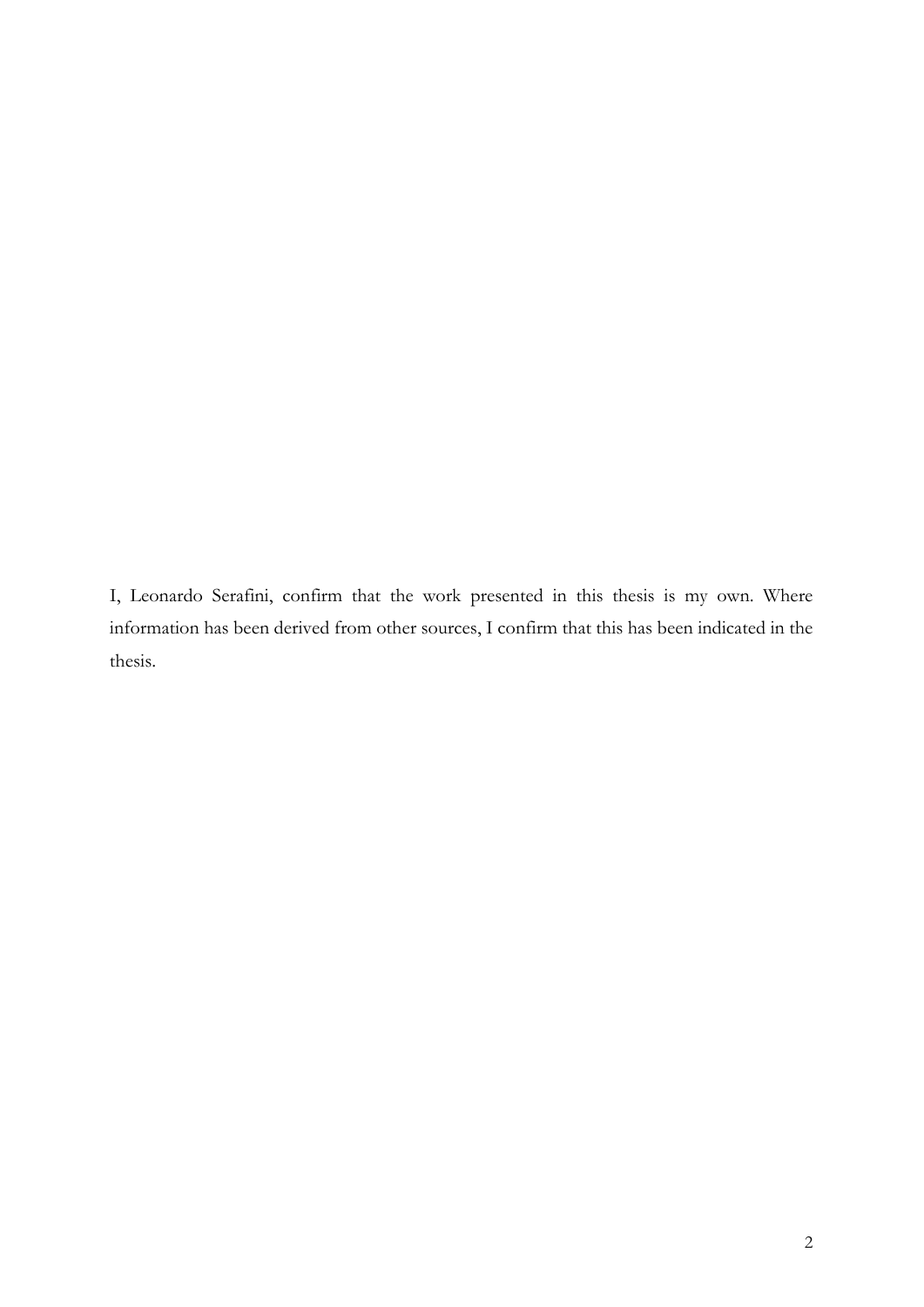### **Abstract**

This thesis is about the relationship between virtuous actions and virtuous dispositions in Aristotle's *Nicomachean Ethics* (*NE*)*.* It argues against the family of claims on which virtuous actions are virtuous derivatively from virtuous dispositions and in favour of the converse thesis: namely, that virtuous actions are virtuous not only independently of virtuous dispositions, but also definitionally prior.

To support this claim, I first analyse *NE* II.4, proposing that those who endorse the idea that an action counts as virtuous when, and because, it is performed by a virtuous agent face important challenges, both textually and conceptually. I argue that II.4's distinction between 'virtuous actions' and 'acting virtuously' enables us to see that for Aristotle there is no required predicate of an agent's character for the performed action to count as virtuous; rather, it is virtuous independently of the excellence of the person carrying it out.

Second, I provide a criterion of correctness for virtuous actions by discussing the doctrine of the mean as found in *NE* II.6. I defend the thesis on which virtuous actions are virtuous because they hit the mean-relative-to-us – this being a notion which is not, in turn, dependent on that of the virtuous agent, as a careful reading of *NE* III.4 indicates. I further argue that the being *mesotētes* of the ethical virtues is to be explained by reference to the notion of the meanrelative-to-us as it applies to our practical and emotional responses, thereby vindicating the definitional priority of virtuous actions. Mean (sc. virtuous) dispositions inherit their intermediacy from mean (sc. virtuous) actions (and feelings).

I conclude by showing that Aristotle is not a virtue ethicist in the modern sense since he does not define right action in the same distinctive way: that is, Aristotle does not appeal to aretaic notions as being ultimately right-making.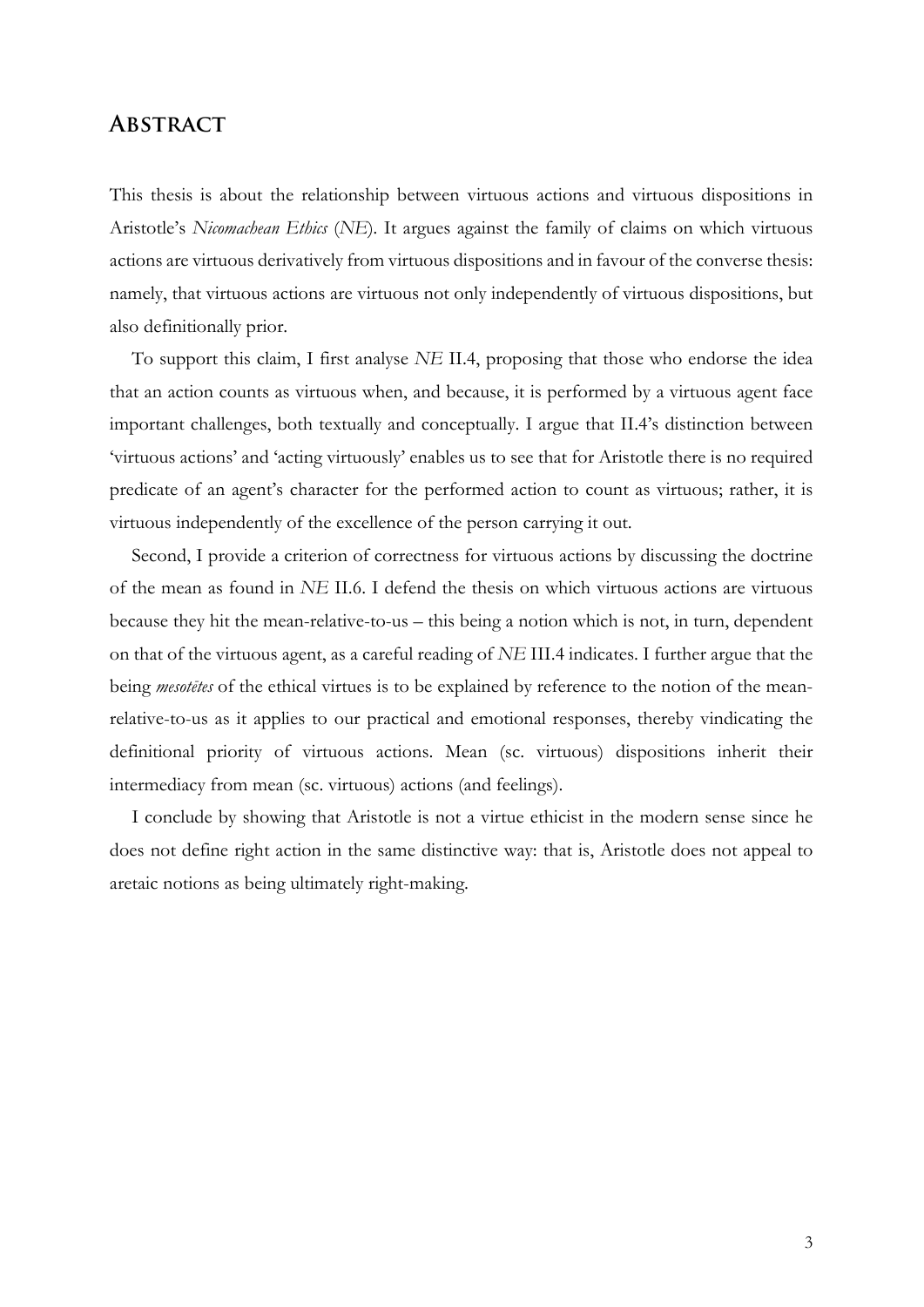# **IMPACT STATEMENT**

This dissertation presents an unorthodox account of the relationship between virtuous actions and virtuous dispositions in Aristotle's ethics by closely engaging with the *Nicomachean Ethics.*  As such, it contributes to the exegetical investigation of some of the central chapters of the *Nicomachean Ethics*, as well as to the general understanding of the structure of Aristotle's ethics. This work also has significant implications outside of Aristotelian scholarship and ancient philosophy: in arguing that Aristotle should not be considered a virtue ethicist in the modern sense, it questions the appropriateness of certain moral taxonomies and the contribution that the Stagirite has made in shaping them. This, in turn, opens up the way for future non-virtueethical treatments of Aristotle's ethics and raises the challenging question of its role (if any) as a distinct method of ethics.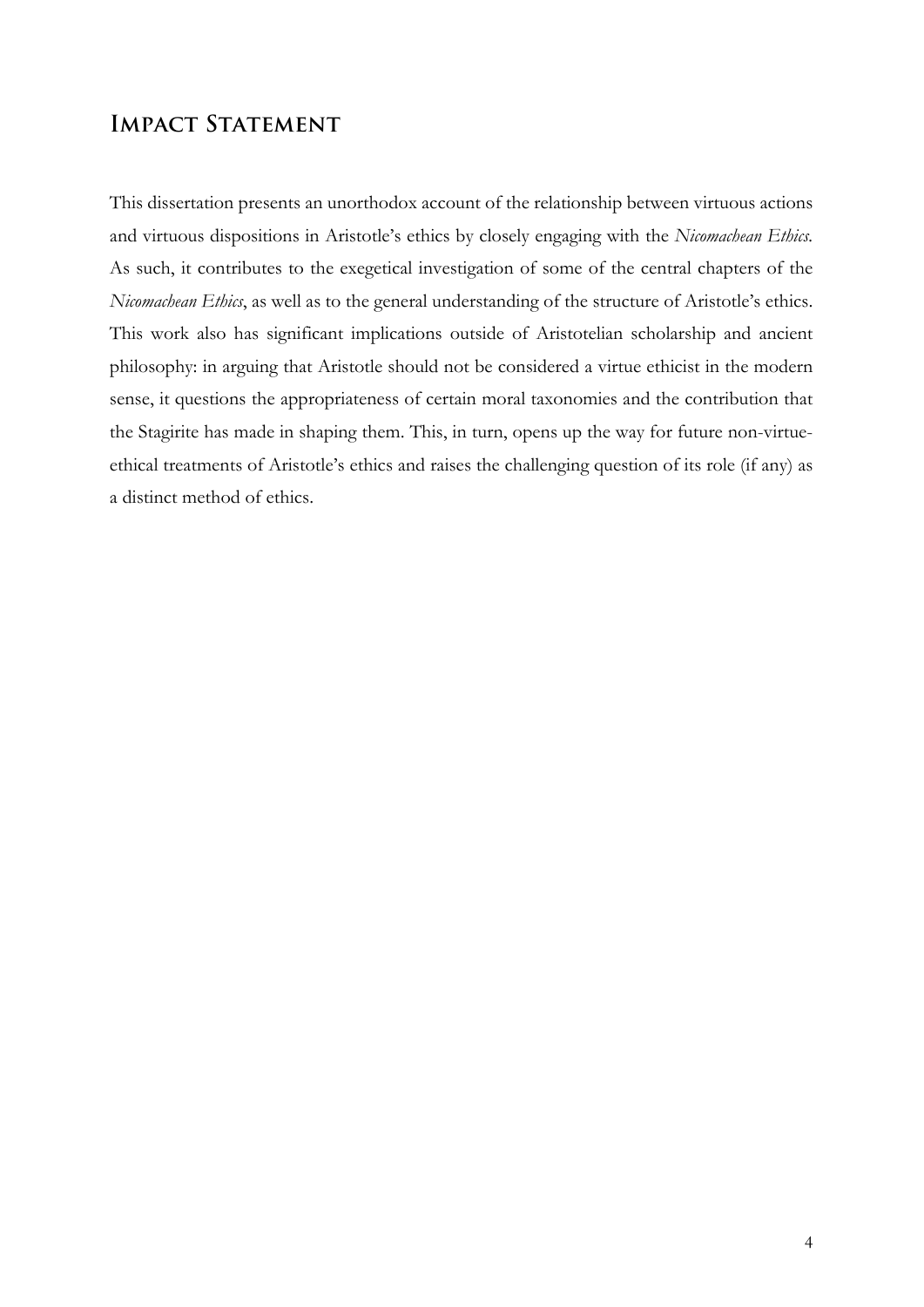# **TABLE OF CONTENTS**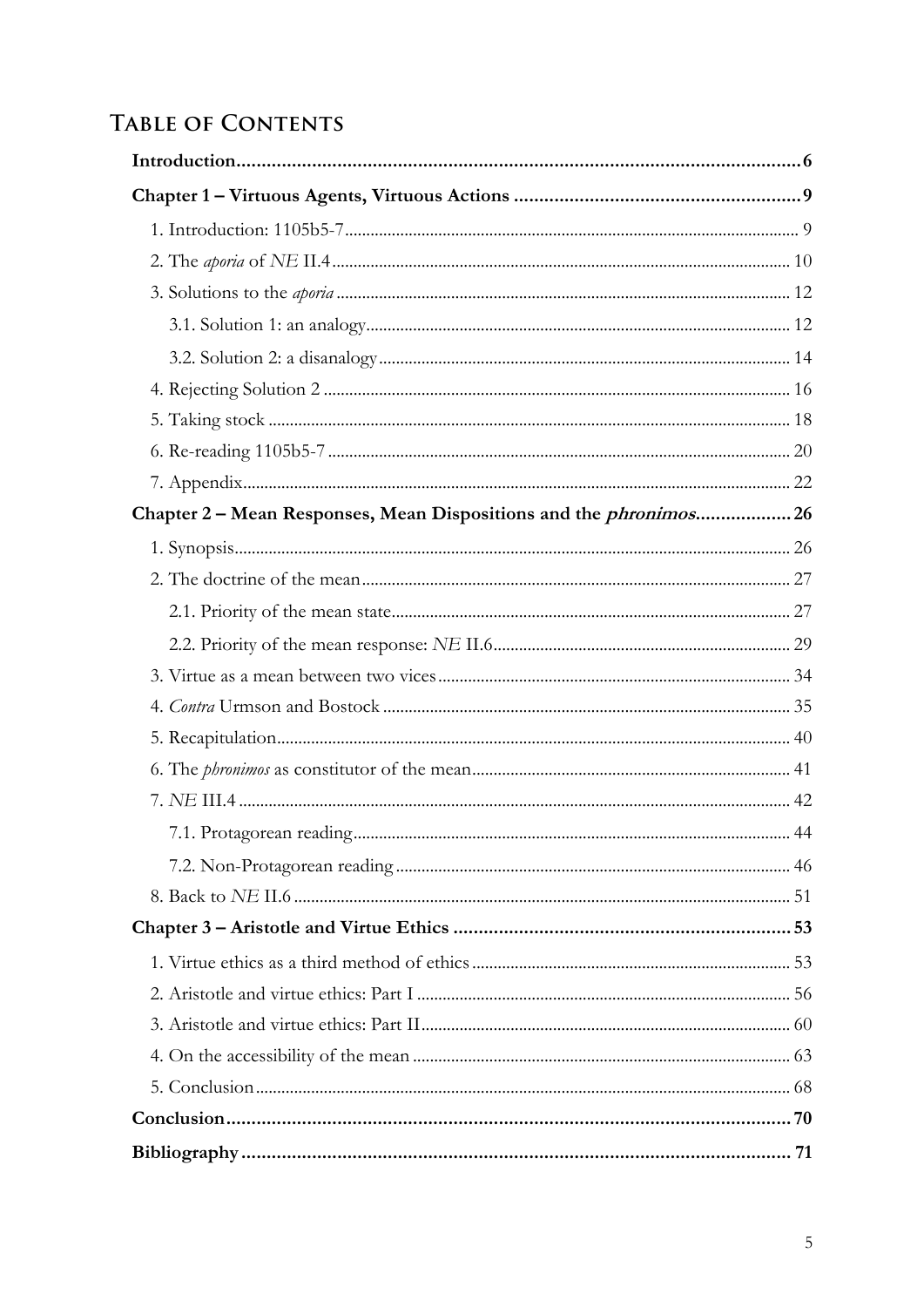## **Introduction**

In this work, I investigate the metaphysical relationship between virtuous actions and virtuous agents in Aristotle's *Nicomachean Ethics* (*NE*) in order to identify which of the two is, in a sense, basic – that in terms of which the other is derivatively determined. As Vasiliou (2011, p. 171) perceptively observes, this metaphysical question is no different from a *definitional* question, insofar as we understand this idea in Platonic and Aristotelian terms. In fact, for them, questions of the form 'What is X' (*ti esti*) were not meant to be linguistic, capturing something about the meaning of words, as talk of definition might misleadingly lead us (contemporary readers) to think. Instead, they were meant to capture the essence of a thing: what makes that certain thing the thing it is. If so, in this context, we too can take this metaphysical question to be definitional, for the question I am pursuing is precisely a question regarding the essence of virtuous action: sc. whether it is prior to or derivative of virtuous agents with their excellent character traits.

A caveat is in order. In putting the question in these terms, I do not mean to say that the definiens (whatever it will turn out to be) will fully exhaust the definiendum. All I am committed to is the rather more general thought that one of the two members of the relationship under inquiry cannot be defined without reference to the other and that in this (and only this) it enjoys a derivative status, whereas the other enjoys definitional priority.

More precisely, I intend to argue that, despite a dominant strand of interpretation, we should not attribute to Aristotle the idea that virtuous actions are virtuous because they are performed by a virtuous agent, nor, at a more general level, that the criterion itself of what makes an action virtuous is dependent on the virtuous agent and her excellent dispositions. Rather, there are good reasons, both textual and conceptual, for inverting the direction of priority: virtuous actions enjoy definitional priority over virtuous dispositions or, in other words, they are part of what settles their definition.

Ultimately, the view I propose will rest on a conjunction of the following three claims: (i) that virtuous actions are virtuous independently of their being performed by a virtuous agent; (ii) that the criterion itself of what makes an action virtuous is not, in turn, dependent on the notion of virtuous agents and, lastly, (iii) that virtuous dispositions are defined (at least partly) in terms of virtuous actions. Thus proceeding, I believe, will have a significant impact both on exegetical and philosophical grounds. More specifically, it will (a) free Aristotle's work from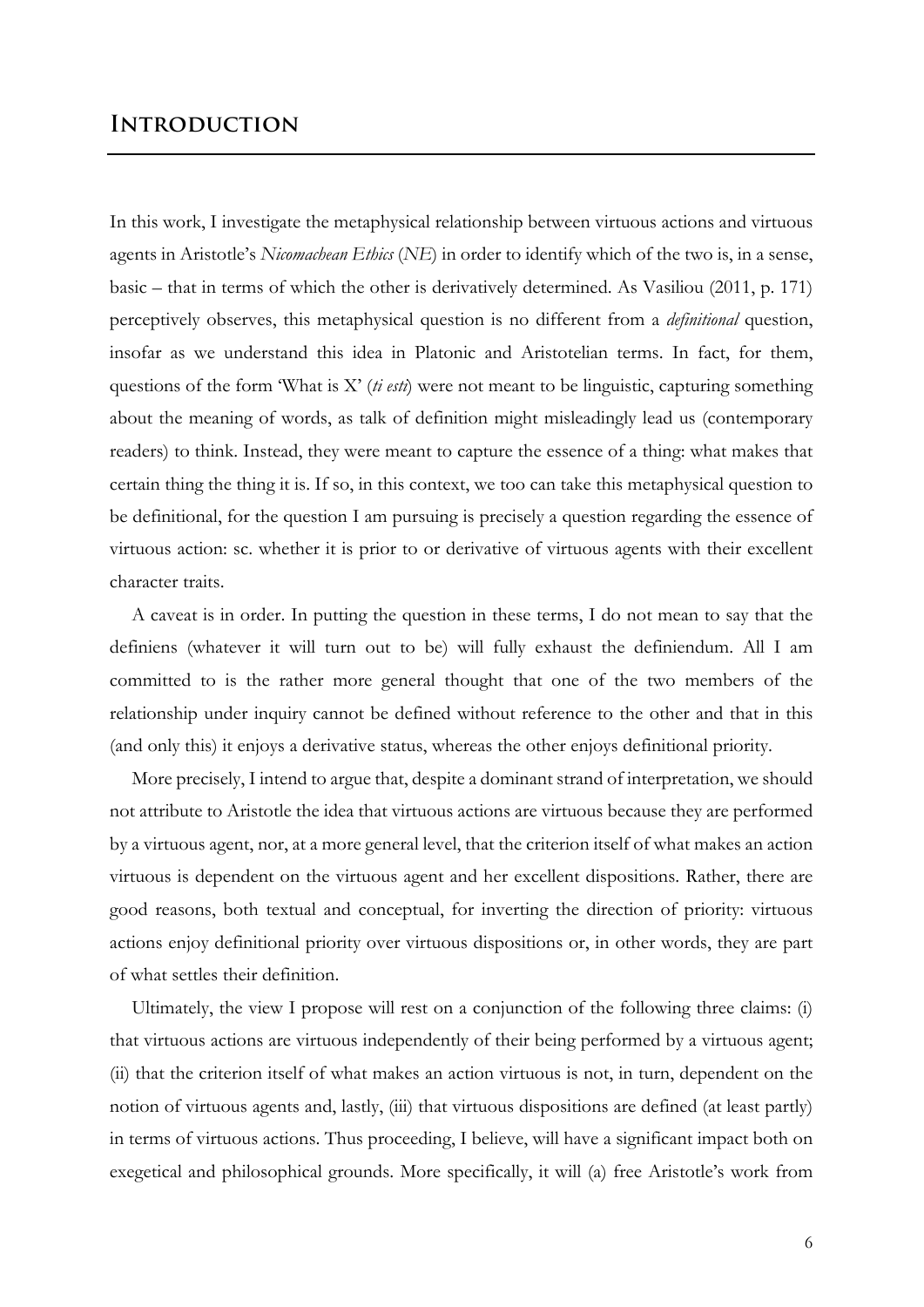certain misleading interpretations which obfuscate the real meaning of some key passages and, further, (b) it will shed a rather different light on the alleged Aristotelian origins of recent virtue ethics.

I structure the work as follows.

In Chapter 1, I explore and counter the idea that an action is virtuous when, and because, it is performed by a virtuous agent. I do so by discussing *NE* II.4, where Aristotle writes that 'actions are called just or temperate when they are the sort that a just or temperate person would do' (1105b5-7). Some commentators (e.g. Taylor, 2006) have interpreted this passage to the effect that Aristotle himself attributed priority to virtuous agents over virtuous actions. Contrary to this interpretation, I will argue that Aristotle does not attribute priority to the virtuous agent. I will do so by analysing the broader context where the claim is found – a context in which Aristotle responds to an *aporia* for his habituation process by drawing a robust distinction between 'virtuous actions' and 'acting virtuously' (see Jimenez, 2016 and Hirji, 2018b). For an agent to act virtuously, Aristotle's distinction indicates, she cannot just perform virtuous actions. Instead, she needs (1) to act knowingly (*eidōs*), (2) to choose the action and choose it for its own sake (*di'auto*) and (3) to act from a stable and unchanging disposition (*bebaiōs kai ametakinētōs*).

This distinction, I will argue, rests on the idea that while something about the agent must be true for a certain action to be virtuously performed, nothing about the agent must be true for the action to count as virtuous. Keeping the distinction sharp will require rejecting the reading on which the three conditions just stated are read as conditions for an *act* to be registered as virtuous, and not for an *agent* to act virtuously. I will contend that this alternative reading is both hard to square with the chapter itself (sc. it is exegetically onerous) and unnecessarily costly in its solution to the *aporia* (sc. it is philosophically onerous). I conclude by vindicating the idea that, actually, Aristotle in *NE* II.4 is claiming that virtuous actions are virtuous independently of their being performed by a virtuous agent – this being claim (i) above. I gloss the chapter by offering an alternative (epistemological) reading of the contentious passage (1105b5-7) from which we started.

In Chapter 2, building on the works of Brown (2014) and Aufderheide (2017), I discharge the burden of finding a criterion of correctness for virtuous actions which is not dependent on virtuous agents and their dispositions – this being claim (ii) above. In this respect, I believe that the doctrine of the mean contains illuminating insights. Not only, I want to argue, does this doctrine allow us to identify a criterion which is not dependent on the prior notion of excellent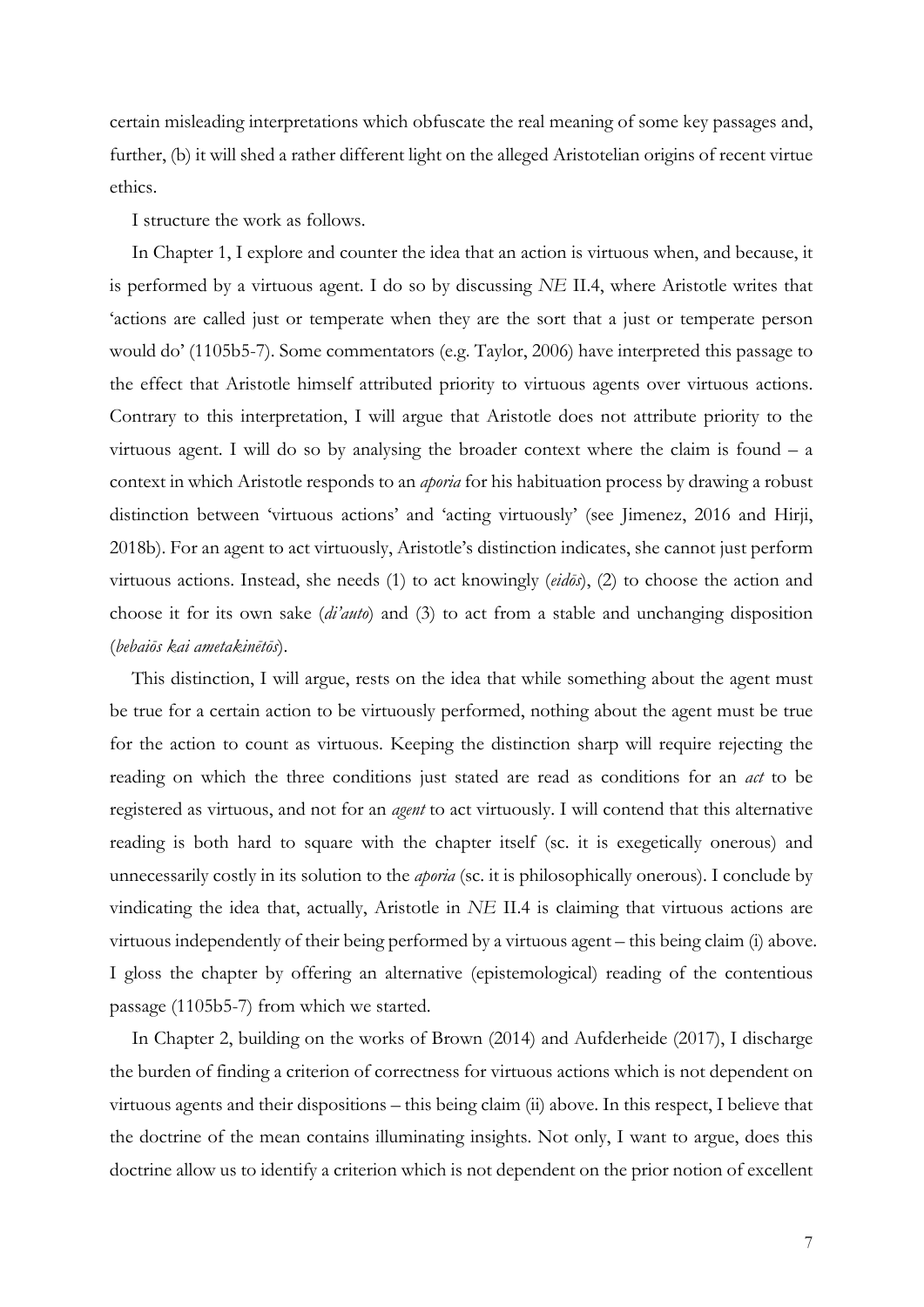dispositions, it also allows us to draw the further conclusion that virtuous dispositions inherit their 'intermediacy' from mean actions and feelings. The being 'a mean state' (*mesotēs*) of the ethical virtues is derivative of the being 'mean-relative-to-us' (*meson pros hēmas*) of actions and feelings – this being a defence of claim (iii) above. In sum, by looking at this central doctrine, we can both discharge our burden and strengthen the attribution of definitional priority to virtuous actions over virtuous characters.

I close the chapter by rejecting a powerful objection (see Aufderheide, 2017): that Aristotle, in mentioning the practically wise person in the full definition of ethical virtues (1107a1-2), surreptitiously reintroduces the definitional priority of the virtuous agent. Is the mean response mean because the practically wise agent determines it to be such? I will answer in the negative.

In Chapter 3, I evaluate whether Aristotle's ethics counts as a form of virtue ethics. To answer this question, I will start by identifying the distinguishing feature of virtue ethics – that is to say, what makes it a distinct normative ethical theory alongside consequentialism and deontology. I will argue that virtue ethics is a third method of ethics because it offers a distinctive criterion of right action, appealing to aretaic concepts as ultimately right-making (and not, say, to promotion of best consequences or compliance with a certain moral rule). I will then illustrate why, in light of the findings of Chapter 1 and 2, we have compelling reasons to resist including Aristotle's ethical theory under the heading 'virtue ethics'. To this aim, I will critically engage with McAleer's (2007) meticulous attempt at arguing that Aristotle *is* a virtue ethicist even if it is true that (as I contend) Aristotle does not define right action by reference to the virtuous agent like traditional virtue ethicists do. I argue for the implausibility of his account on two independent grounds: (i) its over-inclusiveness and (ii) its ascription to Aristotle of a view for which there is strong textual counter-evidence. I conclude by discussing the implications that answering this question has for our treatment of Aristotle's ethics.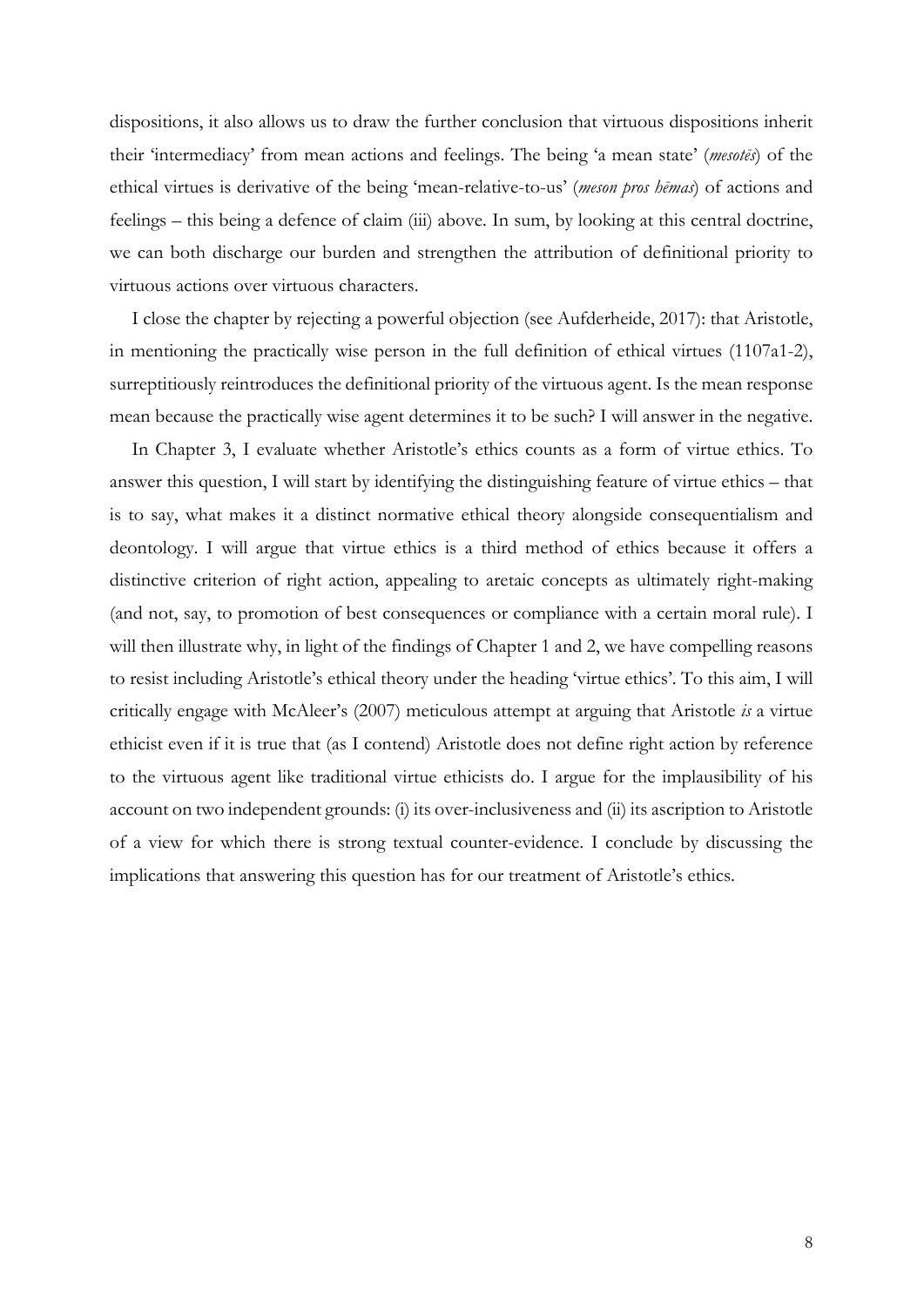#### **1. Introduction: 1105b5-7**

 $\overline{a}$ 

One way of understanding the direction of priority between virtuous agents and virtuous actions is to hold that an action is virtuous when, and because, it is performed by a virtuous agent.

A dominant strand of interpretation attributes this view to Aristotle. <sup>1</sup> Indeed, it is a somewhat common thought that for Aristotle virtuous actions are virtuous only derivatively; that is, that their virtuousness is derivative of the virtuousness of the agents carrying them out. On this construal, no 'out-of-character' virtuous action would be possible, for it is something about the virtuous agent's state which determines the act's nature (i.e. its virtuousness).<sup>2</sup> Ultimately, those who believe in this view endorse what we could call, for the sake of a label,

**Agent Priority:** an action is virtuous *because* it is performed by a virtuous agent (sc. an agent with virtuous dispositions).

Essentially, the idea here is that it is something about the agent and her excellent character which *makes* a certain action the kind of virtuous action it is. Excellent character traits are regarded as being, in a sense, basic; that in terms of which virtuous actions are defined.

One of the chapters of the *Nicomachean Ethics* which is often cited in this connection is II.4. Here, Aristotle writes that 'actions are called just or temperate when they are the sort that a just or temperate person would do' (1105b5-7).3 This passage has been read as maintaining that it is something about the virtuous agent which makes a certain action the sort of virtuous action it is and that, if this is correct, Aristotle's ethics is agent-centred. Indeed, C. W. Taylor, remarking on this passage, maintains that Aristotle is here assigning 'definitional priority to the

<sup>1</sup> See Joachim (1951), Hardie (1968), Williams (1995), and Vasiliou (2007). I discuss their views below, in §3.2.

<sup>2</sup> In Chapter 2, I discuss a different way of interpreting the priority of virtuous agents over virtuous actions. To anticipate, on the construal I will there discuss and reject, even if an action's virtuousness does not depend on its performance by a virtuous agent, it is still held that what makes an action virtuous (that is, its criterion of correctness) is dependent on the virtuous agent at a more general level. <sup>3</sup> Translations of the *NE* are based on those of Rackham (1934), unless otherwise noted.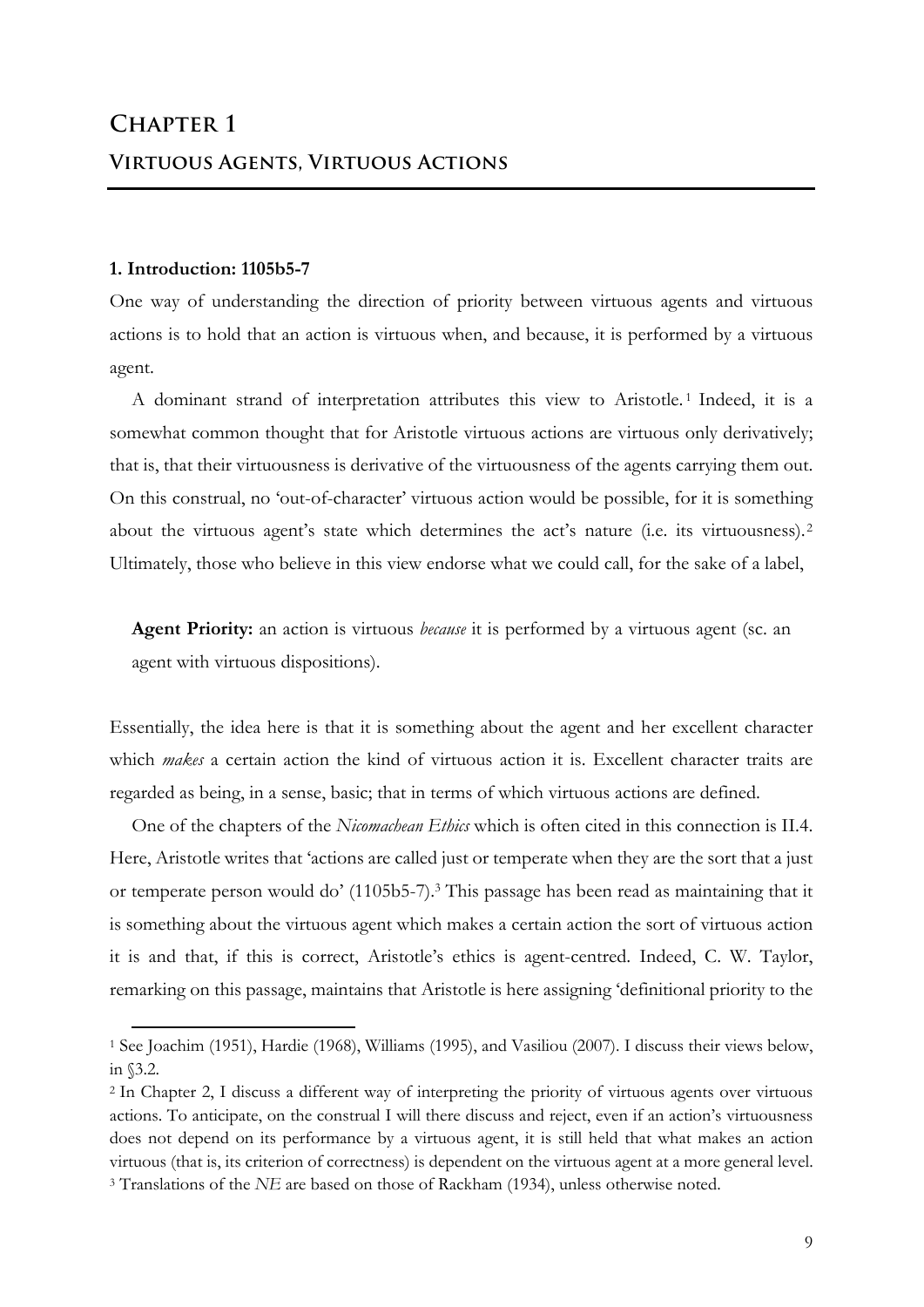agent over the act: […] courageous acts are defined as the sort of thing that the courageous person does' (2006, p. 94). From this, he concludes that Aristotle's theory is 'an 'agent-centred', as opposed to an 'act-centred' one' (*ibid.*). 1105b5-7 has been taken as textual proof that Aristotle himself endorses Agent Priority.

In this chapter, I want to argue that this interpretation is mistaken and offer an alternative reading of the misleading passage just quoted. In order to do so, I will now locate the quotation within its broader context; a context the most charitable and coherent interpretation of which suggests, instead, a rejection of Agent Priority.

#### **2. The aporia of NE II.4**

*NE* II.4 begins with a puzzle (*aporia*) for an idea previously introduced in *NE* II.1: namely, that 'we become just by doing just things, temperate by doing temperate things, and courageous by doing courageous things' (1103a34-b1). In truth, this is already an ethical delineation of a more general thought which, being content-neutral, applies just as much to technical skills (*technai*) as to ethical virtues. The more general thought is this: that one becomes an X kind of person by performing an X kind of actions. By way of instantiation, just as one becomes a harpist by playing the harp or a grammarian by producing grammatical outcomes, similarly, one becomes virtuous by performing virtuous actions. Call this familiar idea the Habituation Principle (HP).4

On HP, going back to the case of ethical excellences, we are not born virtuous (*NE* II.1, 1103a19-23).5 Rather, all of the excellences of character are stable dispositions generated by a repeated performance of the relevant types of actions. As such, ethical virtues arise 'from habit' (*ex ethous*) and neither are present in us at birth nor naturally manifest themselves as we grow up. Instead, a certain active involvement needs to take place: all that is given to us by nature is the ability to acquire these dispositions *if* we engage in the correct active process. Let this suffice as a rough portrayal of HP.

Now, back to the *aporia.* The puzzle is dialectically introduced through a hypothetical sceptic, who is perplexed as to how it is possible that one can perform an X kind of actions before one is already (*ēdē*) an X person. Here is how Aristotle frames it (with alphabetical insertions for reference purposes):

<sup>4</sup> I borrow this expression from Vasiliou (2011, p. 170).

<sup>5</sup> Contrast with the *natural* virtues of *NE* VI.13.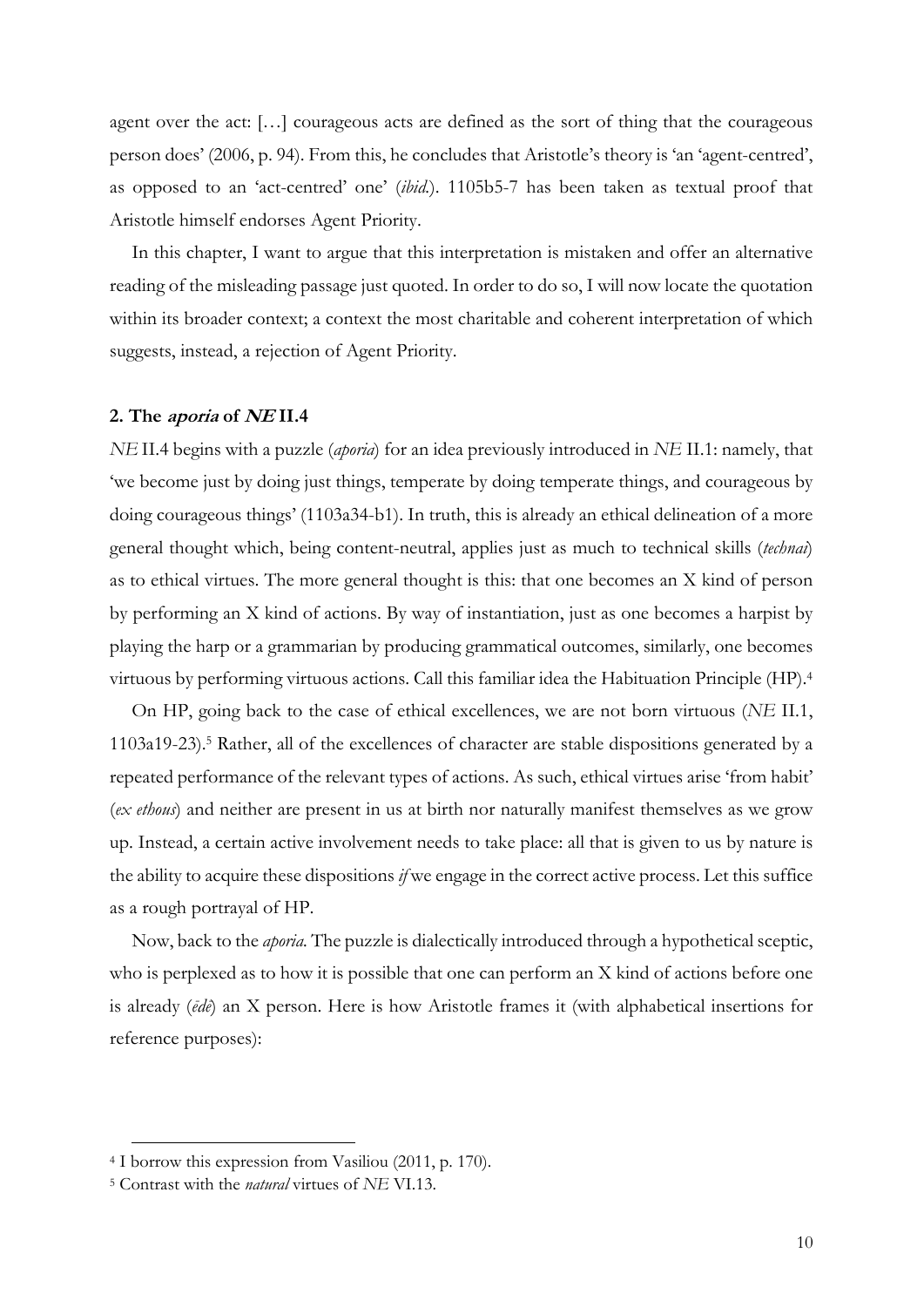*Aporia*. 'A difficulty may however be raised as to what we mean by saying that [A] in order to become just men must do just actions, and in order to become temperate they must do temperate actions. For  $[B]$   $[B_1]$  if they do just and temperate actions, they are just and temperate already (*ēdē*), just as, [B2] if they spell correctly or play in tune, they are scholars or musicians' (1105a17-21).

Note how [A] is just a re-statement of HP in its ethical variant. [B], instead, is the idea underlying the puzzle and is applied both to virtues,  $[B_1]$ , and technical skills,  $[B_2]$ . This reinforces a point previously stated – that HP is content-neutral and, as such, has multiple domains of application.

To bring to the fore the strength of the objection, consider an aspiring learner, someone who is not yet virtuous. Consider also the motivating assumption of the puzzle introduced through  $[B]$ , which, conceptually put, states the following:

**Motivating assumption of the aporia:** one needs to be X already (*ēdē*) in order to perform X actions. 7

By combining the motivating assumption with HP, the tension becomes clear. For, if on HP one becomes an X kind of person by performing an X kind of actions, but one can, on the motivating assumption of the *aporia*, perform X actions only if one is X already, the question becomes pressing as to how a learner *–* someone who is not yet virtuous – could ever perform the actions that (on HP) are conducive to the acquisition of the corresponding virtue. Indeed, the problem cuts quite deep within the Aristotelian framework, for, if part of the aim of *NE*  II is, before giving a 'definition' of ethical virtues (II.6), to get somewhat clear on how we acquire them – and the answer is that we do so through habituation –, then the *aporia* is questioning precisely this upshot. Aristotle's process of moral development would be defeated. In fact, to labour the point, the *impasse* we have reached is one on which it is both true that a

<sup>6</sup> I take this expression from Hampson (2020).

<sup>7</sup> This is the standard translation of *ēdē* (1105a20). I note, however, that there has been an alternative reading of the passage, which translates the *ēdē* not with 'already', but with 'thereby' (Irwin, 1999, p. 22) or 'immediately' (Hampson, 2020, p. 16), generating a completely different *aporia.* I discuss this alternative *aporia* in the Appendix below (§7) and show how my argument holds even on this different interpretation of *NE* II.4. That is, in the Appendix, I show how my argument is not contingent on what one takes to be the best exegesis of *NE* II.4.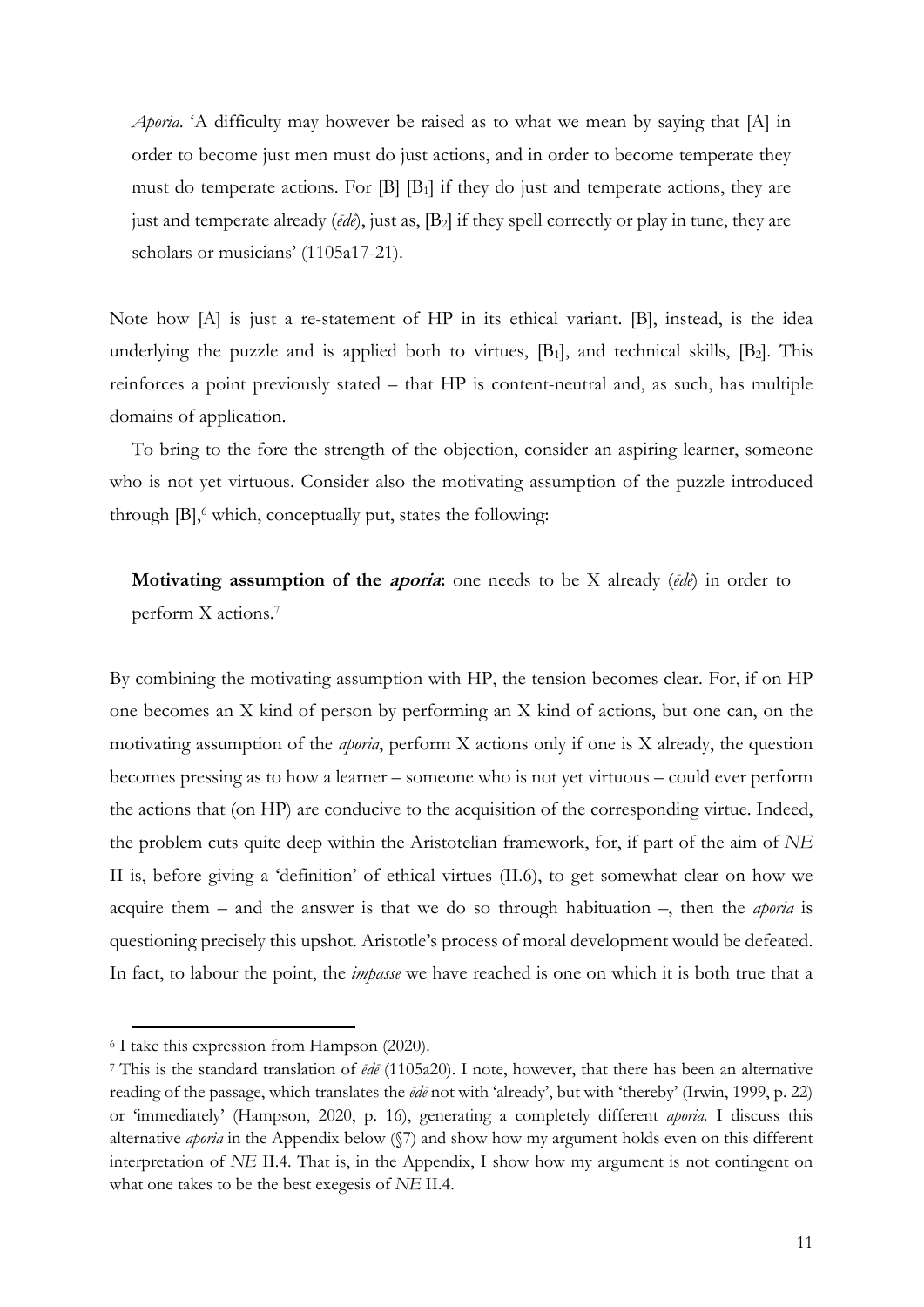learner (someone who is not yet X) cannot perform X actions (because she is not yet X, on the motivating assumption) and can perform X actions (since one becomes X by performing X actions, on HP).

#### **3. Solutions to the aporia**

There are two ways of solving the puzzle. Let us state them formally first and then consider each in turn. A first solution involves rejecting the motivating assumption of the puzzle and holding that a learner can perform virtuous actions. A second solution is, instead, to accept the motivating assumption and reject the claim that a learner can perform virtuous actions – in effect, as Hampson notices, qualify HP (see 2020, p. 8).

#### **3.1. Solution 1: an analogy**

Let us start with the first solution. The central move is to reject the idea that one needs to be an X kind of person in order to perform an X kind of actions. Indeed, this is what is suggested in the first lines of *NE* II.4 (1105a21-26), where an analogy between technical skills and character virtues is introduced, paired with two counterexamples which reveal the falseness of the motivating assumption.

Here is the argument. With skills, one does not count as (e.g.) a grammarian – someone who is competently able to produce grammatical outcomes – if one, say, spells a certain world as it should be spelt either  $(\alpha)$  by chance or  $(\beta)$  under someone else's well-informed instruction. These two cases, as Lawrence rightly points out, 'bring out different, incremental, points' (2011, p. 266). On (α), in fact, even if the word is spelt correctly, i.e. despite being in accord with (*kata*) grammar, it does not arise *from* or does not come *with* the relevant grammatical knowledge – namely the knowledge that the word is spelt in such-and-such a way. The thought underlying this first condition is that one does not count as being an X person if she happens to bring about outcomes that are typical of that technical skill accidentally. On (β), instead, if the word is spelt correctly under instruction, the outcome is both in accord with (*kata*) grammar and comes *with* it. However, the relevant knowledge is *in (en*) the wrong place: namely the teacher and not the student. The thought underlying this second condition is that one needs to possess the technical skill 'in oneself' (*en hautō(i)*, 1105a25) in order to count as a certain kind of person producing the typical outcomes of her skill correct- $\psi$  – in our case, a grammarian producing grammatical outcomes grammatical-*ly.* Unless one satisfies both conditions, one is not performing the act in the relevant way, sc. grammatically*.*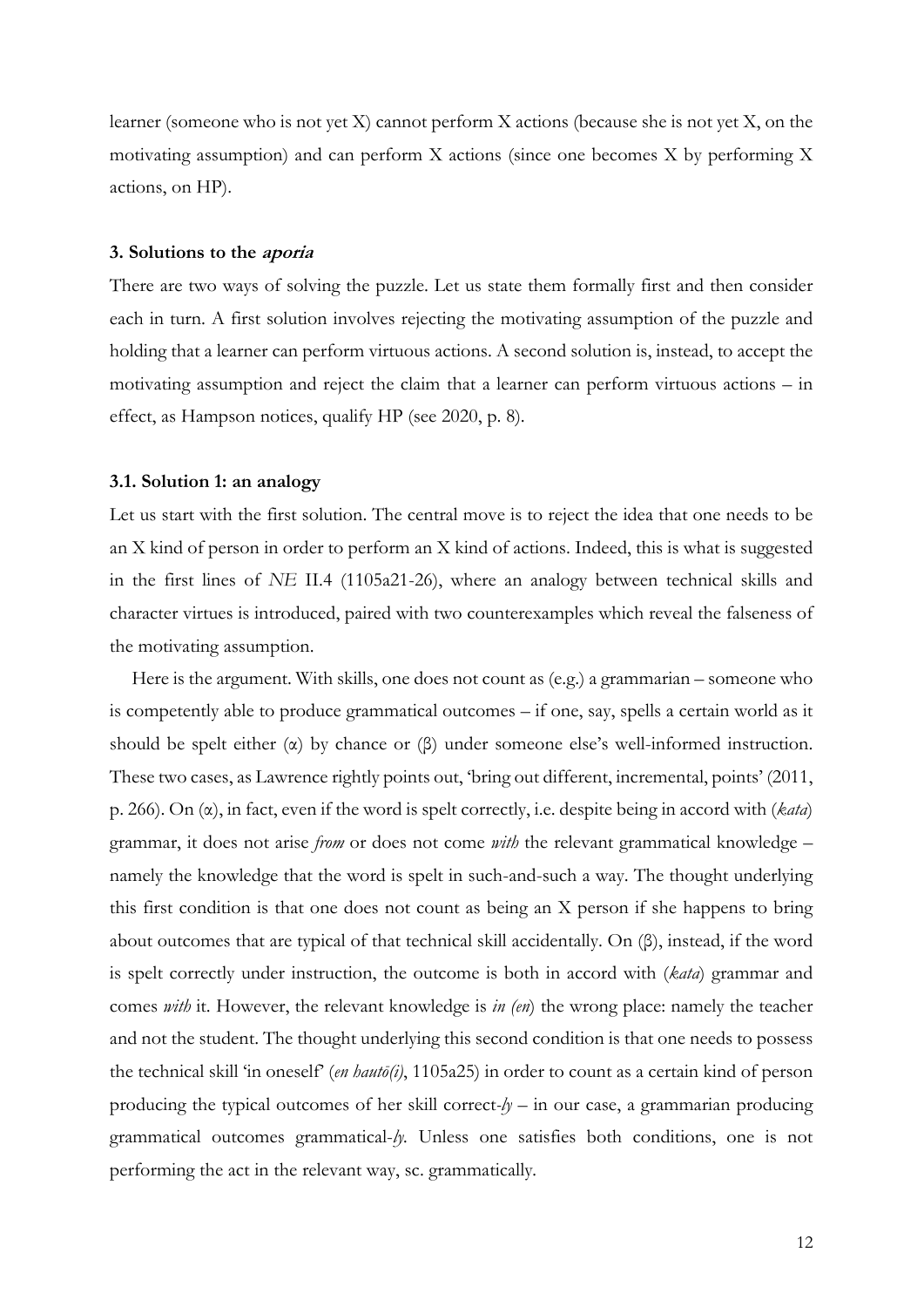To put the point in general terms, the grammar case teaches us that it is not sufficient to produce a certain grammatical outcome (*grammatikon ti*) in order to count as a grammarian (*grammatikos*), since, as (α) and (β) indicate, one can produce a grammatical outcome not in the right way, i.e. not in the way a grammatical expert would produce it (*grammatikōs*). However, what the case also teaches us is that, quite crucially, whether a certain outcome counts as grammatical is not determined by something about the agent, but by features pertaining to the outcome itself. *Mutatis mutandis*, the same seems to hold for virtues: one can perform (e.g.) a just act without performing it justly since it is possible that one performs a just act either  $(\alpha)$ by chance or (β) under instruction (that is, without being just already). Again, the point here is that the state of the agent is relevant in establishing whether the act is performed justly *and also*  that the state of the agent is not relevant in establishing whether the performed act is itself just. So, while something must be true about the agent for her acting to count as an expression of the relevant excellence she herself possesses – be that a craft or a virtue –, nothing, it seems, needs to be true about the agent for what she does to be excellent – be that a product or an act (see Hirji, 2018b, pp. 7-10).

In addressing the *aporia*, Aristotle would be drawing a robust distinction between 'the thing done' (e.g. the just act) and 'that very same thing being done in a certain way', or, equivalently, 'how that very same thing is done' (e.g. the just act being done justly)*.* Regardless of what it takes to perform a virtuous act virtuously (see §§3.2-4), the point that Aristotle would be driving home is that the motivating assumption of the puzzle is misguided, since there are familiar cases where one produces outcomes typical of the technical skill without possessing the skill herself. The same applies to virtues: there are many cases where people act in accordance with (*kata*) the virtues (i.e. as required in the circumstances) but are not (themselves) virtuous. Let us call this Solution 1 and the distinction introduced the virtuous action/acting virtuously distinction.

Here is how Aristotle puts it:

'But perhaps this is not the case even with the arts. It is possible to produce a grammatical result (*grammatikon ti*) by chance, or because some one else prompts you; hence you will be a grammarian (*grammatikos*) only if you produce a grammatical outcome and do so in the grammarian's way (*grammatikōs*), that is, in virtue of the grammatical knowledge which you yourself possess (*en hautō(i)*)' (1105a22-26).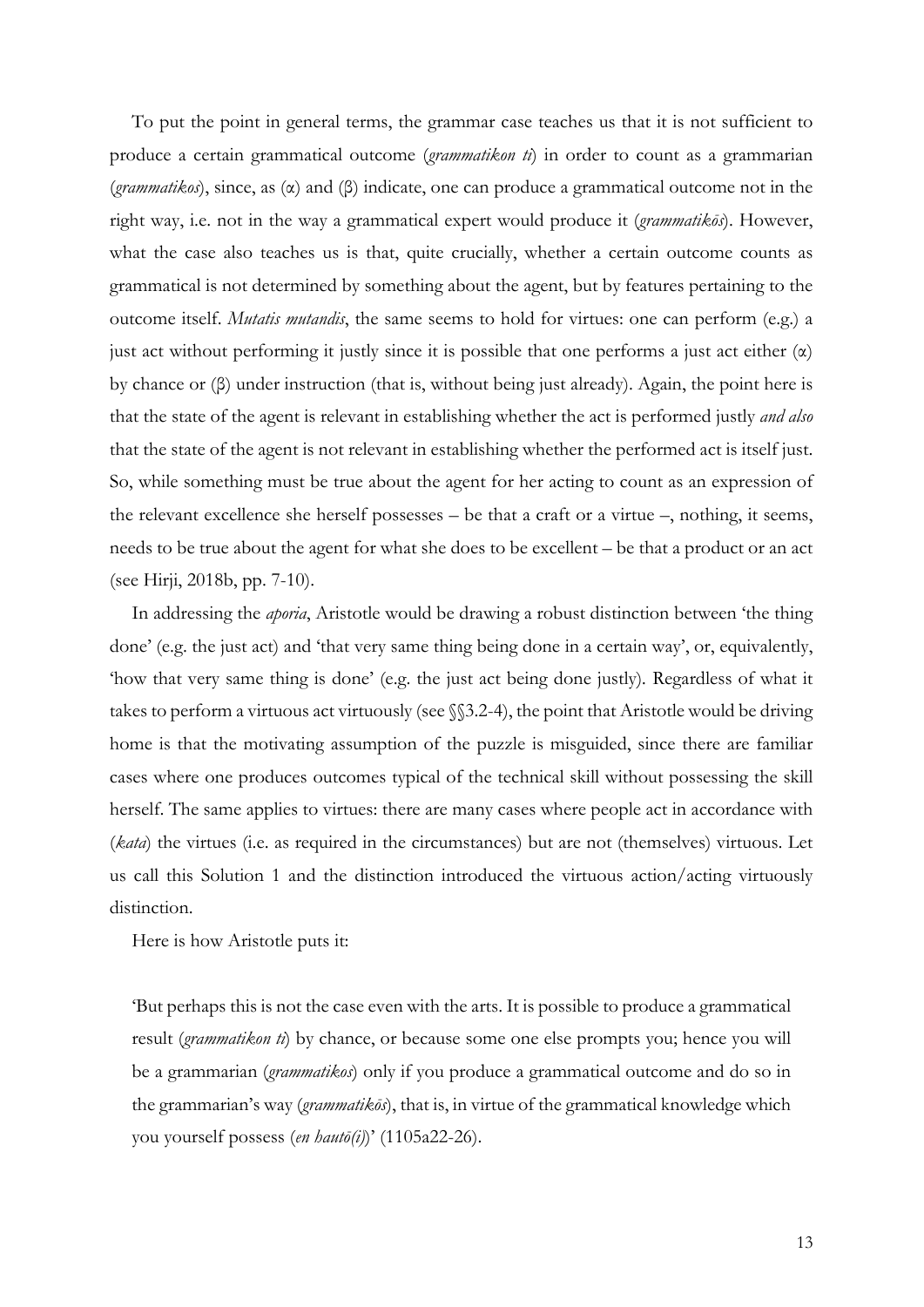Before turning to an alternative solution to the *aporia*, let me briefly pause to stress why the distinction just discussed does not merely concern a question of chronological antecedence, but fundamentally relates to the question of metaphysical priority. Surely, the distinction relates to the issue of temporal priority for, we have seen, one need not be virtuous at time *t* in order to perform (either accidentally or under instruction) virtuous actions at that time *t.* In this sense, Aristotle is undoubtedly making a claim about the possible chronological precedence of virtuous actions over virtuous dispositions. However, if we take Aristotle at his word, and agree that there is a marked distinction between 'virtuous actions' and 'acting virtuously', we can also start to appreciate how a stronger (indeed, metaphysical) claim follows: that, on pain of invalidating the distinction, virtuous actions are not virtuous because of the way in which they are performed – or, as some would put it, on whether the virtuous agent performs them 'characteristically'. This, clearly, is a claim (albeit a negative one) about the essence of virtuous actions (more in §§4-5).

#### **3.2. Solution 2: a disanalogy**

There is a second strategy that could be adopted: to accept the motivating assumption of the puzzle and claim that a learner is not, strictly speaking, performing virtuous actions. What she is performing, instead, are actions which are 'not strictly virtuous' (Hardie, 1968, p. 105) or not virtuous 'in the same full sense as those which we do when our *hexis* is fully formed' (Joachim, 1951, p. 79), but only in a 'minimal' (Williams, 1995, p. 13 and Vasiliou, 2007, p. 51),<sup>8</sup> loose sense. On this proposal, it is only in an imprecise way that Aristotle says that a learner performs virtuous actions (in order to become virtuous). The *aporia* is then solved by qualifying the Habituation Principle in such a way that one need not perform X actions in order to become an X person but, say, something like sub-genuine X actions. As has been noted (see Jimenez, 2016, pp. 15-18 and Hirji, 2018a, p. 1015), part of what motivates this alternative strategy is to make sense of the disanalogy Aristotle goes on to analyse right after having introduced the analogy between crafts and virtues.

Consider, in fact, the immediately subsequent lines of the passage quoted above:

'Moreover the case of the arts is not really analogous to that of the virtue. Works of art have their merit in themselves, so that it is enough if they are produced having a certain

<sup>8</sup> Cf. Vasiliou (2011, p. 174) for a more nuanced view.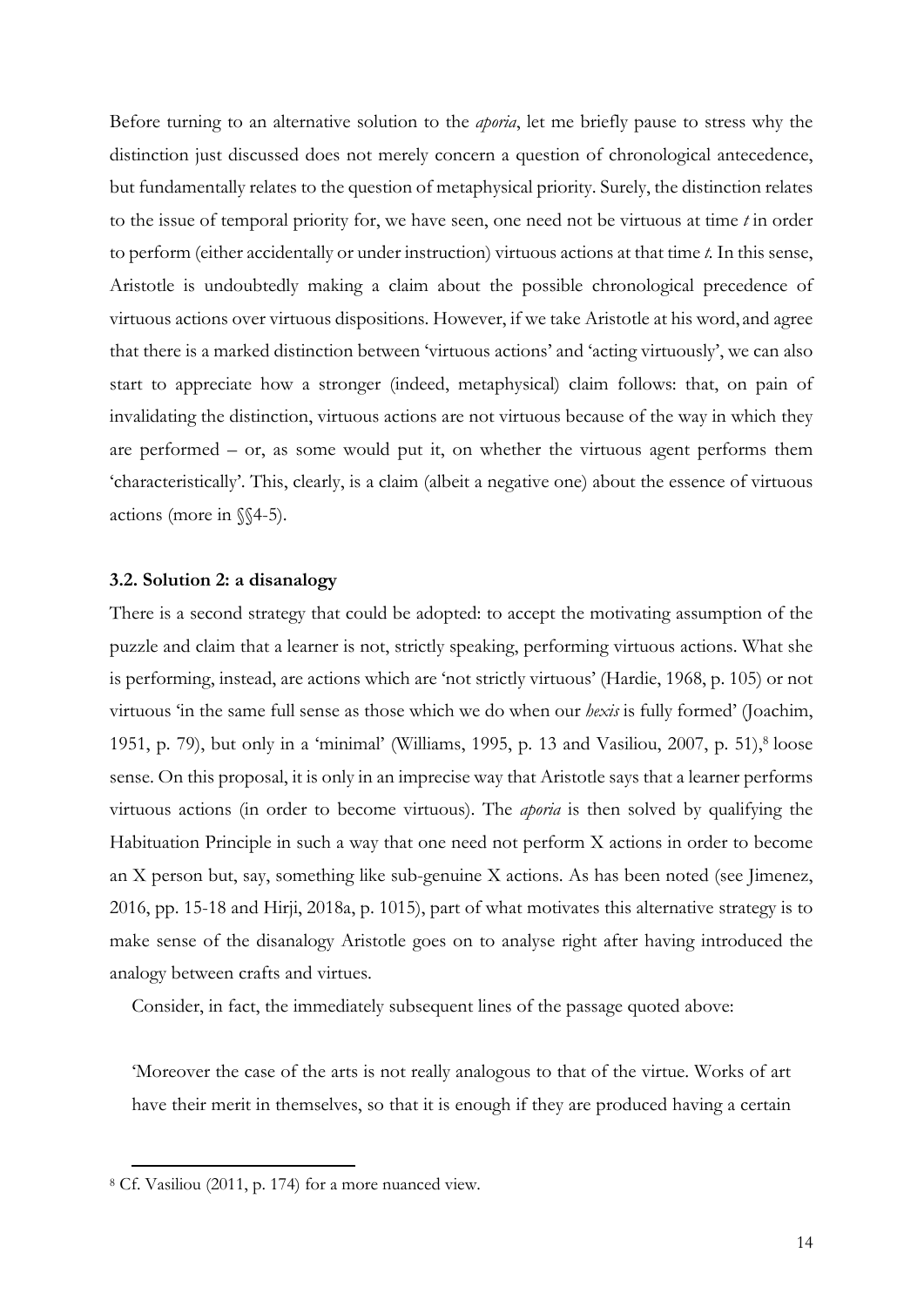quality of their own; but acts done in conformity with the virtues are not done justly or temperately if they themselves are of a certain sort, but only if the agent also is in a certain state of mind when he does them: first he must act knowingly (*eidōs*); secondly he must deliberately choose the act, and choose it for its own sake (*prohairoumenos kai prohairoumenos di'auta*); and thirdly the act must spring from a stable and unchanging disposition (*bebaiōs kai ametakinētōs*). For the possession of an art, none of these conditions is included, except the mere qualification of knowledge; but for the possession of the virtues, knowledge is of little or no avail, whereas the other conditions […] are allimportant' (1105a26-b3).

On this alternative solution, Aristotle would be saying the following: admittedly, for a craft, whether its output is excellent or not depends solely on the condition of the output. A house may be excellent without considering anything at all about the agent who made the house. For virtue, by contrast, the right thing having been done (e.g., the debt repaid or the donation made) is merely necessary but not sufficient for counting what was done as a virtuous action (respectively, a just or generous act). There are further conditions for an *action* to count as truly virtuous.

- (i) The agent acts knowingly (*eidōs*)
- (ii) The agent acts choosing the action and choosing it for its own sake (*prohairoumenos kai prohairoumenos di'auto*).
- (iii) The agent acts with a stable and unchanging (*bebaiōs kai ametakinētōs*) disposition.

Only when these three conditions are met does an act count as truly virtuous. This view, therefore, assigns definitional priority to the agent over the act and claims that only when the agent is in a certain state does an action count as truly virtuous. This is how, for instance, Taylor seems to read the passage when he claims that when it comes to virtues 'extra conditions concerning the agent must be satisfied *for the act to be virtuous*' (2006, p. 83, my emphasis).

The picture that we get is one where we build into the definition itself of what a virtuous action is features pertaining to the virtuous agent. Once this manoeuvre is conducted, the strategy we are left with cannot be to reject the *aporia*'s motivating assumption, but to qualify HP and claim that a learner is not, strictly speaking, performing 'genuine' virtuous actions. Let us call this Solution 2. If Solution 2 were to be Aristotle's solution, it would follow that virtuous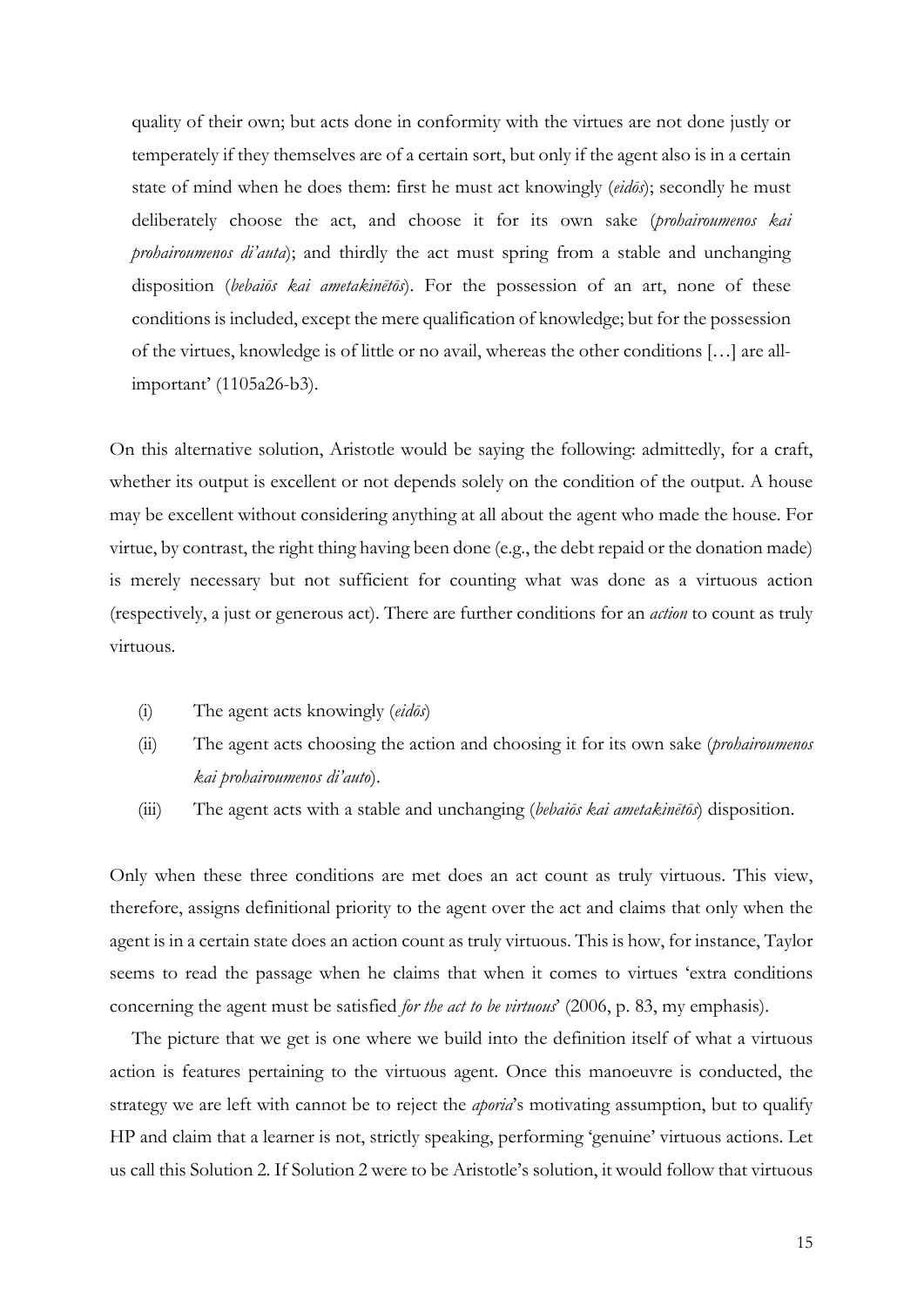actions are made virtuous by being performed by a virtuous agent: Aristotle would endorse Agent Priority.

#### **4. Rejecting Solution 2**

Which of the two solutions should we attribute to Aristotle?

I will now offer some negative reasons why we should prefer Solution 1 over Solution 2. I will start with the contention that Solution 2 is implausible both on exegetical and philosophical grounds. I will then offer some positive textual reasons to believe that Solution 1 is Aristotle's very own solution.

Firstly, as both Jimenez (2016) and Hirji (2018b) point out, Solution 2 rests on a mistaken assumption: that the three agential conditions are conditions on what it takes for an action to count as 'virtuous', when instead they are conditions on an agent counting as 'acting virtuously'. If Aristotle were identifying, through the disanalogy with the crafts, some further conditions to be fulfilled for an action to count as virtuous – as Solution 2 wants it – why would have he introduced, through the analogy with the crafts, the sharp distinction between virtuous actions and acting virtuously? The objection here is that if to perform an act in a certain way (i.e. V-ly) is what *makes* that act the kind of V act it is, then, it is not at the same time possible to hold that there is a certain V thing that 'ought-to-be-done' in the circumstances and also, as being separate from that, the way in which that V thing is done (i.e. V-ly). Solution 2 forces Aristotle to revoke his words.

As Hirji puts it, '[w]hy bother drawing a distinction between a just action and acting justly if Aristotle goes on in what immediately follows to collapse the distinction?' (2018a, p. 1016). So, what distinguishes the learner's actions from those of the already-virtuous agent is not that the former's actions are *less* virtuous, but that the former's actions are not being *virtuously* performed. As such, there is no inaccuracy in Aristotle's explicit attribution of virtuous actions to learners: there is nothing imprecise in that and we should, instead, take Aristotle at his word. Learners do perform (fully) virtuous actions. In this, I agree with Jimenez's observation: 'the distinction in *NE* II.4 is between two ways of performing fully virtuous actions – i.e. (a) in accordance with virtue but not virtuously, and (b) virtuously. […] Thus, those who conclude that the actions of the learners are not fully virtuous are disregarding the terms of the distinction that Aristotle establishes in this passage' (2016, p. 22). I conclude that Solution 2 is exegetically onerous.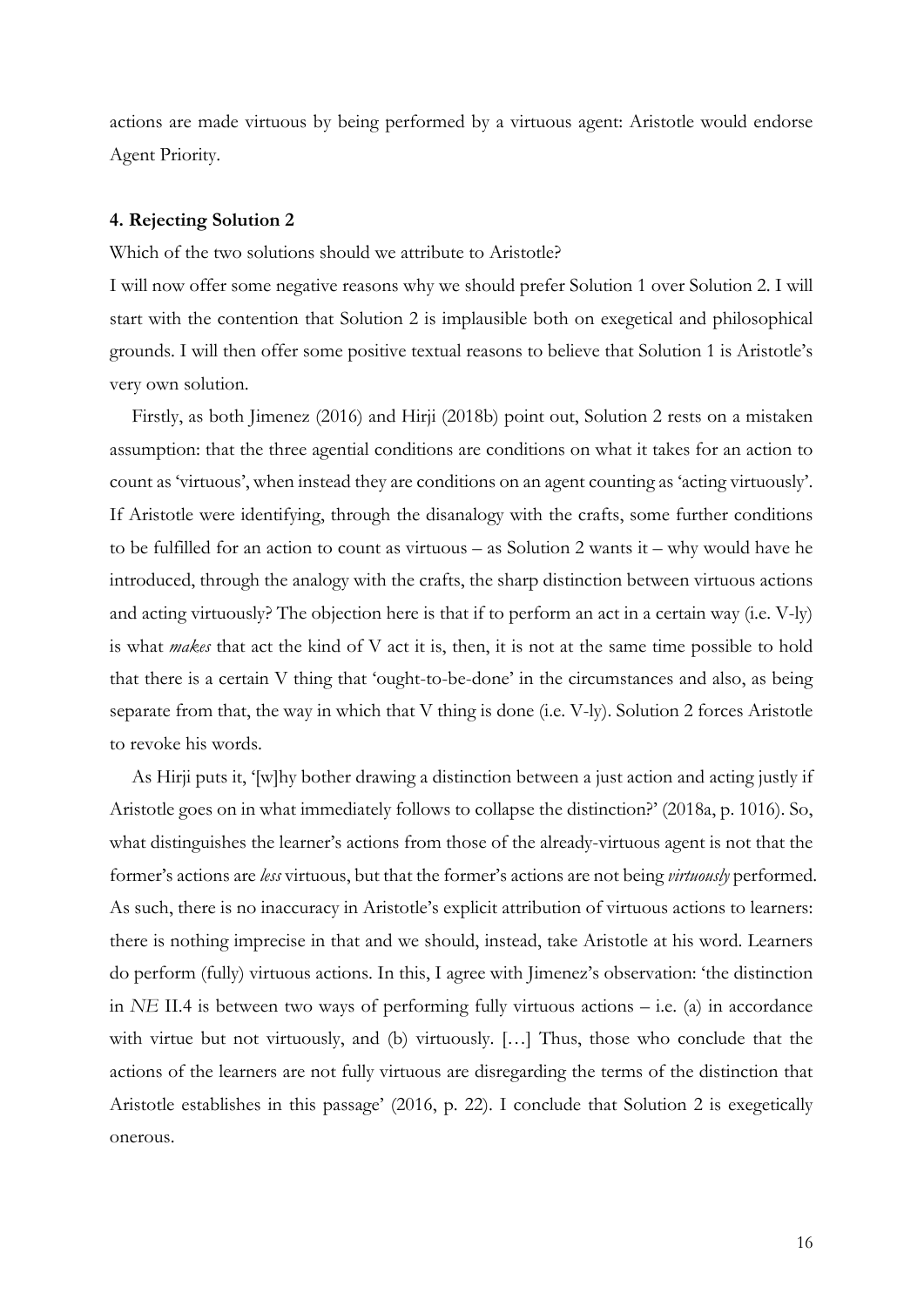Before turning to the second objection to Solution 2, let me briefly pause to anticipate and respond to a possible worry: that is to say, how does Solution 1 make sense of the disanalogy?<sup>9</sup> The burden certainly falls upon it: after all, the analogy with the crafts has already disarmed the *aporia* and now an explanation is owed as to why Aristotle feels the urge to discuss, needlessly it appears, a disanalogy. I believe that what Aristotle is telling us through the disanalogy is that there is something more valuable than the mere outcome when we think of ethical virtues – i.e., their goodness (*to eu*) is not reducible to that of their outcome, as is instead the case with crafts (1105a26-28). There is something over and above virtuous actions that is relevant in the case of virtues: that is, the way in which the actions are performed. However, if this is true, if Aristotle did not tell us what (more) it takes for an action to be virtuously performed, on the mere analogy with the crafts, we would be justified in thinking that knowledge is the sole requirement. But that would be wrong, since 'knowledge is of little or no avail, whereas the other conditions […] are all-important' (1105a33-b1); that is, that would be wrong since there are different requirements for an act to be virtuously performed and for an outcome to be skilfully achieved. This is why Aristotle needs to stress the disanalogy.

Let us return to the second objection. A further difficulty of Solution 2 is that, rather than solving the problem for the Habituation Principle as formulated in the *NE*, it tries to explain the tension away by qualifying it. In endorsing the motivating assumption of the *aporia*, it is forced to say that a learner performs (e.g.) sub-genuine virtuous actions. Solution 2 is thus committed to a more permissive version of HP; one on which it suffices that one performs minimally virtuous actions to become virtuous. The unfortunate result of this answer, however, rests on the fact that it takes on a burden which the alternative (more text-adherent) Solution 1 does not possess. In effect, it introduces a hiatus between the actions performed by a learner and those performed by a virtuous agent: one performs minimally virtuous actions, the other fully virtuous actions. Note how the discontinuity is not simply that a learner would perform *what* the virtuous agent performs but not *as* she performs it.10 Quite differently, if the state of the agent determines the nature of the act, the discontinuity that we get is that a learner does not even perform *what* the virtuous agent performs. This is not to say that it is conceptually impossible to envisage the details of one such account – there is nothing contradictory in it. It

<sup>9</sup> Recall that part of what motivated Solution 2 was to make sense of Aristotle's disanalogy between virtues and skills.

<sup>10</sup> This, instead, is Jimenez's structurally similar, but focally different, (motivational) 'continuity problem' (2016). sc., whether a learner can act with a relevantly similar motivation to the virtuous agent.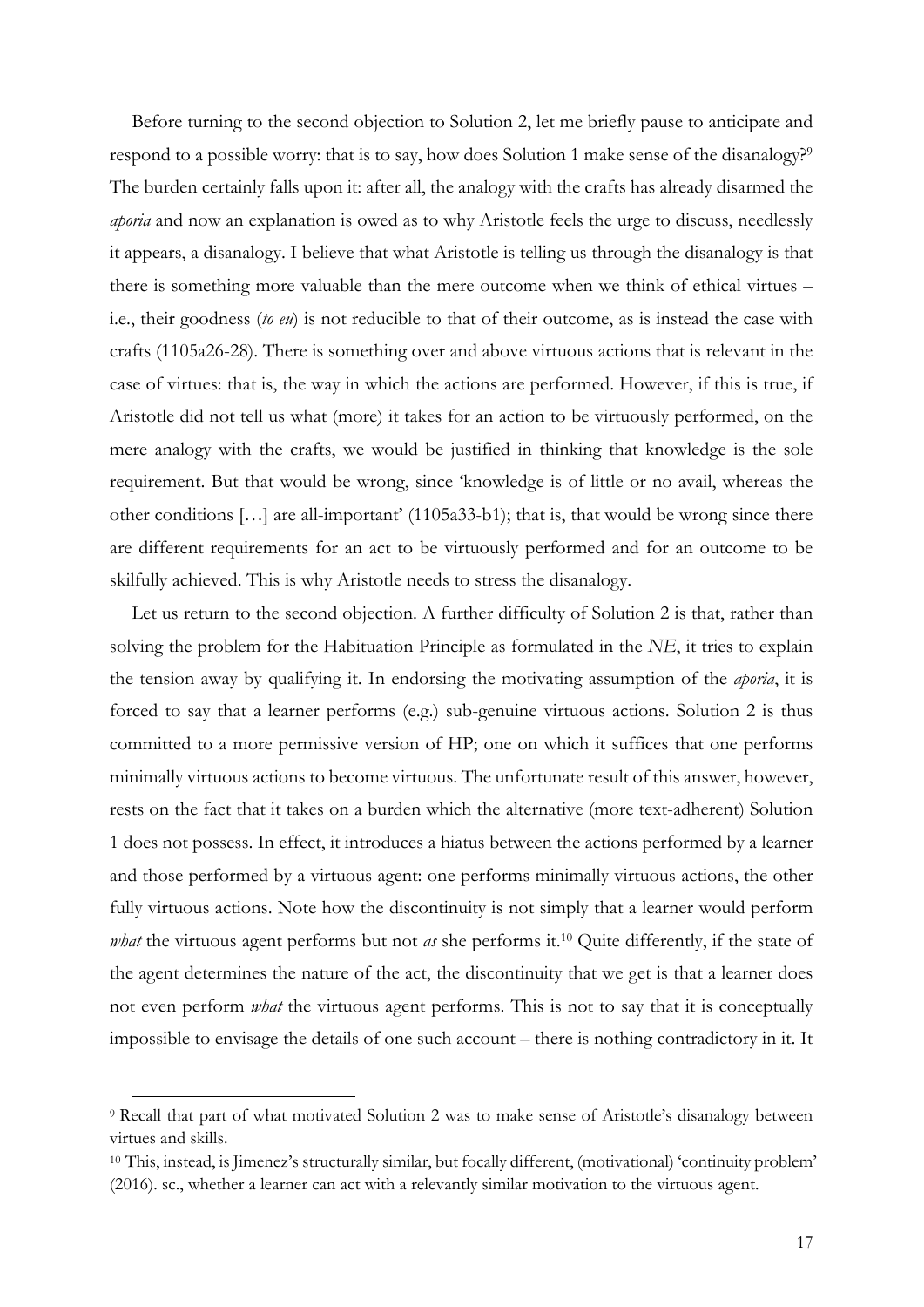is rather to say that, for any permutation HP is subjected to, the more dissimilarity the variation introduces between the actions that a virtuous agent performs and those of an aspiring learner, the more arduous the explanation of how this mode of acquisition governs the learner's moral development is going to be. In a nutshell, Solution 2 takes away from the original habituation process much of its initial intuitive ground – viz., the identity of the learner's and virtuous agent's actions. Given that Solution 1 faces no parallel worry, I think this is an unnecessary cost. Solution 2 is philosophically onerous.

Perhaps showing awareness of the difficulty involved in drawing a gap between the actions of the virtuous agent and those of the aspiring learner, Aristotle recurrently states that virtuous dispositions are not only caused by but also find their full exercise in (*energeiai*) the *very same actions* which causally produce them (*NE* II.2, 1104a27-29); that is, Aristotle strongly suggests that there is no difference between the actions that a student of virtue performs and those performed by a virtuous agent.

Unsurprisingly, in this respect Solution 2 is confronted with a burden that Solution 1 is not confronted with: Solution 2 needs to qualify the claim that the actions that cause the virtuous disposition are the same as those in which the disposition finds its exercise. For that cannot be true given that the actions which do not stem from a virtuous disposition are, so the qualification would go, only 'minimally' or 'equivocally' virtuous, while actions which stem from a virtuous disposition are, instead, 'fully' or 'truly' virtuous. Quite differently, Solution 1 can readily take the text at its word: the actions which cause a virtuous disposition are exactly the same actions in which (*en tois autois*, 1104a29) the resulting disposition finds its manifestation once it has been produced. As Aristotle phrases it: 'We may then take it as established that […] the actions which produce it [i.e. virtue] are those which increase it [...] and that the actions from which it was produced *are also those in which* it is exercised *(energei*)' (*NE* II.3, 1105a14-16, my emphasis).11 On Solution 1, this is true in a literal sense and no semantic provisos need to be issued.

#### **5. Taking stock**

 $\overline{a}$ 

It is not surprising, therefore, that Aristotle never modifies the Habituation Principle by holding that it works by reference to those actions that are less-than-fully-virtuous. The truth is that while we do not find any modification of HP in subsequent passages, we do find

<sup>11</sup> See also *NE* III.5, 1114b26-30.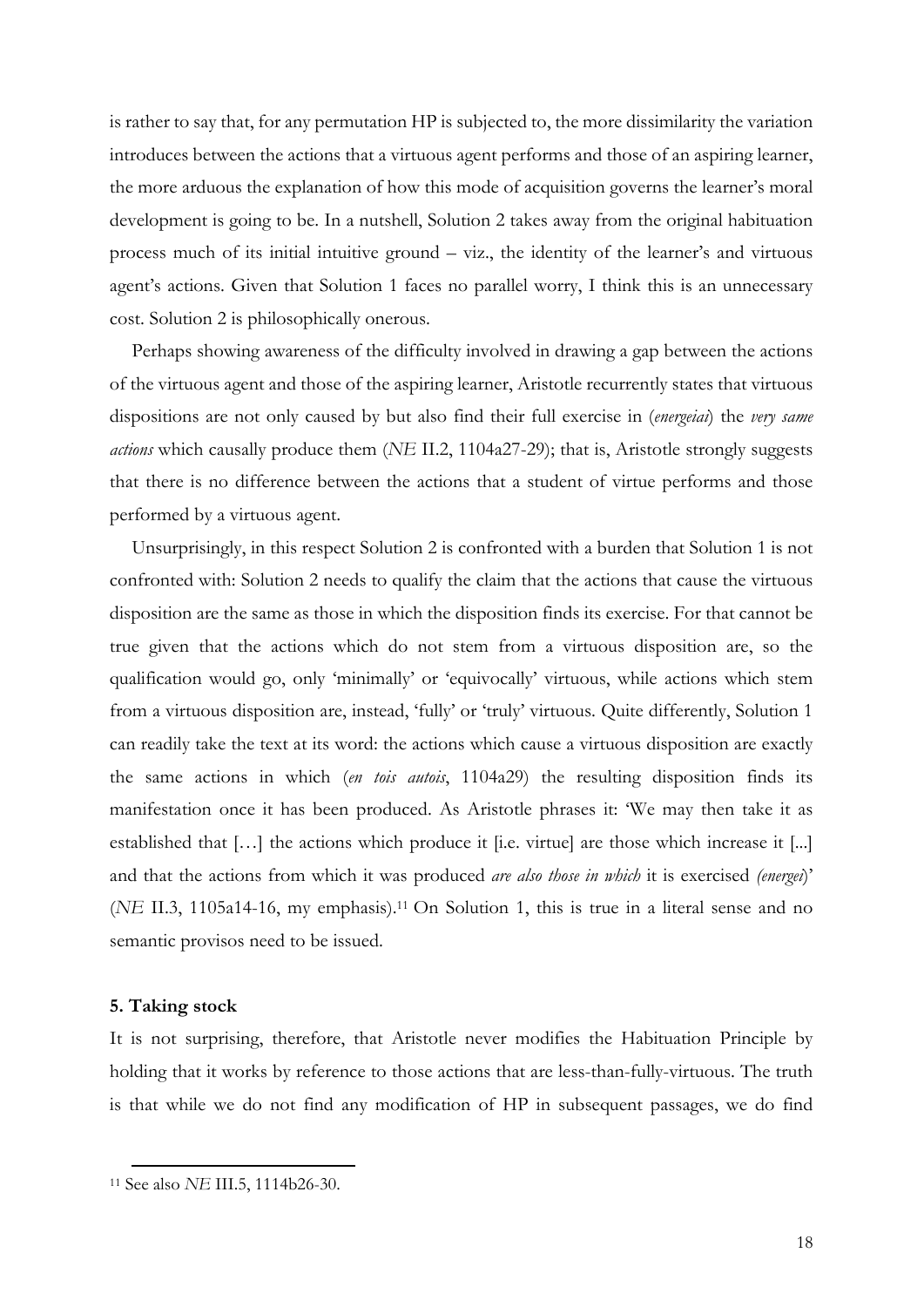subsequent passages where the distinction between virtuous actions and virtuous actions virtuously performed is restated:

'As some people, we maintain, perform just acts and yet are not just men […], on the other hand, it appears, there is a state of mind in which a man may do these various acts (*to pōs echonta prattein*) with the result that he really is a good man: I mean when he does them from choice, and for the sake of acts themselves' (*NE* VI.12, 1144a13-20).12

I find it telling that Aristotle does not say that 'there is a state of mind in which a man may do these various acts with the result that *these acts really are virtuous*', but 'with the result that *he really is a good man*'. Clearly, for Aristotle, acting in a certain way (i.e. virtuously) only makes a certain person, but not a certain action, excellent (i.e. virtuous). And this is basically to say, as Solution 1 maintains, that an action is not made virtuous when, and because, it is performed by a virtuous agent.

I conclude that we should resist Solution 2: not only is it exegetically hard to square with the remainder of the *Nicomachean Ethics*, it also introduces problems that the first view does not possess. For these reasons, the victory Solution 2 achieves in its answer to the *aporia*, I submit, is pyrrhic and we should not ascribe this solution to Aristotle.

However, once we go back to the commonly shared view that virtuous actions are virtuous only derivatively, it becomes clearer why commentators might have been inclined towards assuming all these burdens: Solution 2 is, in effect, an attempt at solving the *aporia* while, at the same time, not giving up the idea that virtuous agents are definitionally prior to virtuous actions. The whole of *NE* II.4 shows, quite differently, that Aristotle does not endorse this view. Crucially, his solution to the *aporia* depends on there being token actions which are virtuous independently of how (sc. by whom) they are performed – that is, on there being a robust distinction between virtuous actions and acting virtuously.

Thus, on what I take to be the most plausible understanding of this *aporia*-chapter, virtuous actions are thought to be virtuous independently of the virtuous agents performing them. To put the point differently by returning to the Habituation Principle, the acquisition of a virtuous disposition is, among other things, a matter of habituating oneself to perform actions which already and independently are of the right (i.e. virtuous) sort.

<sup>12</sup> See Hirji (2018, p. 11) and Jimenez (2016, p. 12, fn. 10), who also mention *NE* V.6 1134a17-23 and V.8 1135b11-25.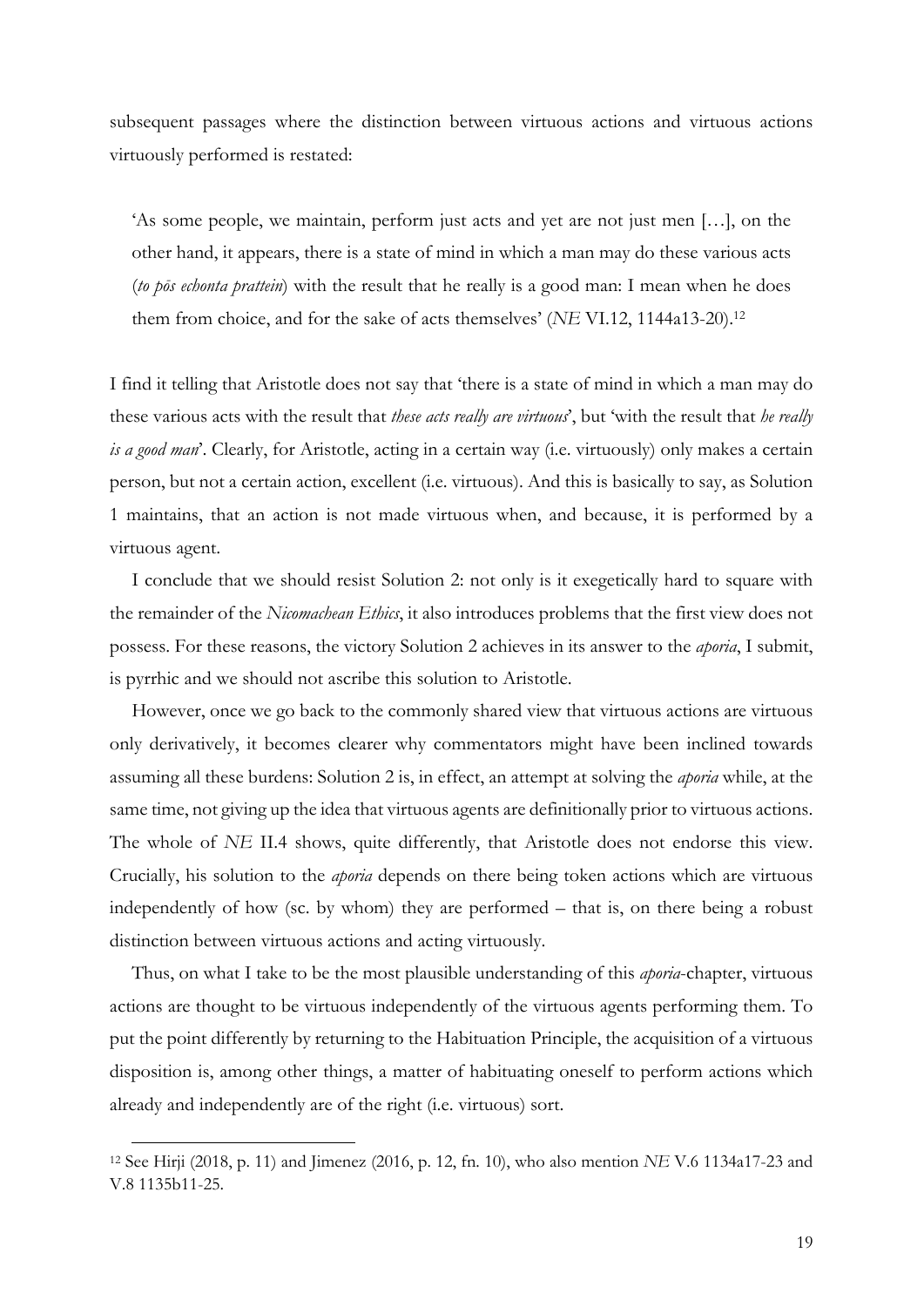Aristotle is not committed, I submit, to Agent Priority.

#### **6. Re-reading 1105b5-7**

 $\overline{a}$ 

But how do we interpret the claim that 'actions are called just or temperate when they are the sort that a just or temperate person would do' (*NE* II.4, 1105b5-7) in a way which is coherent with the story I have told? As we have seen, commentators have inferred from this passage that Aristotle himself believed in Agent Priority.

Contrary to the interpretation with which we began, I think that Aristotle is here discussing an epistemological and not a metaphysical claim:13 namely, that the virtuous agent is the one who reliably identifies and performs virtuous actions and that one can thus have recourse to her trustworthy judgement in figuring out what one ought to do.

That in 1105b5-7 Aristotle is, at least dialectically speaking, *not* making the stronger, metaphysical claim is evidenced by the fact that he pairs this claim with the following adversative clause: 'but (*de*) the agent is just and temperate not when he does these acts merely, but when he does them in the way in which (*hōs*) just and temperate people do them' (1105b7- 9). So, what Aristotle is really maintaining is that *even if* it is true that every just, generous and, generally, virtuous action is one which the just, generous and, generally, virtuous person would perform, *nonetheless*, to count as just, generous and, generally, virtuous one cannot merely perform these actions but needs to do them in a certain way (sc. virtuously).

The former claim (i.e. 1105b5-7), as I read it, forges a link between the actions that a virtuous agent performs and their being of the right, virtuous sort: there is a one-to-one correspondence between the two, such that whenever a virtuous person acts, she does the right thing. The latter claim (i.e. 1105b7-9) is, on the other hand, nothing but a re-statement of the core of Aristotle's answer to the sceptic: namely, that there is a marked distinction between virtuous actions and acting virtuously; a distinction that, as we have seen, negates the thought that actions are virtuous because they are performed by a virtuous agent.14 Indeed, the first half of the second book of the *NE* can be read (among other things) as a sort of exhortation to those who are not *yet* virtuous to start performing the virtuous actions that they can, despite their current subexcellent character, already perform. After all, this is the path they ought to follow if they are to become virtuous themselves (1103a34-b1, 1105b11-12).

<sup>13</sup> I draw from Morison (2007, pp. 243-245), Brown (2014, pp. 78-79) and Hirji (2018b, p. 11).

<sup>14</sup> In this connection, it seems to me that Aristotle is reiterating his points against the hypothetical sceptic by way of summary in 1105b5-9.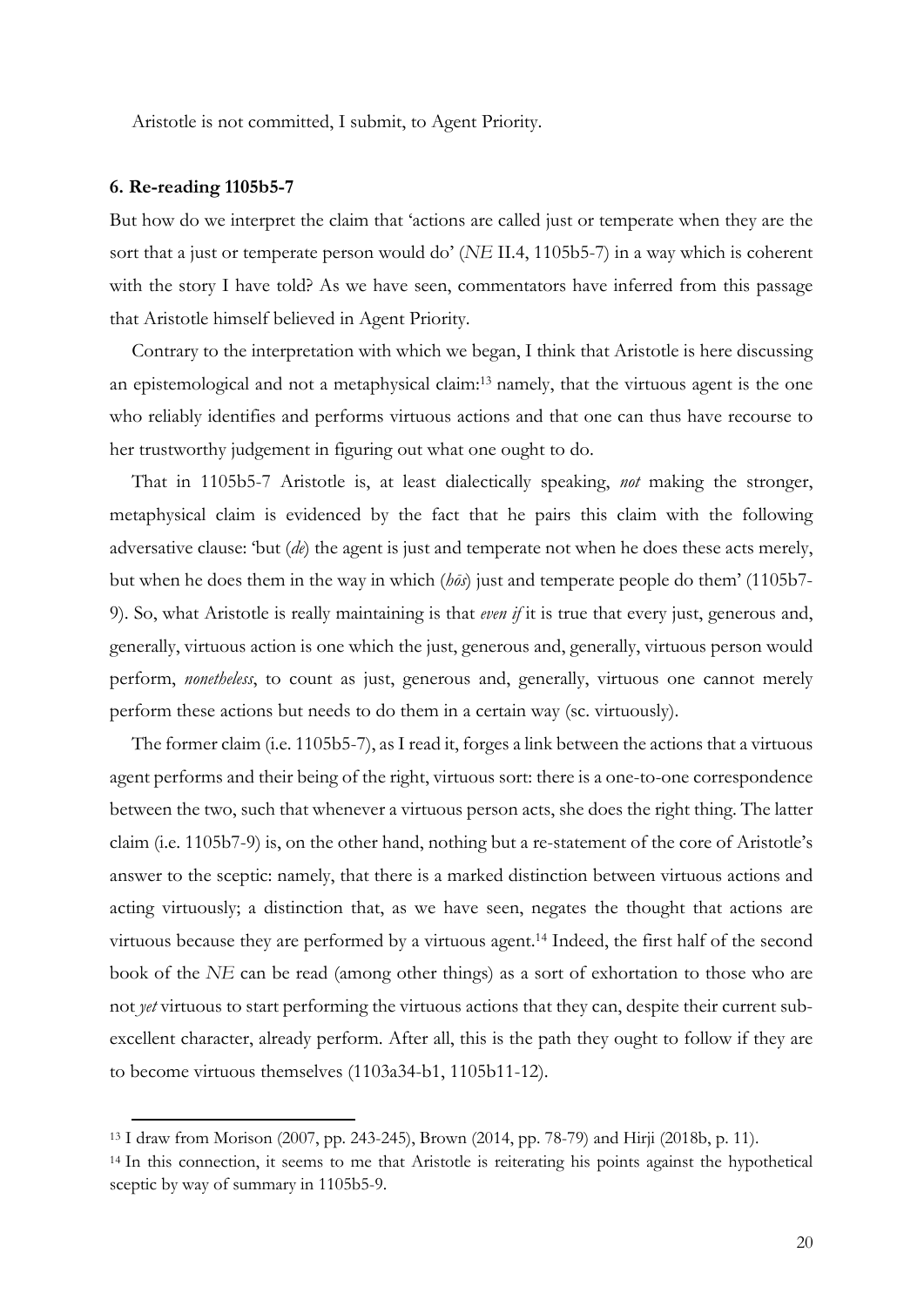In light of this, the most we can infer from these sentences is that Aristotle is asserting a principle according to which we can safely move from virtuousness of disposition to virtuousness of action since if an action stems from a virtuous disposition, then it will be virtuous by default (this being a reformulation of the thought expressed in 1105b5-7). This principle, however, is much weaker than the principle that virtuousness for an action requires virtuousness of disposition from which one acts; a principle which, we have seen, would be incompatible with the distinction Aristotle relies on heavily to solve the *aporia* (as restated in 1105b7-9). Thus, Aristotle is not making the strong metaphysical claim which has been attributed to him: all that we can read into Aristotle's assertion is that the virtuous agent is in the best epistemic position to identify what counts as virtuous in the circumstances and that her judgement is, therefore, trustworthy.

What is more (and as I will explore in detail in Chapter 2), not only do we find many passages throughout the *NE* where it is expressed that the virtuous agent reliably gets things right, as the first claim suggests, <sup>15</sup> the very thought underlying an epistemological reading of the passage might be supported by the following remarks: Aristotle never ceases to remind us that the domain in which our ethical excellences are brought about simply lacks fixity (in this, it is unlike the domain of the unchanging intelligibles). In fact, the subject matter of ethics – the sphere of action – abounding in anomalies and instabilities is *ultimately uncodifiable*, <sup>16</sup> and this creates the need for some contextual sensitivity in determining what is the right thing to do in the circumstance C. This is why Aristotle says that rules and general statements in ethics only work 'for the most part' (*hōs epi to polu*, 1094b21) and thinks that, to put the point in more familiar terms, we should reject any rigoristic 'law-like' conception of ethics.

As Aristotle formulates it,

<sup>15</sup> As I will explore in Chapter 2, talk of 'correct discrimination' (*krinein orthōs*) suggests that the virtuous agent is able to accurately see what is right in every circumstance (see, especially, *NE* III.4).

<sup>16</sup> I say 'ultimately uncodifiable' because I do not think that codifiability needs to be conceived as a binary notion, such that either the object is completely uncodifiable (i.e. that any attempt at codifying it would result in a failure) or completely codifiable (i.e. that there would be no need at all for individual judgment). Rather, codifiability admits of degrees. In light of this, I am only attributing to Aristotle the rather moderate idea that no rule (or set of rules) would suffice on its (or their) own in determining what one ought to do in each and every specific circumstance and that, thus, one cannot just rely on generalisations in ethics but needs to develop a certain moral sensitivity.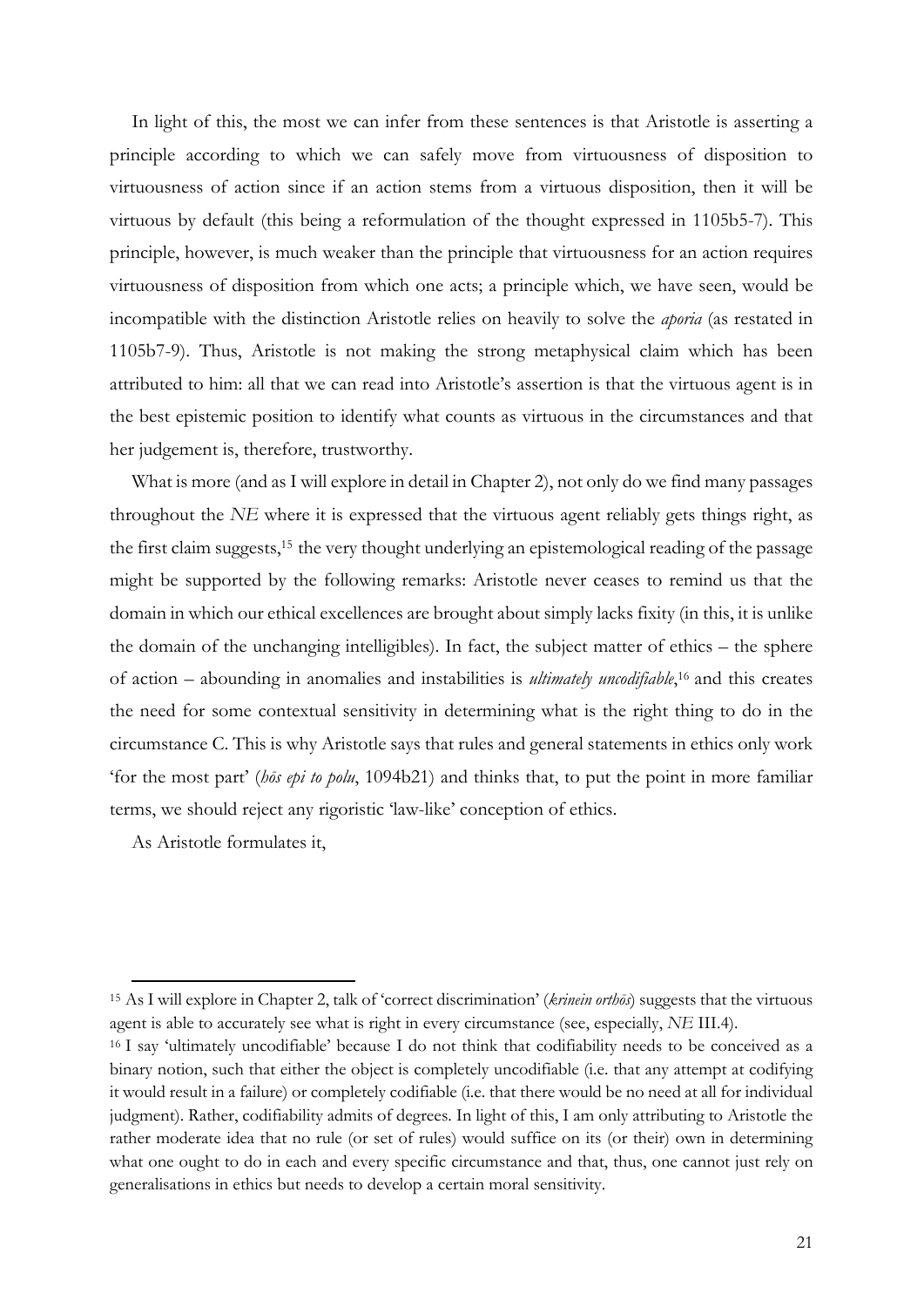'we must not look for equal exactness in all departments of study, but only such as belongs to the subject matter of each, and in such a degree as is appropriate to the particular line of enquiry' (*NE* I.7, 1098a27-29).

As a department of study, this applies to ethics too. So, the degree of exactness we can achieve in it is determined by the nature of its subject matter. Next, combine this methodology with the Aristotelian idea that the subject matter of ethics is variable and unpredictable. It follows that the subject matter of ethics is not perfectly capturable in rules. This is what we find in *NE*  II.2, 1104a1-10:

'But let it be granted to begin with that the whole theory of conduct is bound to be an outline only and not an exact system, in accordance with the rule we laid down at the beginning, that philosophical theories must only be required to correspond to their subject matter […]. And if this is true of the general theory of ethics, still less is exact precision possible in dealing with particular cases of conduct; for these come under no science or professional tradition, but the agents themselves have to consider what is suited to the circumstances on each occasion.<sup>'17</sup>

Therefore, as no general rule (or set of them) would suffice on its (or their) own to determine which actions ought to be performed in each and every circumstance, we are left with the need for a general evaluative stance. The stance of the virtuous agent, who is also *phronimos*, is the best epistemic stance we can rely on in figuring out what to do and, indeed, it is the stance we ought to acquire if the question is how to become *eudaimōn* oneself.18 These passages give us good reasons to think that Aristotle was entertaining an epistemological, rather than metaphysical, thought in *NE* II.4.

#### **7. Appendix**

 $\overline{a}$ 

In this appendix, I want to return to the puzzle from which *NE* II.4 originates and show how the claim that an action is virtuous independently of its performance by a virtuous agent holds true for Aristotle whatever the best interpretation of this chapter may be. In fact, given the

<sup>17</sup> Cf. *NE* I.3 1094b14-16; II.9 1109b21-23; V.10 1137b13-32; IX.2 1165a6-8.

<sup>18</sup> Whether it is also the *only* stance which allows us to identify what counts as the right thing to do is something I explore in some more detail in Chapter 3  $§4$ .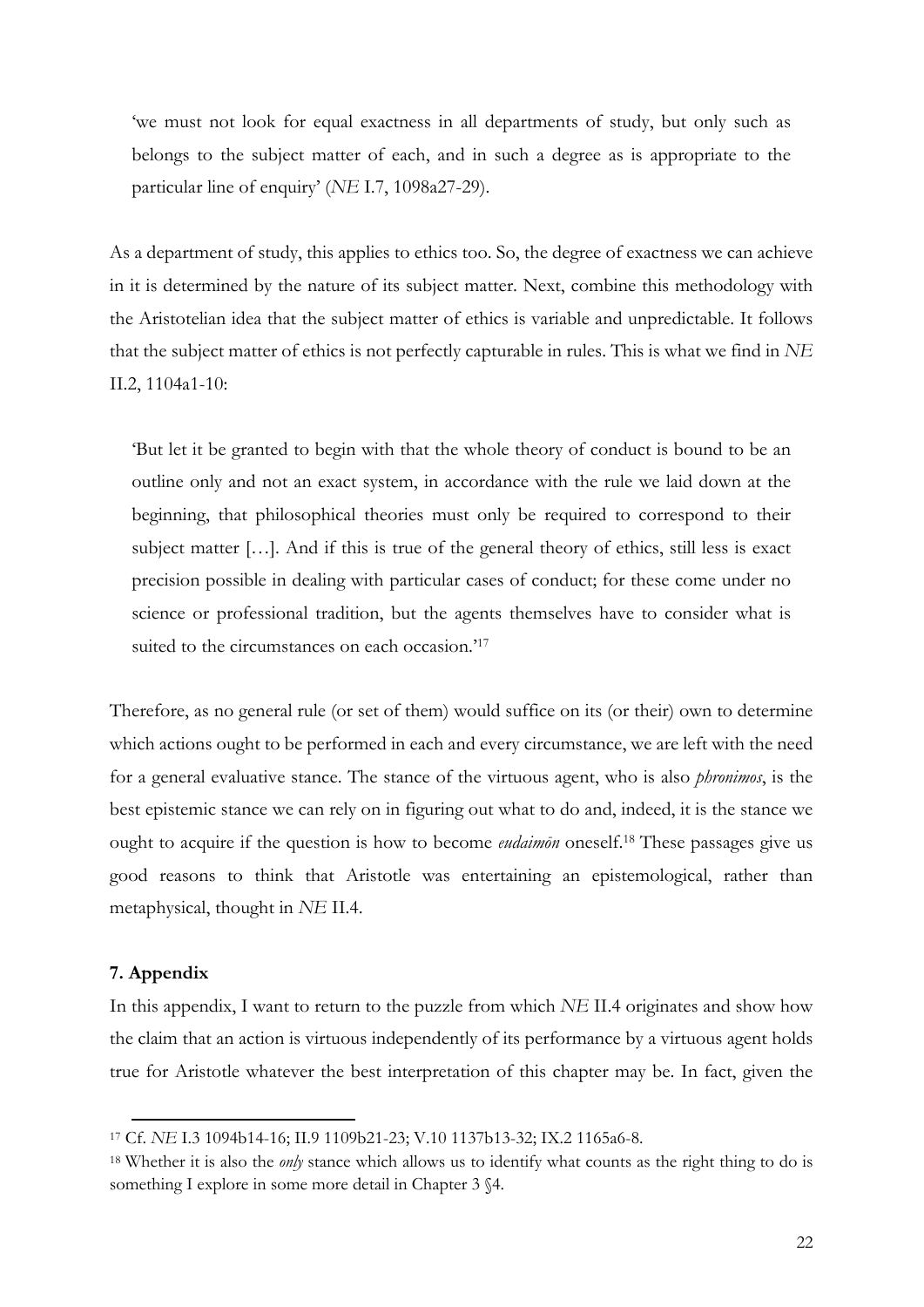recent attention that has been given to what the best exegesis of the *aporia* is (see Hampson, 2020), one might wonder whether my rejection of Agent Priority is dependent upon my choice of one reading rather than the other. Here, the objector might point to the fact that the nature of the *aporia* changes drastically if we were to translate the *ēdē* at 1105a20 not with 'already', but with 'thereby' (Irwin, 1999, p. 22) or 'immediately' (Hampson, 2020, p. 16).<sup>19</sup> On this alternative understanding of the puzzle, there would not be the need for practice in the first place for the acquisition of virtues since, given a strongly deflationary understanding of virtues, these would be directly reducible to virtuous actions. The hypothetical sceptic Aristotle introduces at the beginning of this chapter would still be questioning 'what we mean by saying that we become just by doing just actions and become temperate by doing temperate actions' (1105a17-18), but she would question that thought having in mind a different objection, which arises from the following, alternative motivating assumption: that 'if we do just or temperate actions, we are *thereby* (*ēdē*) just or temperate'.

The resulting new puzzle is that, contrary to what Aristotle has been underscoring throughout the preceding chapters, there would not be the *necessity* of habituation: if all it takes for one to be virtuous is to perform virtuous actions, then why would we need to go through the laborious path of repeatedly performing (i.e. practising) these actions? After all, if we do temperate actions, we are thereby temperate. Isn't it obvious, the sceptic rhetorically asks, that all there is to our character are the actions we perform? Isn't it obvious that all there is to being a grammarian is producing grammatical outcomes, just as all there is to being virtuous is that one performs virtuous actions?

Quite differently, the puzzle I was working with in §§2-3.2 was mainly concerned with the possibility or, I should say, the *im*possibility for the student of virtue to perform virtuous actions.20 Therefore, because the nature of this puzzle is so different from the one I discussed

<sup>19</sup> See also Lawrence (2011, p. 265, fn. 59), who notes the possibility but does not endorse it, and Nielsen (2017, p. 16).

<sup>20</sup> Of course, this new, alternative reading would also give rise to a secondary question still concerned with the modality of 'possibility', i.e. the question 'as to how a *process of habituation* could be possible' (Hampson, 2020, p. 14). As Hampson rightly notices, however, what this possibility is about is different from the traditional reading of *NE* II.4: the traditional reading is concerned with the possibility of a student of virtue being able to perform virtuous actions; this new, alternative reading is concerned with the conceptual possibility of there being something like a process of habituation in the first place. These are obviously different questions.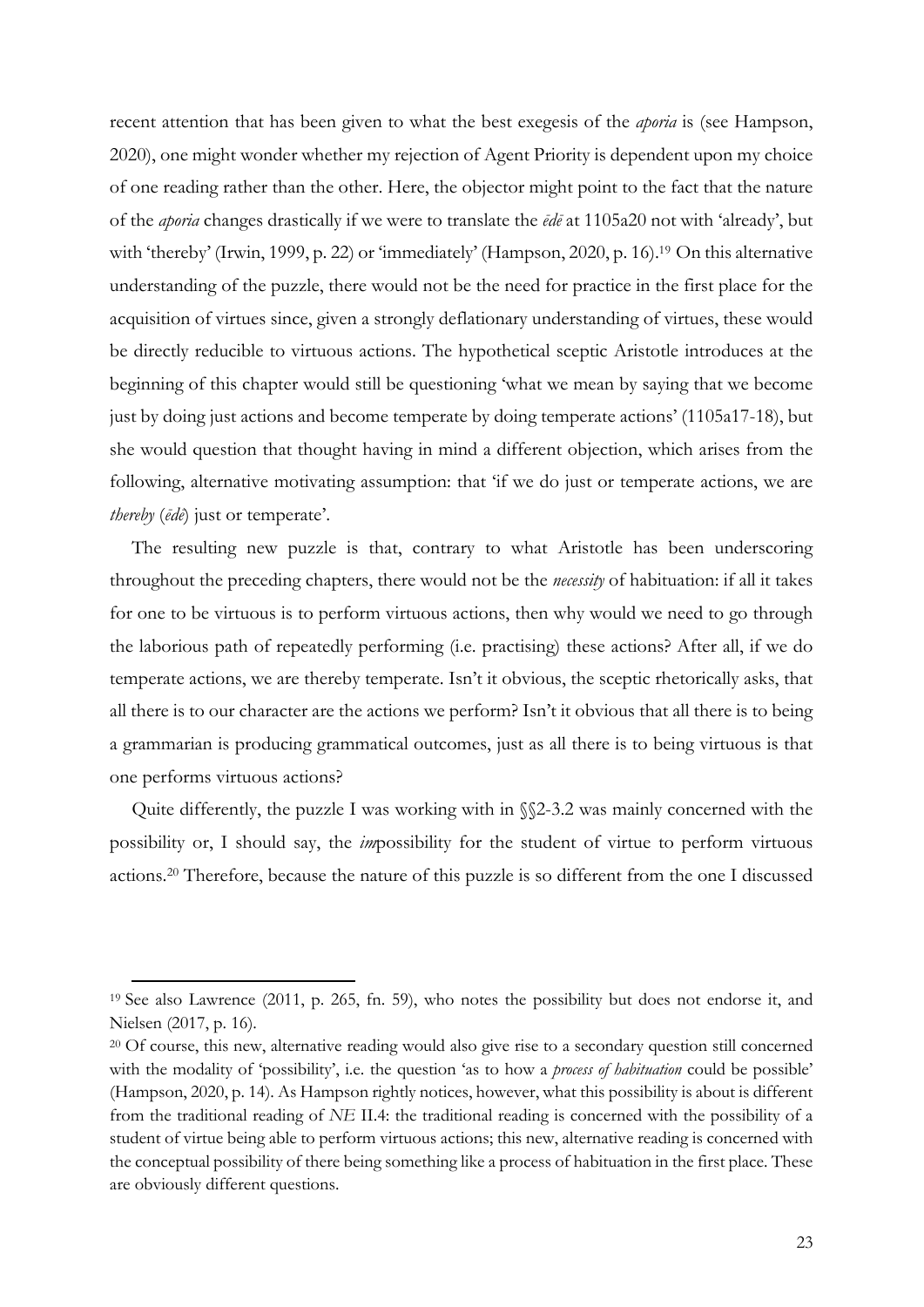above, if this were the right way of reading the passage, $21$  one might wonder whether my conclusion still holds. Here, I show that it does.

On this alternative *aporia*, Aristotle would need to demonstrate that, in opposition to what the sceptic maintains, there *is* the necessity of habituation. In other words, that it is not the case that by merely performing virtuous actions one, for that very fact, counts as virtuous. How would Aristotle do that in *NE* II.4? Answer: by employing the distinction between virtuous actions and acting virtuously which arises from the analogy between crafts and virtues (1105a22-26), and as illustrated through the grammar example. This distinction, in fact, provides Aristotle with the needed conceptual resources to create a gap between merely performing virtuous actions and counting as someone who is virtuous, thereby negating the new motivating assumption. As Aristotle indicates, what is characteristic of a virtuous agent is not that she performs (e.g.) courageous or temperate actions, but that she performs these *courageously* and *temperately.* That is to say, what qualifies an individual as virtuous is that one meets the three conditions of (i) acting knowingly, (ii) choosing the action for its own sake and (iii) doing so from a stable and unchanging disposition. In short, there is something over and above merely performing the thing that 'ought-to-be-done' in circumstance C for which an aspiring learner must strive. On account of this divide, Aristotle, by pointing to the demanding conditions that need to be met if one is to act virtuously, can then go back to safely claiming that we *need* to engage in habituation in order to become virtuous, since solely carrying out virtuous actions will not suffice to count as virtuous: again, there is more to being virtuous than simply performing virtuous actions. Indeed, this is precisely what Aristotle reminds us of when he writes that being virtuous 'results from the repeated performance of just and temperate actions' (*NE* II.4 1105b4-5) and that 'no one can have the remotest chance of becoming good without doing them [sc. just and temperate actions]' (1105b11-12). Habituation is necessary, *pace* the sceptic.

The dialectically relevant point, however, is that even if the nature of the puzzle has changed, Aristotle's answer on this new reading of *NE* II.4 still draws upon the virtuous actions/acting virtuously distinction; a distinction which, as shown in §§4-5, is at heart an indication of the fact that an action counts as virtuous independently of its being performed by the virtuous agent. In drawing this distinction to solve the *aporia* (whatever its variant), Aristotle is setting a

<sup>21</sup> Hampson (2020) argues that *NE* II.4's *aporia* is better read this way. For space reasons, I will not rehearse whether her arguments are conclusive. For, even if they are (as I assume above for the sake of argument), I still believe that a rejection of Agent Priority can be provided, as I now turn to prove.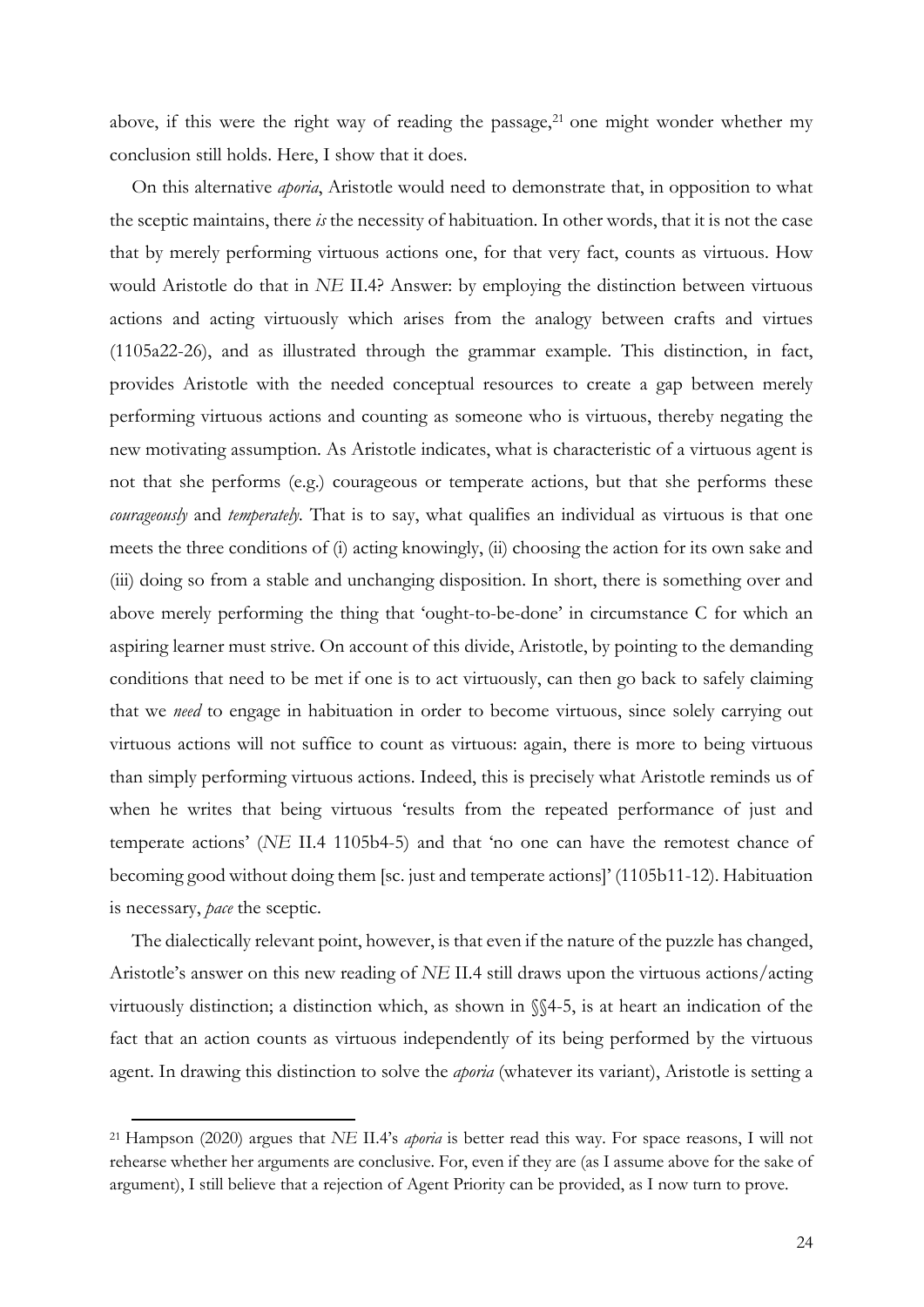divide between the virtuous agent and the virtuous action, making it incompatible with his answer to hold that an action's virtuousness depends on something about the virtuous agent's state. After all, what distinguishes the virtuous agent from the aspiring learner is not that one performs virtuous actions and the other does not; rather, the distinguishing feature is that the former performs virtuous actions virtuously, whereas the latter does not perform them in this way – not as long as she is a student of virtue, that is. Moreover, and to labour a point I made earlier, if we were to hold that an action's virtuousness depended on the way in which it is performed, as Agent Priority would compel us to do, we would be collapsing the very distinction between virtuous actions and acting virtuously Aristotle introduces in *NE* II.4 and goes on to repeatedly employ throughout the *NE* (e.g. 1134a17-23 and 1144a13-20).

In light of this, I conclude that, even though the puzzle which arises from this alternative reading of II.4 is different in nature and does not seem to bear as directly on the question of the relationship between virtuous actions and virtuous agents, the resources that are found therein are still very strong evidence against the view that Aristotle holds Agent Priority: as I have been arguing the whole time, for Aristotle an action is not made virtuous when, and because, it is performed by a virtuous agent. What I have added through this appendix is that this is something we can make sense of regardless of how we understand the *aporia* of *NE* II.4.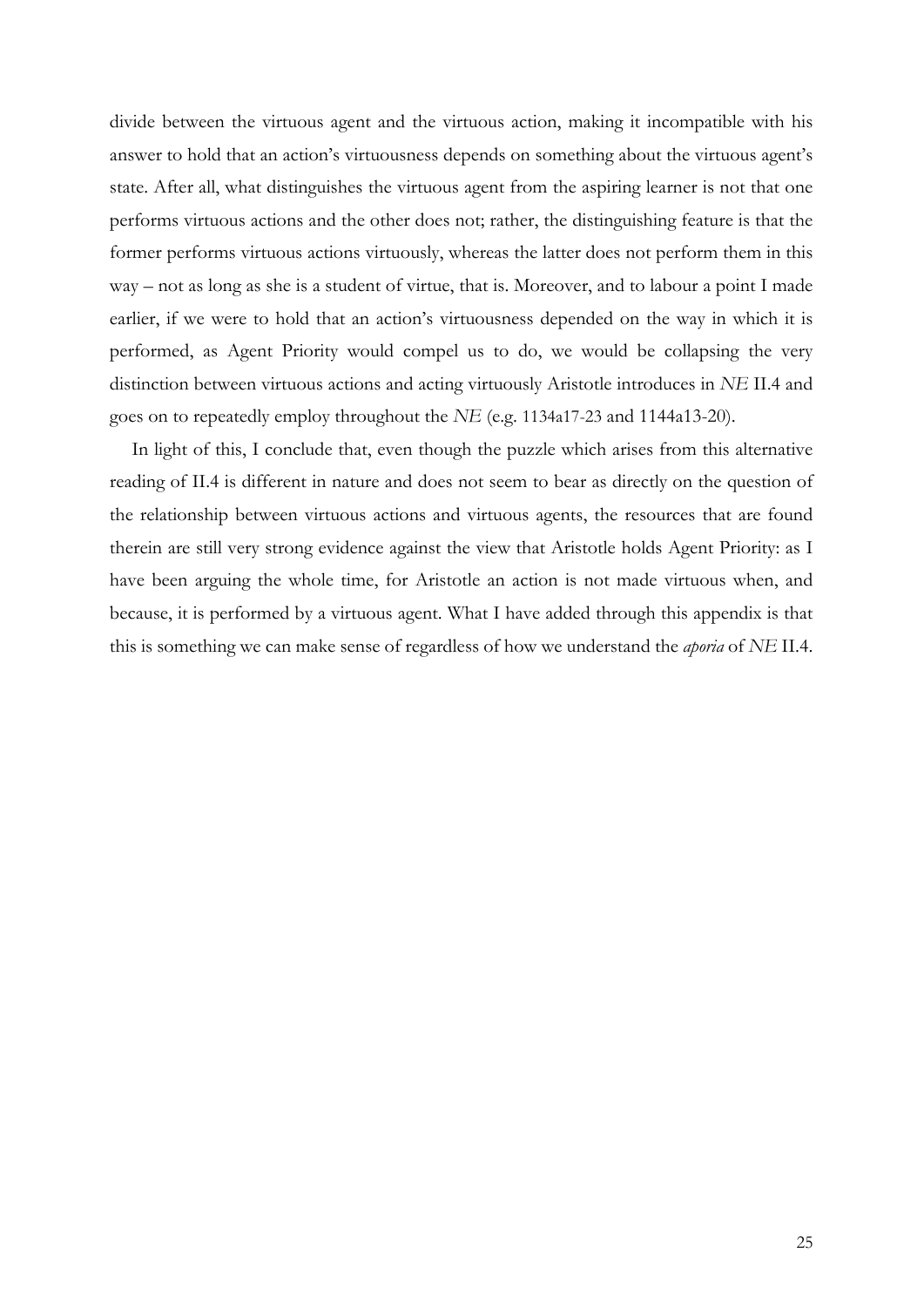#### **1. Synopsis**

So, if not something about the virtuous agent, what makes virtuous actions virtuous? In this Chapter, I discharge the onus of finding a criterion of correctness for virtuous actions which is not dependent on the virtuous agent. That the criterion of what makes an action virtuous does not, in turn, depend on the (allegedly) prior notion of the virtuous agent is a desideratum that my view needs to meet, lest it introduce another sort of definitional dependence of virtuous actions via the backdoor. In this respect, I believe that the doctrine of the mean contains illuminating insights on what Aristotle takes to be the criterion of virtuous action. Not only, I want to argue, does this doctrine allow us to identify a criterion which is independent of the notion of excellent character traits; it also allows us to draw the further conclusion that the differentia of the ethical virtues – their being 'a mean state' (*mesotēs*) – is *derivative of* the being 'mean-relative-to-us' (*meson pros hēmas*) of feelings and actions. In sum, by looking at this central doctrine, we can both discharge our burden and strengthen the attribution of definitional priority to virtuous actions over virtuous characters.

In summary, the key thought will be that the primary locus of application of the doctrine of the mean is our practical (and emotional) responses (*pace* Bostock, 2000): an action (or feeling) is virtuous when it hits the mean relative to us, being neither excessive nor defective in the circumstances. Therefore, an action is not virtuous, or right, because it stems from a mean state – i.e. a virtue lying between two vices, one of excess and one of deficiency (*pace* Urmson, 1980); rather, as I will argue, a virtue is a mean state because the actions – those the performance of which is both constitutive of and conducive to  $t - h$  it the mean. Indeed, building on the works of Brown (2014) and Aufderheide (2017), I will show how, properly understood, the notorious definition of ethical virtues and the argument leading to it in *NE* II.6 state precisely this.

I conclude the chapter by rejecting the worry that Aristotle, in mentioning the practically wise person in the definition of ethical virtues, surreptitiously reintroduces the priority of the virtuous agent: is the mean response mean because the practically wise agent determines (*horiseien*, *NE* II.6, 1107a1-2) it to be such? In other words, does Aristotle believe in a (*sui generis*) relativist view *à la* Protagoras when it comes to the virtuousness of actions? I will answer in the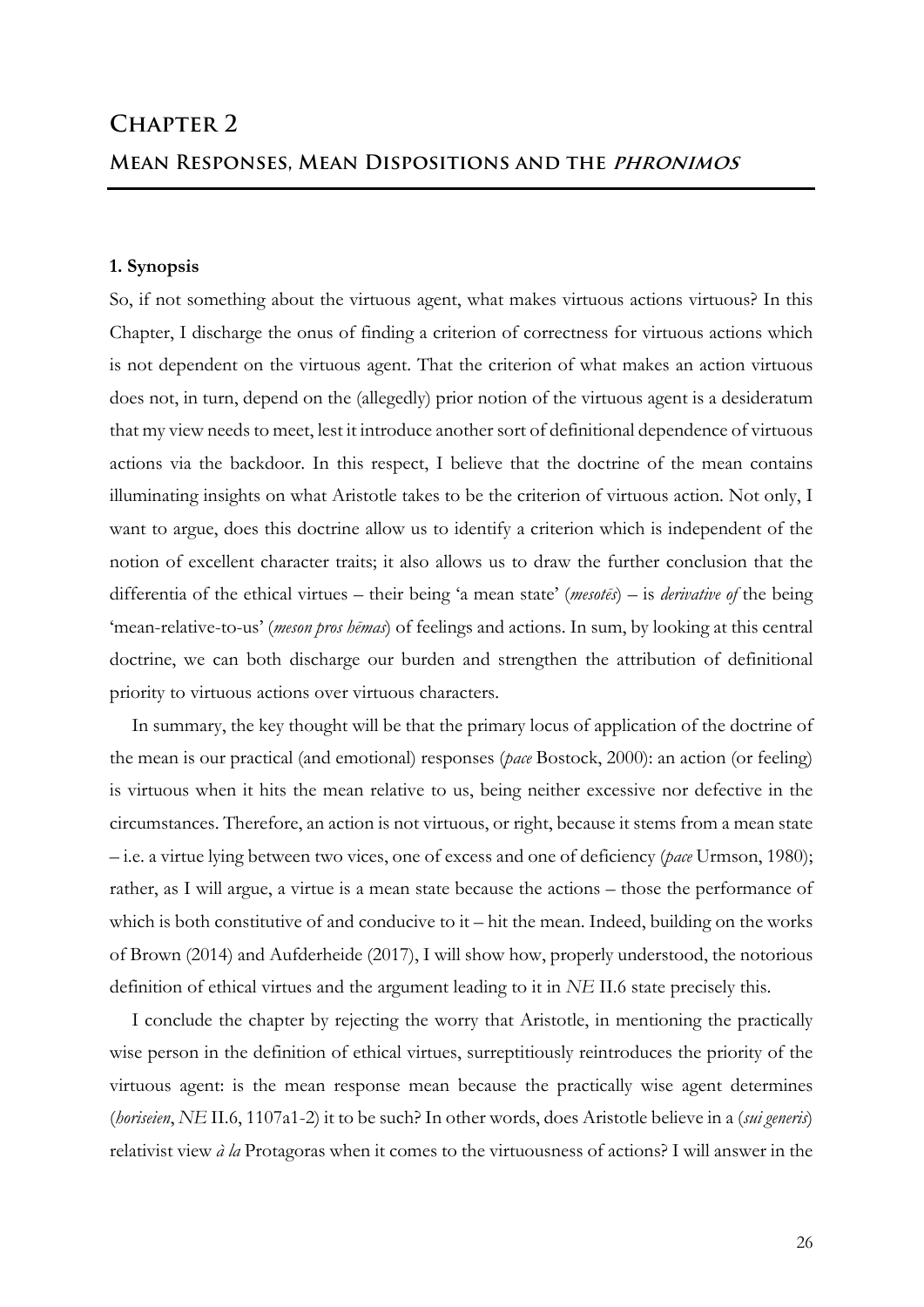negative by having recourse, mainly, to *NE* III.4, where Aristotle discusses the relationship between the good (*to agathon*) and the excellent person (*spoudaios*).

#### **2. The doctrine of the mean**

I now suggest looking at the doctrine of the mean as we find it in *NE* II.6. Here, Aristotle sets out to individuate the differentia of the ethical virtues, having established their genus: that these are neither feelings nor capacities, but settled dispositions (or states, *hexeis*, *NE* II.5), just like vices. As the adage goes, the answer to the question 'what kind of state is a virtue (differently from vice)?' is that virtue is a mean state, a *mesotēs*, lying between two vices, one of defect and one of excess (*NE* II.6, 1107a2-3).

What is telling, however, is that Aristotle also defines what it is for an action to be virtuous in terms of its hitting the mean. This much is clear from the following remarks: 'in feelings and actions excess and deficiency are errors, while the mean amount is praised and constitutes success' (1106b26-27). So, it seems that Aristotle not only believes that the mean quality of the ethical virtues is of crucial importance for their definition, but also that the mean quality of actions is. Indeed, the passage just quoted suggests that we should understand the idea of an action's virtuousness in terms of its hitting the mean in the circumstances (see Crisp, 2015, pp. 265-266).

The ineluctable question, then, is: what is the relationship between the intermediacy of virtuous actions and that of virtuous dispositions? Do we explain the intermediate nature of virtuous actions by reference to the intermediacy of virtuous dispositions, or vice versa? In other words, given that Aristotle defines virtuous actions as mean actions and virtuous dispositions as mean dispositions, which 'mean' should we take as basic?<sup>22</sup>

#### **2.1. Priority of the mean state**

 $\overline{a}$ 

Some have held that we explain the *meson* quality of our actions in terms of the intermediacy of the states from which they issue.

Urmson, for instance, confidently holds that 'it is perfectly plain […] that for Aristotle what is primarily in a mean is a settled state of character. In his definition he says that excellence of character is a settled state in a mean; thus an emotion or action is a mean if it exhibits a settled state that is in a mean' (1980, p. 161). Here, Urmson suggests that we understand the

<sup>22</sup> Brown (2014) and Aufderheide (2017) analyse this question in detail.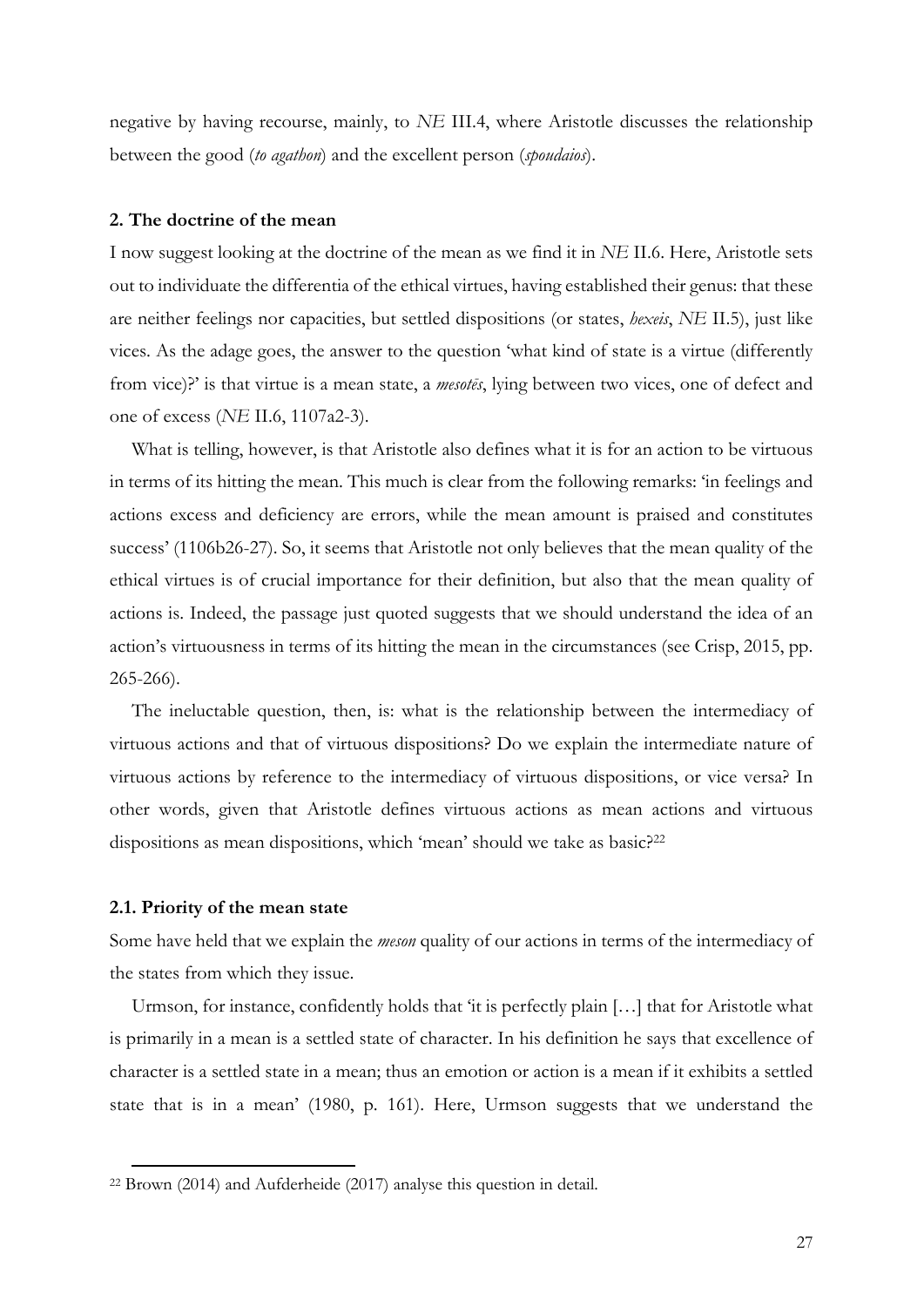intermediacy of virtues as being prior to the intermediacy of virtuous actions: the former explains the latter. So, an action is mean when, and because, it is performed by an agent with a mean disposition: the intermediate nature of the action is an expression of the intermediate nature of the state. As he summarises his point, 'Aristotle holds excellence of character to be a mean or intermediate disposition regarding emotions and actions, not that it is a disposition toward mean or intermediate emotions and actions' (*ibid.*). What this indicates is that, on an Urmson-like view, virtuous dispositions are defined independently of virtuous actions and that the virtuousness of actions is, instead, derivative of that of the corresponding states. To hold the inverse, Urmson believes, would commit Aristotle to the implausible view that our conduct should always aim for some sort of moderation. That is, if we took Aristotle to predicate the attribute 'mean' directly of actions and feelings, we would end up with an absurd view on which we always ought to feel and act moderately (I will return to this argument below, in §4).

Urmson is not alone in thinking that priority goes to the virtuous state. Bostock too maintains that 'the best suggestion seems to be that it is not the virtuous action, on each occasion, that has something 'middling' about it, but rather the general disposition from which it flows. It is, as Aristotle says, this *disposition* that is 'in the middle', for each virtue lies between two vices, one of excess, and one of deficiency' (2000, p. 42). According to Bostock's reading too, then, priority goes to the mean state over the mean response: we explain the intermediacy of the latter by reference to the intermediacy of the former (more in §4).

Part of the appeal of attributing priority to mean states is that this strategy allows for a ready and neat explanation of why Aristotle subscribes to a 'doctrine of the mean' rather than a 'doctrine of the right and appropriate'.

Aufderheide nicely develops this point as follows, before proceeding to reject the view: '[S]uppose you are angry because you have received a flagrantly insulting email from a student. Your anger flares up, but on closer examination, the student seems to suffer from a serious mental illness – in which case the anger should subside immediately: in view of the full picture anger ceases to be appropriate. While the example shows why Aristotle rejects the arithmetical middle (cf. 1106a29-b5) – the right and middle response does not always lie in the middle between too little (say zero anger) and too much (extreme rage) – it also raises the general question why Aristotle thinks the right response should have anything to do with the middle' (Aufderheide, 2017, p. 207). But we do have a ready answer, the proponent of this strategy contends, if we focus on how virtuous states are primarily intermediate and if we judge an action or a feeling as being in the mean by reference to the issuing state. 'Returning to the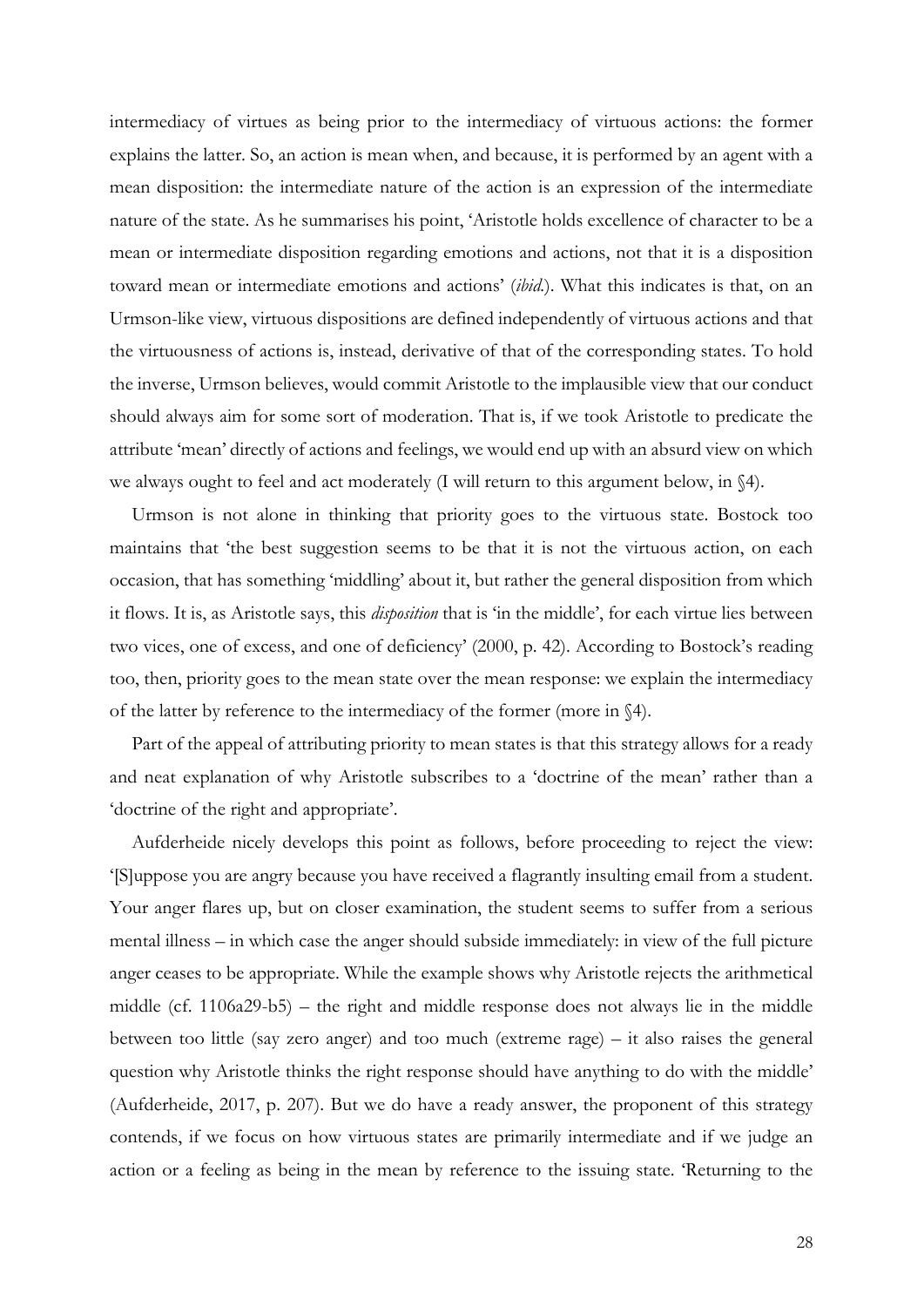example, responding with zero anger lies in the middle insofar as it expresses the middle state called 'good temper', a state between irascibility and 'unanger' (apparently of Aristotle's coinage, 2.7 1108a4–9). Although the unangered and the good-tempered person alike respond with zero anger, the former fails to hit the middle: not because she does so for the wrong reasons (she may or may not), but because she never exhibits anger, i.e. she fails on the score of frequency, a difference hard to account for by concentrating on individual actions rather than character. Thus […], assigning primacy to character over the response accounts for and explains Aristotle's 'doctrine of the mean'' (2017, pp. 207-208).

Despite this (apparent) advantage, I believe that we should not be willing to concede this strategy. As I will illustrate in §4, the cost of explaining why Aristotle subscribes to a doctrine of the 'mean' in this way is too high, both textually and conceptually. But, if so, part of the attractiveness of attributing priority to mean states over mean actions ceases to have a grip on us. Indeed, as I will contend, there seems to be nothing wrong, in light of what the text itself suggests, in calling 'mean' the anger felt by the unangered person (insofar as she does not feel it for the wrong reasons, as Aufderheide *ex hypothesi* assumes), or, more generally, in calling mean responses which do not stem from mean dispositions. This, however, will leave me with a canonical puzzle: does it really make sense to talk of a doctrine of the *mean*?

#### **2.2. Priority of the mean response: NE II.6**

I now wish to reject the above way of interpreting Aristotle's doctrine of the mean. In order to do so, I will need to carefully examine the text and show that Aristotle's argument actually derives the notion of an intermediate state from that of an intermediate response (be that practical, an action, or emotional, a feeling). The text suggests a completely different picture from the one described in §2.1. I will follow Brown (2014) in this task.

After reminding us that every excellence is a (good) state in virtue of which we are said to be in a good condition and able to perform our characteristic (*idion*) function (*ergon*) well (*NE*  II.6, 1106a15-26), Aristotle begins his discussion of the mean with a premise about divisible continua:

**P1.** 'Of everything that is continuous and divisible, it is possible to take the larger part (*to pleion*), or the smaller part (*to elatton*), or an equal part (*to ison*)' (1106a27).

On the back of P1, Aristotle formally introduces the notion of the mean: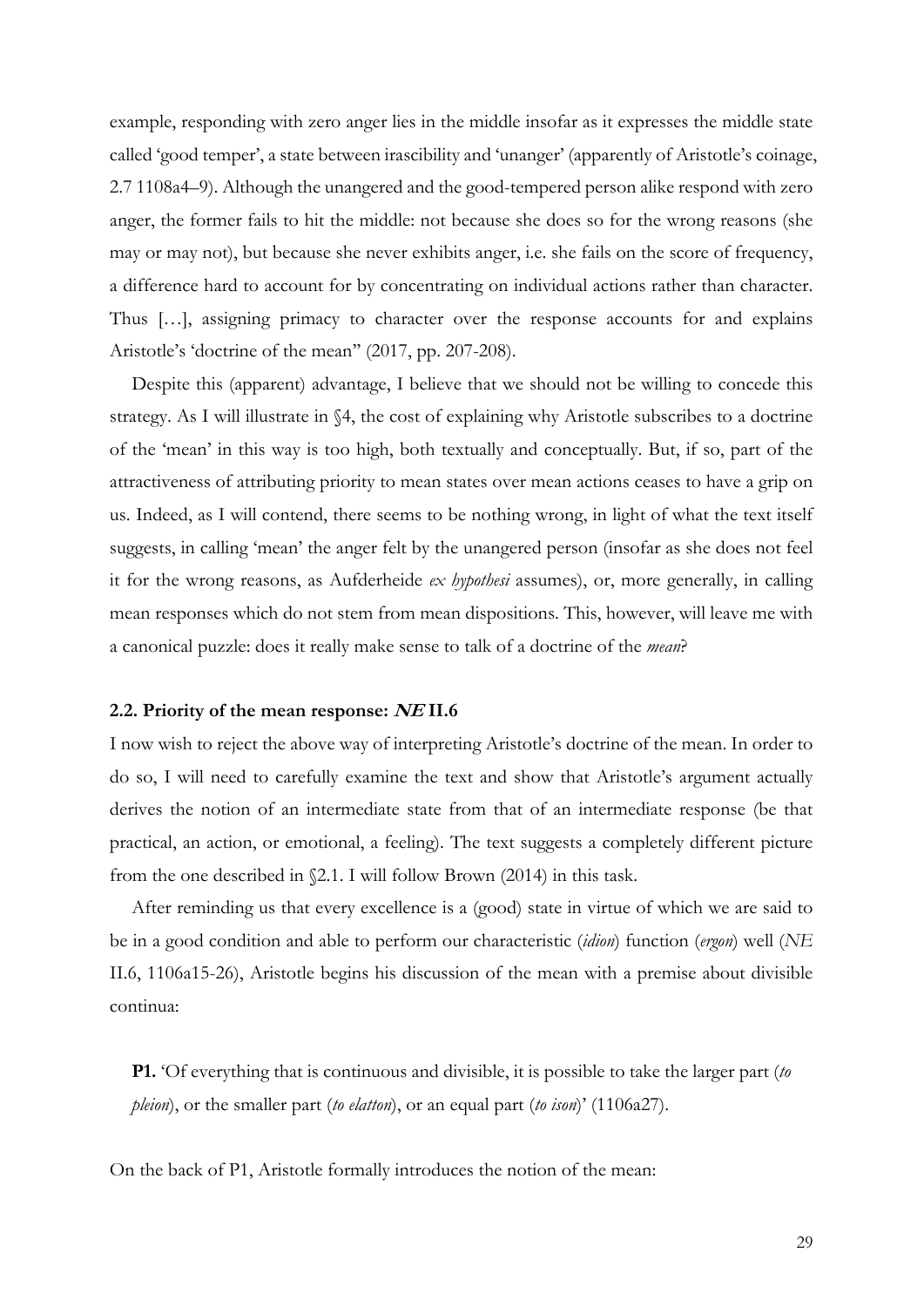**P2.** The equal part is said to be 'a mean between excess and deficiency' (*meson ti hyperbolēs kai elleipseōs*, 1106a28-9).

Before turning to the two renowned senses of the mean, a brief detour into the *Physics* is called for to gain further clarity about what Aristotle takes to be a divisible continuum. <sup>23</sup> The definition of 'continuous' comes at 227a10-15:

'things are called continuous when the touching limits of each become one and the same and are, as the word implies, contained in each other: continuity is impossible if these extremities are two. This definition makes it plain that continuity belongs to things that naturally in virtue of their mutual contact form a unity' (*Physics* 227a10-15). 24

At 231b16, Aristotle clarifies that every continuum is also infinitely divisible as follows:

'it is plain that everything continuous is divisible into divisibles that are always divisible' (*Physics* 231b16).

So, a continuum is divisible in the sense that it is 'infinitely divisible' or, in other words, 'divisible at any point' and not constituted of distinct parts that are divisible only between them (i.e. 'discrete'). I note this here as it will be important to bear in mind. Aristotle is clearly setting a desideratum: if anything is to admit of a mean, it needs to be the sort of thing that qualifies as a divisible continuum in the sense just explored.

Now, back to the mean. Aristotle famously distinguishes between two notions of the mean, that of the mean-relative-to-the-object (*kat'auto to pragma*) and that of the mean-relative-to-us (*pros hēmas*). He informs us that it is the latter notion that interests him, the former being a merely arithmetical notion which is irrelevant in the ethical domain, and indeed in the domain of technical skills as well.25 In fact, Aristotle starts by noticing how it is by looking at this second

<sup>23</sup> Let me clarify that I take the *kai* present in 'divisible *and* continuum' to be epexegetic. Aristotle is not postulating two spheres in which we can find the *meson*: a continuum that admits of a mean is a continuum that is (infinitely) divisible by definition. The *Physics* makes this clear, as I now report. <sup>24</sup> All translations of the *Physics* are from Hardie & Gaye (1984).

<sup>25</sup> The two senses of 'mean', descriptive and evaluative, are nicely captured by the related Greek words *pleion*, *elatton* and *ison* – they all have descriptive and evaluative meanings.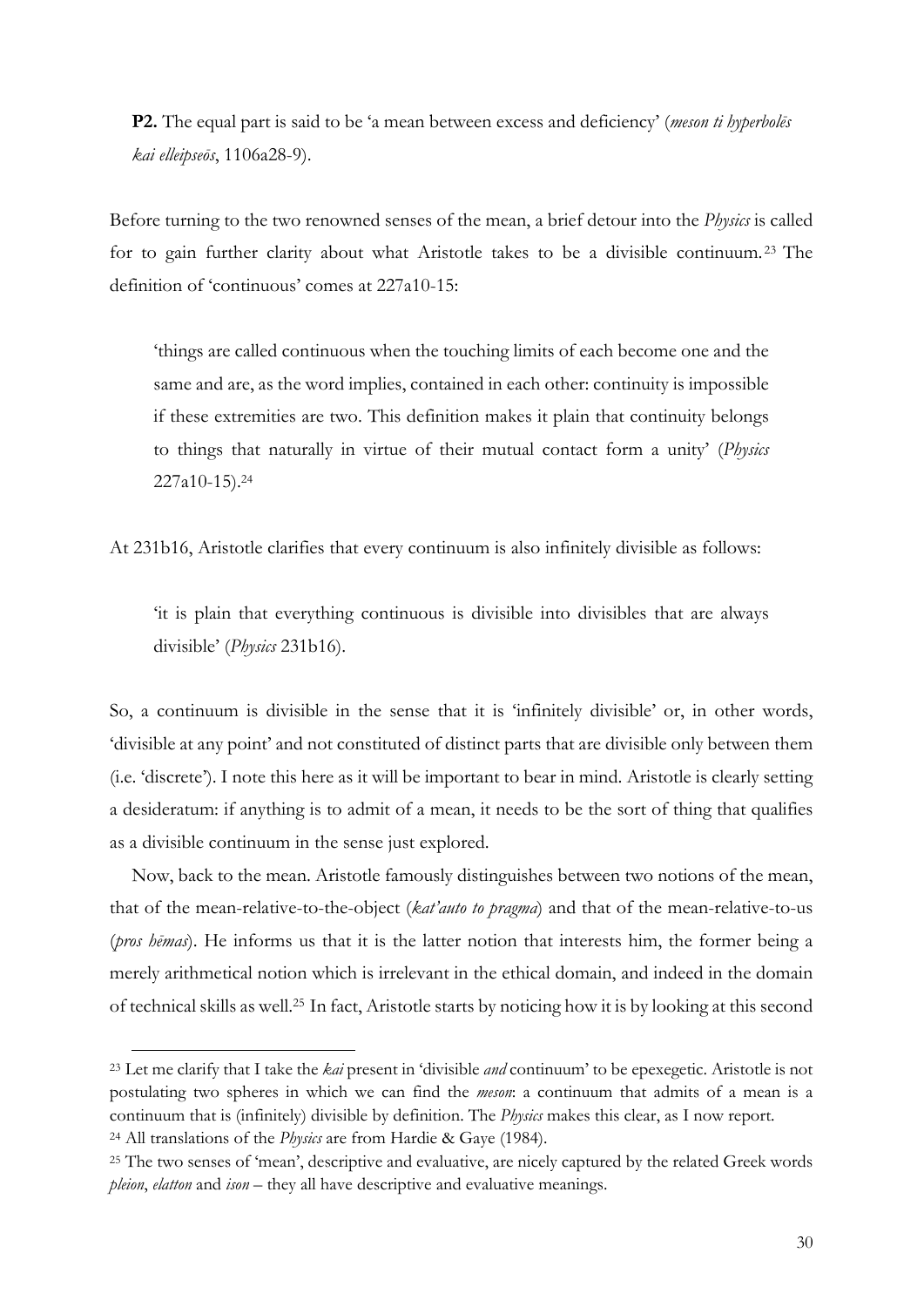notion of the mean that every craftsperson produces *good* productions: it is only by reaching the mean relative to us that a perfect work of art is produced, one of which, as the saying goes, nothing could be added to or taken from without ruining it (1106b5-14). Through an *a fortiori* argument, Aristotle extends the point to virtues as well. That is, the outcomes of virtues (i.e. our practical and emotional responses) will be good when they hit the mean relative to us. As Aristotle puts it, 'since virtue, like nature, is better and more exact than any craft, it will also aim at what is intermediate (*tou mesou stochastikē*)' (*NE* II.6, 1106b15-16).

We might summarise these points thus:

 $\overline{a}$ 

**P3.** The relevant notion of the mean (both in the technical and in the ethical domain) is that of the *mean-relative-to-us*, for things which are mean-relative-to-us constitute success and are praiseworthy.

But how are we to understand this notion of the mean-relative-to-us?26 What does this notion amount to? Aristotle has a ready answer, which appeals to what we might call 'parameters' (see Rapp, 2006 and Brown, 2014):

'For example, one can be frightened or bold, feel desire or anger or pity, and experience pleasure and pain in general, either too much or too little, and in both cases wrongly; whereas to feel these feelings *at the right time, on the right occasion, towards the right people, for the right purpose and in the right way* (*hōs dei*), is to feel the best amount of them, which is the mean amount – and the best amount is of course the mark of virtue. And similarly there can be excess, deficiency, and the due mean in actions' (1106b18-24, my emphasis).

What Aristotle is here noticing is that there are certain 'spheres' concerned with certain human responses; some are emotional, involving human feelings such as anger, while others are practical, involving human actions such as the giving away of money. However, because Aristotle does not believe in the full codifiability of the ethical realm (as shown in Chapter 1, §6), it makes sense that he is elucidating the notion of the mean by reference to a rich set of parameters that needs to be met in the circumstances. So, it will be the case that for every

<sup>&</sup>lt;sup>26</sup> For space reasons, I bracket the issue of why Aristotle labels the ethically relevant notion of the mean 'relative-to-us' (*pros hēmas*). For a discussion, see Brown (1997).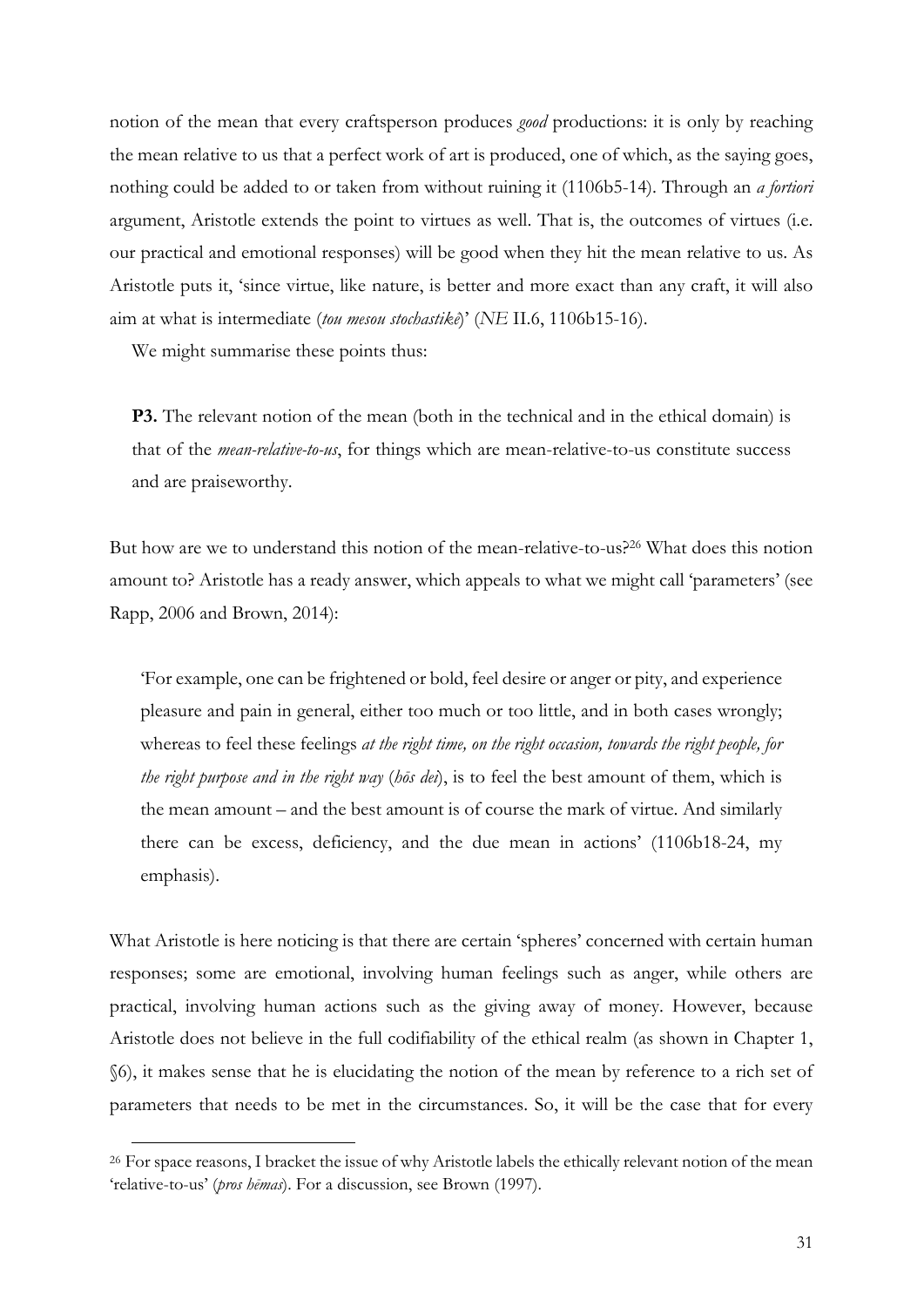action (or feeling) A, in the specific circumstance C, there will be a rich story about why that certain action counts as of the virtuous sort V: the story is unlikely to be simple and cannot be fully provided a priori. To illustrate, whether an action will qualify as generous, it will need to be the case that the agent is giving away a significant amount of money; that she is donating it to a worthy individual (to an individual in need, rather than a friend who is already wealthy); who needs the money now rather than later and so forth (see Crisp, 2015, p. 267).

To summarise, because

**P4.** Actions and feelings are the sorts of things that constitute divisible continua – that is, they admit of a mean,

we might elucidate what it is for a response to be mean by saying that

**P5.** For a practical or emotional response to be mean, it needs to be done or 'felt at the right time, about the right things, toward the right people…,' and, generally, as one should (*hōs dei*).

When an action meets all the relevant parameters, because it is mean, it is praised and constitutes success (1106b26-7).

To summarise,

 $\overline{a}$ 

**P6.** Actions and feelings that are mean are of the virtuous, praiseworthy sort.

What Aristotle has told us so far is (a) that an action's virtuousness is explained in terms of its hitting the mean, and (b) that hitting the mean requires getting the parameters right. (a) answers the question of what makes an action virtuous; (b) makes it clear that this is not dependent on the prior notion of virtuous agents and their excellent character traits, since the mean quality of an action is explained in terms of the action's appropriateness in the circumstances, given the relevant parameters.27 Virtuous actions are virtuous independently of virtuous dispositions.

<sup>27</sup> Notice that the way in which I understand the idea of an action's being virtuous makes no reference to aretaic terms, such as the virtuous agent. As Crisp (2015) suggests, it seems as if the virtuousness of actions is actually a non-ultimate feature which is derivative of the actions' *meson* quality*.* What is it for an action to be virtuous? That it hits the mean. What is it for an action to hit the mean? That it is done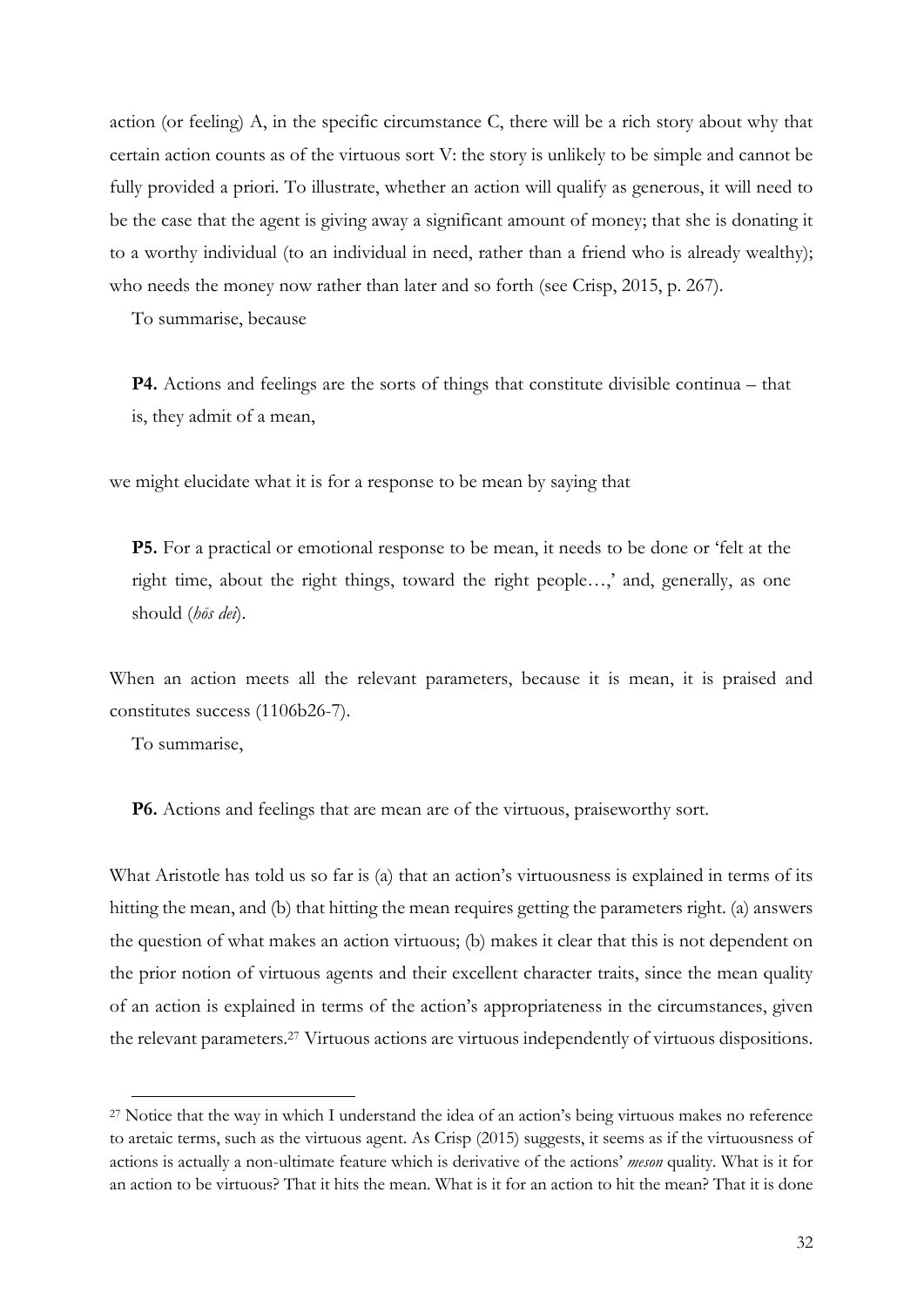Aristotle now adds a further claim, which he is recalling from the points established in the preceding chapters: that 'virtue is about feelings and actions' (*peri pathē kai praxeis*, 1106b24-5). But virtue will not, quite obviously, be about *any* action or feeling, being a good state. Rather, it will be about those actions and feelings that are good and deserve to be praised, i.e. those that hit the mean (1106b22-23, 1106b27). In short:

**P7**. Virtue is about those actions and feelings that are virtuous (i.e. mean), as opposed to vice.

Given P7, Aristotle can now explain in what sense he takes virtue to be a *mesotēs*:

**P8.** 'Virtue, therefore, is a mean state (*mesotēs*) *in the sense that* (or *insofar as*) it is able to hit the mean' (*NE* II.6 1106b27, my emphasis). Or, as is further reaffirmed in *NE* II.9, virtue 'is a mean *because* (*dia*) it aims at hitting the middle point *in feelings and in actions*' (1109a22-23, my emphasis).28

A few lines down, Aristotle can finally conclude the dialectic of *NE* II.6, offering the famous definition of virtue, having identified its differentia: 29

'Virtue, then, is a state concerned with choice, consisting in a mean, the mean relative to us, which is defined by reference to reason, namely the reason by which the person of practical wisdom would determine it. And it is a mean state between two vices, one of excess and one of defect. Furthermore, it is a mean state in that whereas the vices either fall short of or exceed what is right in feelings and in actions, virtue ascertains and adopts the mean' (1106b36-1107a6, translation based on Irwin).

<sup>&#</sup>x27;at the right time, towards the right things etc.'. No aretaic term figures in the explanation. I postpone to Chapter 3 a discussion of the implications of this point, especially in relation to modern virtue ethics. <sup>28</sup> Aristotle's submission of P8 rests on an unstated premise – that a state counts as a *mesotēs* because it aims at and achieves what is intermediate in the relevant sphere (in our case, actions and feelings). <sup>29</sup> In truth, although Aristotle offers this definition as the conclusion of *NE* II.6's dialectic (as attested by the presence of *ara* at 1106b36), many of the notions that are found therein (e.g., *prohairesis* and

*phronēsis*) have not yet been elucidated (see Books III and VI for a proper discussion).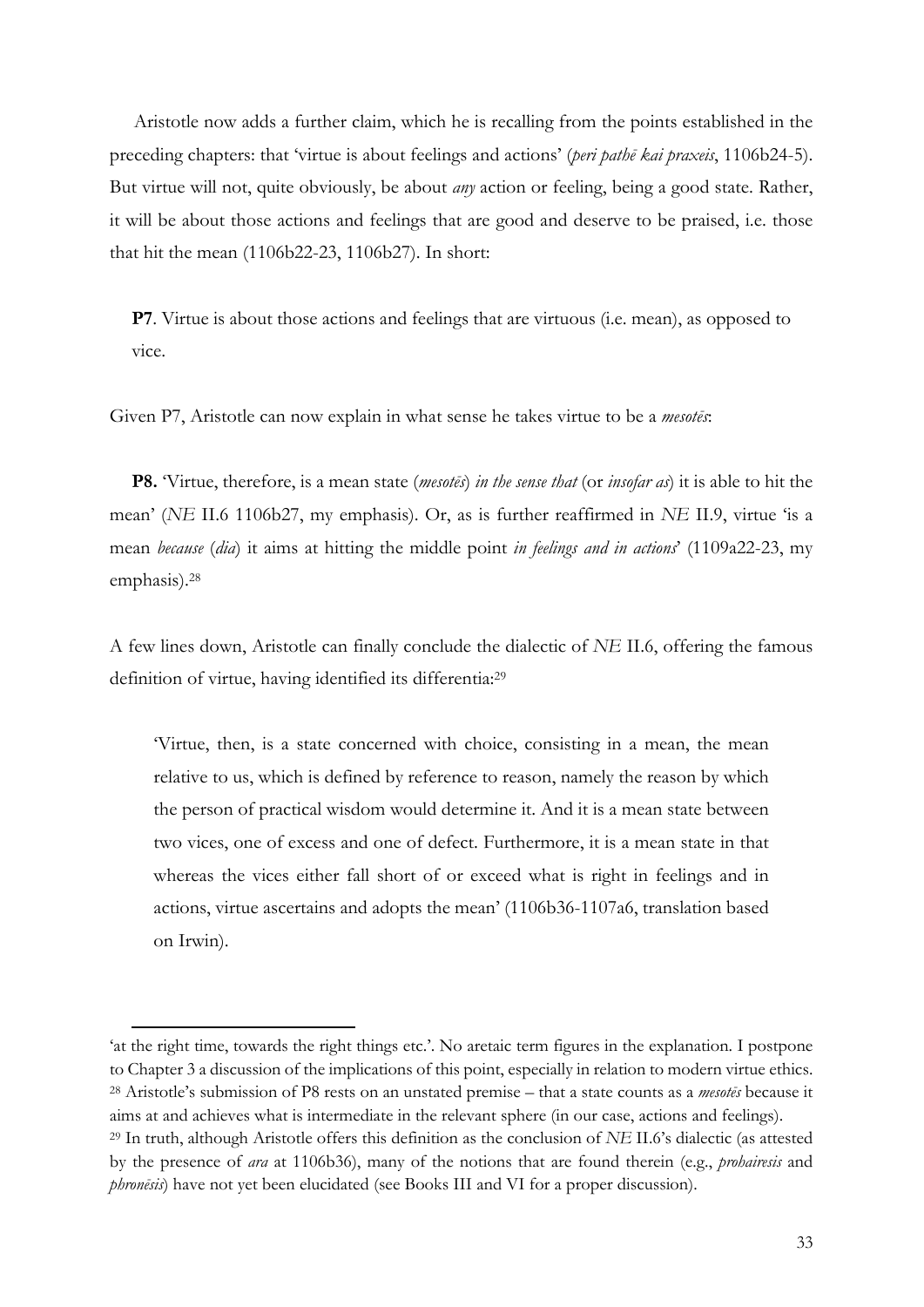In light of these passages, it is clear that Aristotle does not start from the virtuous state to then define the corresponding virtuous actions; rather, he starts from the relevant actions and then defines the corresponding states: since virtue is about these responses, it itself counts as mean, and since virtue hits the mean *in feelings and actions*, it is said to be a mean state. Therefore, the text suggests that the being *mesotētes* of the ethical virtues is derivative from the *meson* quality of the actions and feelings these dispositions are about (see Brown, 2014).30 Virtuous actions are definitionally prior to virtuous dispositions.

#### **3. Virtue as a mean between two vices**

However, as evidenced at 1107a2-3, Aristotle also describes virtue as a *mesotēs* between two vices, one of excess and one of defect.

Through my summary of *NE* II.6, I hope to have shown that this explanation of the intermediate nature of virtues is not Aristotle's most central and definitive explanation of why virtue counts as a *mesotes*. It is true that Aristotle held that a virtue lies between two vices,<sup>31</sup> and perhaps he said so in an attempt to systematise through a graph (*ek tēs diagraphēs*, 1107a33-4) the disorderly realm of the various virtues and vices discussed at his time.<sup>32</sup> What the text does not suggest, however, is that a virtue is a *mesotēs* because it lies between two vices. That it does is a mere observation, not an explanation of the (ethically) relevant sense in which it is 'mean'.

Indeed, anyone committed to offering that explanation would face the following difficulty: given that Aristotle introduces the notion of the mean on the back of the claim about divisible continua (P1), one would need to demonstrate that the triad of vice-virtue-vice constitutes a continuum of the sort Aristotle is interested in. As the *Physics* read, 'things are called continuous when the touching limits of each become one and the same and are, as the word implies, contained in each other' (227a10-13). The problem is that it is impossible to think of the threeplace schema of vice-virtue-vice as being one such continuum, the extremities of which 'become one and the same' (how would a virtue, being good and praiseworthy, ever become

<sup>30</sup> Young (1997, p. 94) makes a similar conceptual point.

<sup>31</sup> Did he also believe that a virtue lies *exclusively* between two vices? As discussion of (e.g.) the virtue of courage clearly indicates, he did not. Against those who think so, Hursthouse rhetorically asks: 'that to each virtue there should correspond precisely two vices, neither more nor less – what kind of explanation could there be of this extraordinary mathematical symmetry?' (1981, p. 60).

<sup>32</sup> For a discussion, see Broadie & Rowe (2002, p. 22).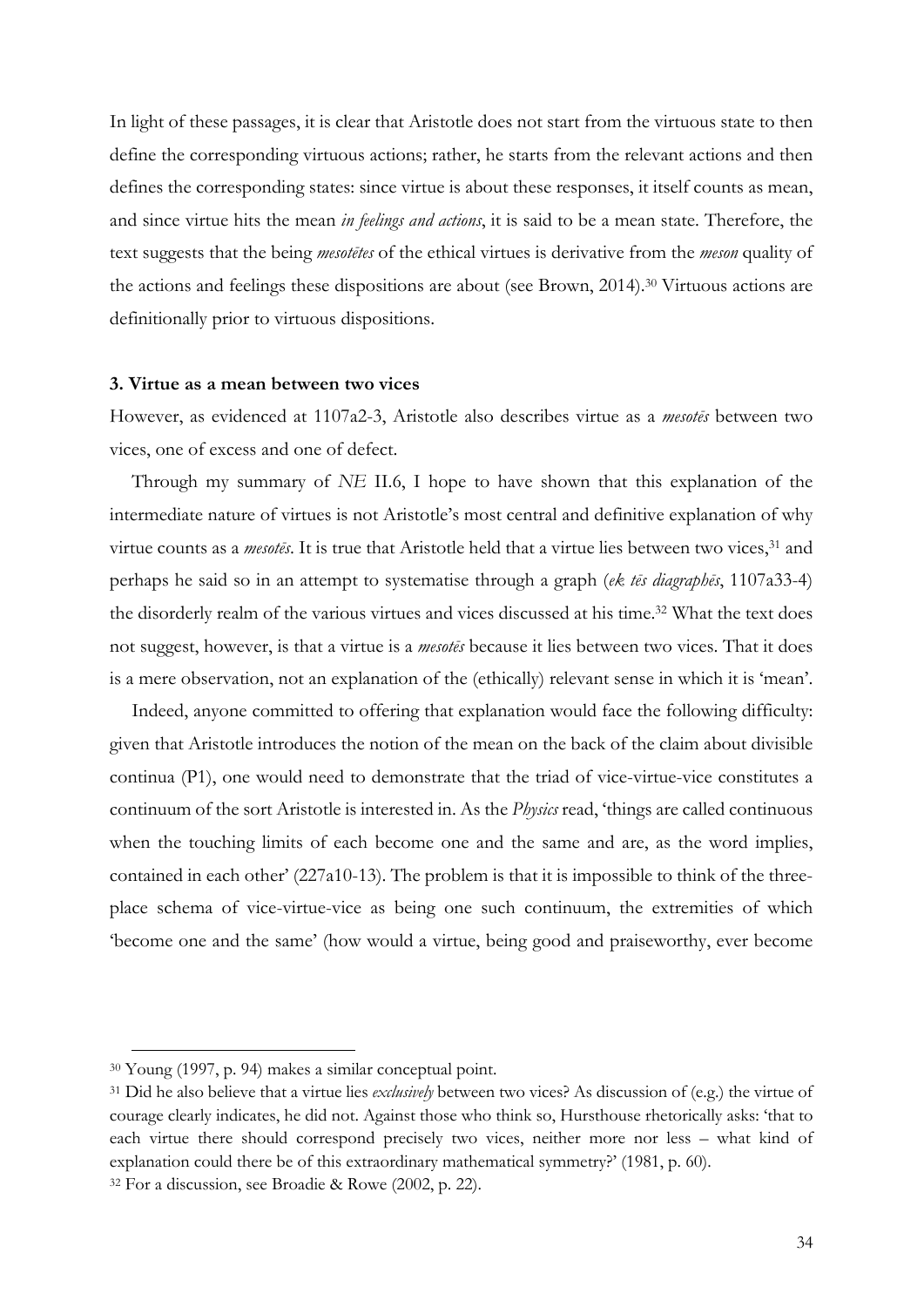one with a vice, which is bad and objectionable?). A 'virtue does not (and cannot) 'shade into' a vice', as Brown puts it (2014, p. 72, fn. 13).33

If there is anything in common between virtues and vices (as there is), it is the practical or emotional response they are both concerned with (*peri*) – these, crucially, being clear examples of the divisible continua that admit of a mean (P4). So, a vice of defect, a virtue and a vice of excess are linked by the fact that they are all about a certain human response (a certain action or a certain feeling); they differ because virtue is always about the mean amount of these responses, whereas vices are not. By way of illustration, the sense in which stinginess, generosity and wastefulness are linked is the fact that they are all concerned with 'the giving away of money'. However, while generosity reliably issues in actions which hit the mean, stinginess and wastefulness reliably issue in actions which fail to hit the mean deficiently and excessively respectively.

At this stage, it should be clear that when Aristotle introduces the notion of the mean, he is mainly concerned with the divisible continua represented by our practical and emotional responses, and only secondarily with virtue and vices; that is, only insofar as virtue and vices are about these responses.

So, Brown (2014) is right, I take it, in holding that just as a virtue is a mean state in a way that is derivative from its being a state that hits the mean in actions and feelings; likewise, a vice of excess is an excessive state derivatively from the fact that the actions and feelings it is about fail to hit the mean *excessively*. Similarly for a vice of defect: a vice of defect is a deficient state derivatively from the fact that the actions and feelings it is about fail to hit the mean *deficiently.* 

#### **4. Contra Urmson and Bostock**

 $\overline{a}$ 

We are now in a position to reject all the interpretations on which the mean quality of an action is explained derivatively from its issuing from a mean state.<sup>34</sup>

Let us return to Urmson. He believes that the intermediacy of virtuous actions is to be explained in terms of the intermediacy of the corresponding virtuous states. As he summarised his reading, 'Aristotle holds excellence of character to be a mean or intermediate disposition regarding emotions and actions, *not* that it is a disposition toward mean or intermediate emotions and actions' (1980, p. 161, my emphasis). We can now appreciate that this reading

<sup>33</sup> Brown draws, in turn, from Rapp (2006, pp. 114-115).

<sup>34</sup> Brown (2014) too discusses Urmson's and Bostock's views.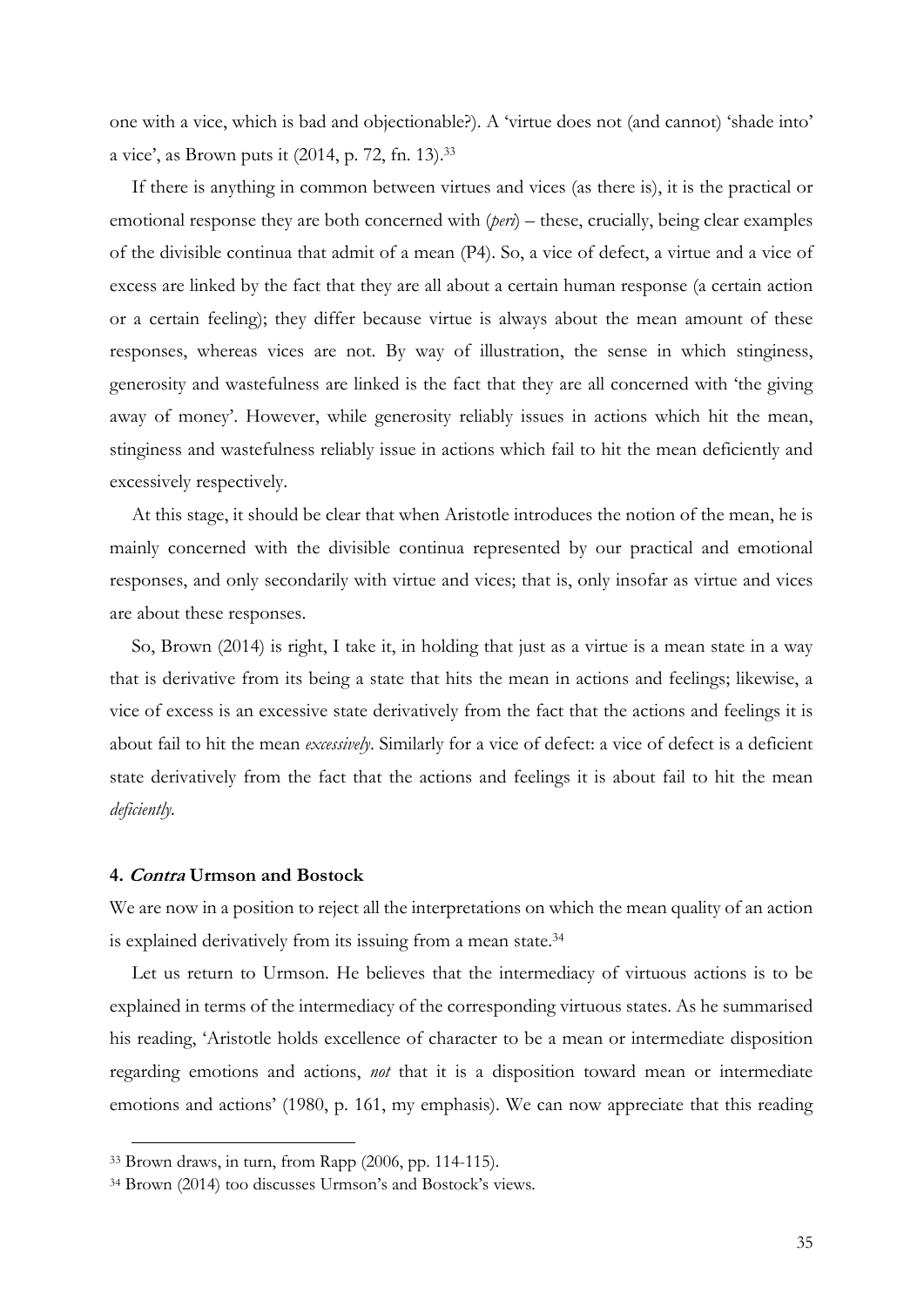encounters strong textual resistance. As we have seen, Aristotle starts from our emotional and practical responses, characterises these as admitting of a mean, and then transfers this qualification to the corresponding states. To be fair, it is true that Aristotle makes the general claim (compatible with Urmson's account) that excellence of character is a settled disposition concerned with (*peri*, 1106b24-5) feelings and actions. However, having reminded us that our practical and emotional responses admit of excess, deficiency and an intermediate condition (1106b25-27), it is also true that he refines his previous statement by adding (incompatibly with Urmson's account) that reliably reaching the intermediate condition in actions and feelings is what makes virtue an intermediate state: this is 'the mark of virtue' (1106b22-23 and 1106b27), what constitutes its differentia (1106b27-28). So, Aristotle does say, contrary to what Urmson holds, that virtue is a settled disposition toward mean actions and feelings and that this is what explains its intermediate nature (cf. P7 and P8).

But what about Urmson's defence of his interpretation? Namely, that holding that an action is primarily mean would be absurd, since it would commit Aristotle to the view that we ought to always aim for the 'golden mean' in our conduct. We are now also in a position to see how this defence is simply a *non sequitur*: Aristotle makes it clear that he does not believe that mean actions and feelings are moderate actions and feelings. This is particularly evident given the way in which he elucidates the notion of the mean through the parameters. Suppose you are on the battlefield facing a formidable enemy, risking your life. Presumably, the mean amount of (e.g.) fear you should feel is large, and not just a moderate amount – after all, you are risking your life. If you only felt a moderate or middling amount of fear, you would not be feeling enough fear given the danger of the circumstances. Thus, when predicated of our practical and emotional responses, *meson* and moderate are not synonymous for Aristotle.

Let us now return to Bostock. Bostock holds that 'the best suggestion seems to be that it is not the virtuous action, on each occasion, that has something 'middling' about it, but rather the general disposition from which it flows. It is, as Aristotle says, this *disposition* that is 'in the middle', for each virtue lies between two vices, one of excess, and one of deficiency' (2000, p. 42).

As with Urmson, it is clear that for Aristotle the primary locus of application of the doctrine of the mean are actions and feelings, not states. Bostock's position, in light of what we find in *NE* II.6, seems exegetically unsupported.

Bostock's justification, however, appeals to *NE* II.2, rather than *NE* II.6, where Aristotle says: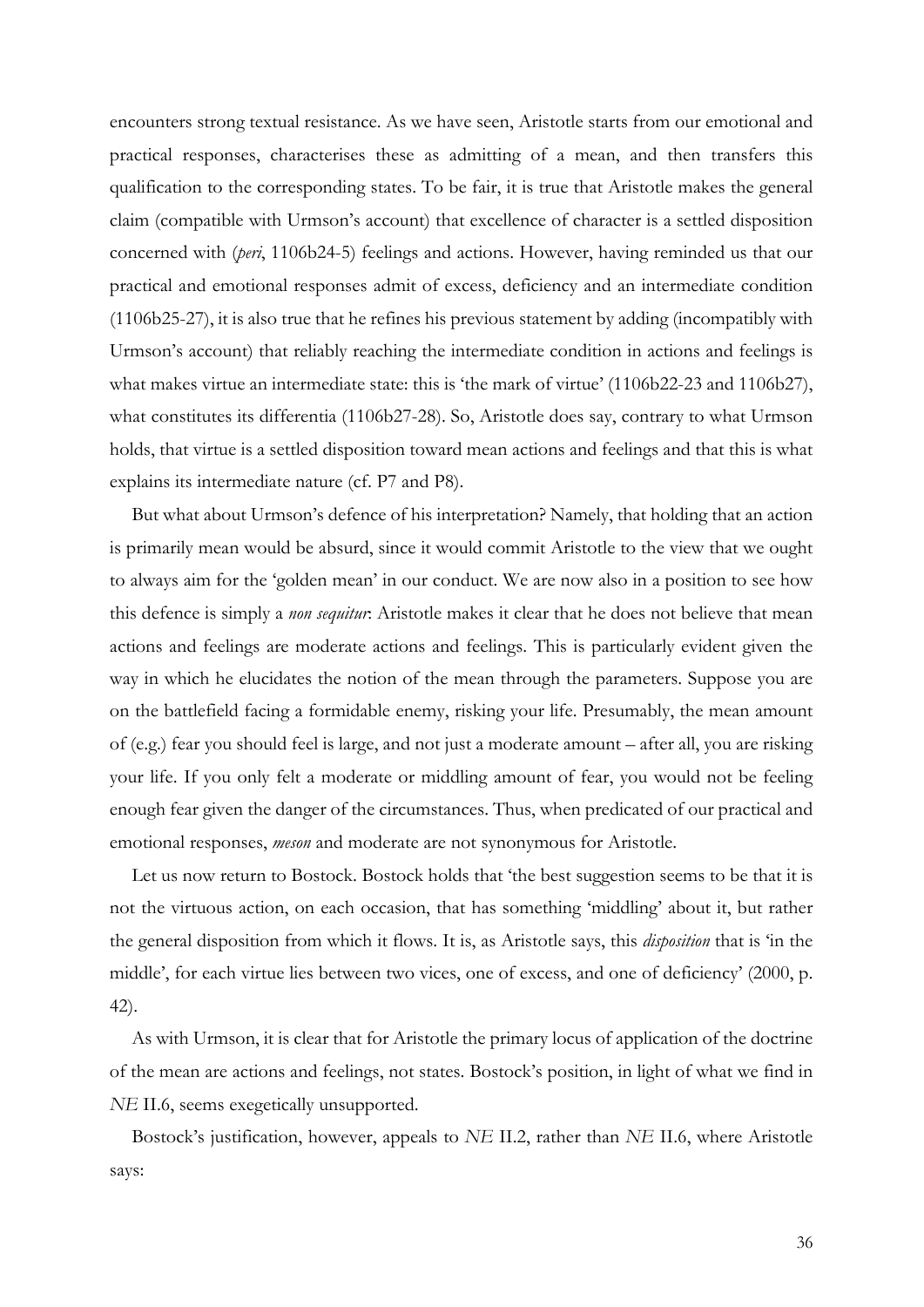'The man who runs away from everything in fear and never endures anything becomes a coward; the man who fears nothing whatsoever but encounters everything becomes rash. Similarly, he that indulges in every pleasure and refrains from none turns out a profligate, and he that shuns all pleasure, as boorish persons do, becomes what may be called insensible. Thus, Temperance and Courage are destroyed by excess and deficiency, and preserved by the observance of the mean' (*hypo tēs mesotētos* 1104a20-7).

'Undoubtedly', Bostock comments, 'Aristotle is thinking here not of the intensity of the emotion on a given occasion, but of the way that it may be displayed on too many, or too few, occasions (or types of occasion)' (*ibid.*). He then asks, 'What, then, is the *scale* involved? A simple suggestion is that it is the number of occasions, or better the number of types of occasion, on which the emotion in question is felt. As Aristotle has said earlier, when anticipating his doctrine in chapter 2' (*ibid.*).

After having recognised that Aristotle also says that 'virtue *is* a kind of mean (i.e. a middling disposition) *because* it aims at a mean (i.e. a middling emotion, on particular occasions)', he concludes that, nonetheless, 'to be charitable, we may suggest that what is uppermost in his thought is that virtue is a middling disposition' (Bostock, 2000, p. 43).

Bostock is right in noticing that *NE* II.2 suggests a different reading of the doctrine of the mean. However, whether this line of defence is successful depends, partly at least, on whether *NE* II.2 informs *NE* II.6. I hold that we have good reasons to believe it does not.

In II.2, Aristotle was mainly concerned with a discussion of habituation, and it just makes sense to think that there Aristotle was simply encouraging the student of virtue to neither overnor under-do it. To be fair, I think that Bostock is entirely right in pointing out that this is something that we will fail to account for if we focus on the mean quality of actions and feelings on single occasions, since the sense in which Aristotle is there employing talk of intermediacy makes reference to the frequency with which an action is performed or an emotion felt. Nonetheless, I do not believe that in *NE* II.2 Aristotle was making any conceptual point about the notion of the mean-relative-to-us and about when and why an action counts as mean (i.e. virtuous). He was rather, at the heart of his discussion of habituation, giving some practical guidance to the student of virtue by discussing some general conditions under which virtuous dispositions come and cease to exist. If so, we might be sceptical that there is any tight conceptual relationship between *NE* II.2 and II.6.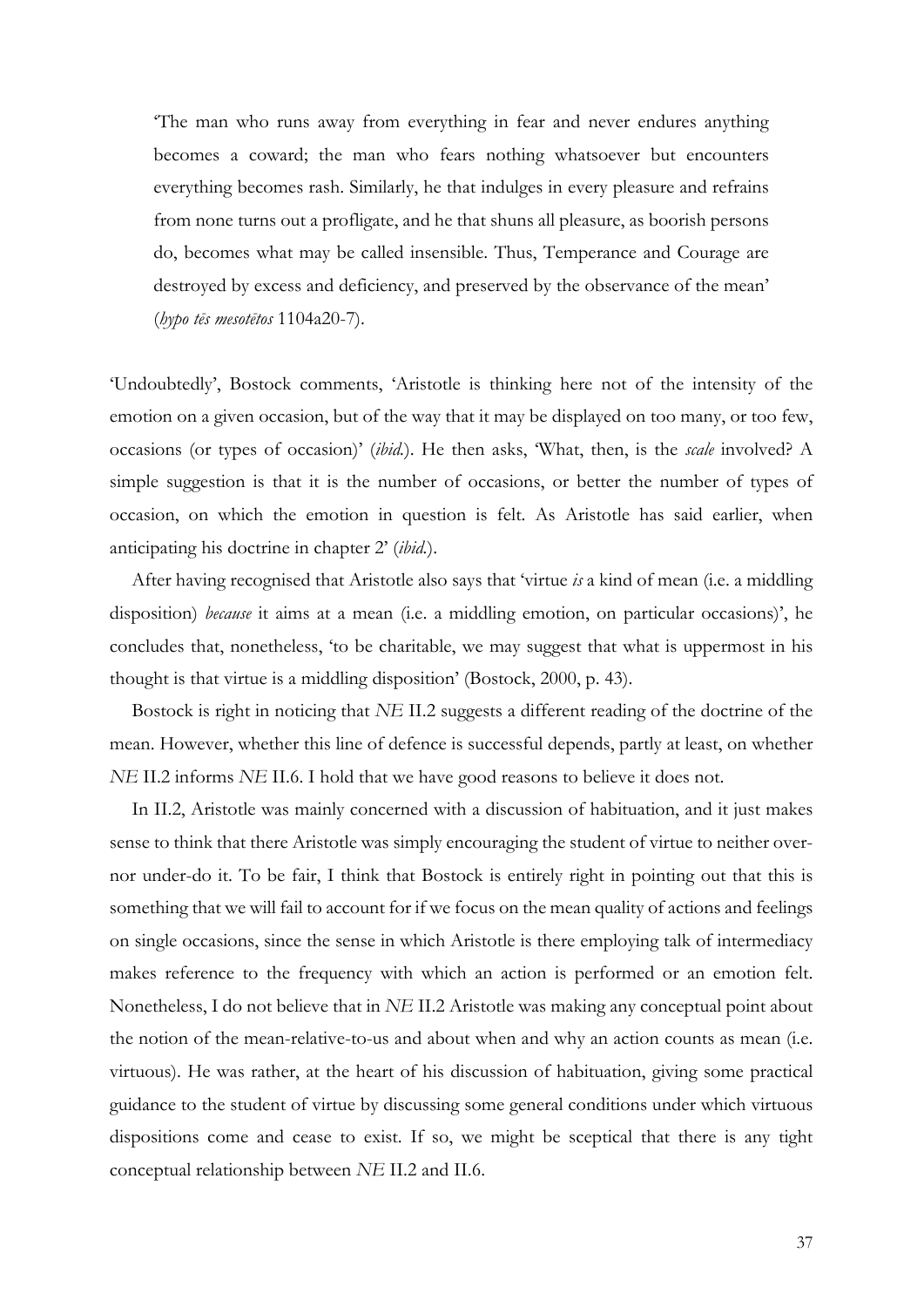Similarly, Rapp supported the view that we should not read *NE* II.2 as informing *NE* II.6 (2006: 106-109). He perceptively observed how the remarks of *NE* II.2 (which make up what he labels the 'empirical doctrine') are completely absent in the *Eudemian Ethics* (*EE*), where, instead, remarks of the sort discussed in *NE* II.6 about the mean-relative-to-us abound (cf. *EE*  1220b21-35). This suggests that Aristotle himself considered the content of *NE* II.6 to be selfstanding, and the content of *NE* II.2 as not necessarily relevant to it: as Rapp puts it, 'the full doctrine of the mean can be defended without any reference to the empirical conditions of generation and destruction of virtuous dispositions' (2006, p. 107).

In fact, one might think it non-accidental that Aristotle in *NE* II.2 does not even introduce the technical notion of the mean-relative-to-us, but merely sticks to general talk of intermediacy and suitable quantities to express a very much empirical and practical doctrine: just like strength and health, Aristotle's analogy runs, virtues are 'produced, increased and preserved by suitable quantities (*ta symmetra*, 1104a17); they are 'destroyed by excess and deficiency, and preserved by the observance of the mean' (*hypo tēs mesotētos*, 1104a26). Even in these sentences, which more closely echo the terminology of *NE* II.6, there is no allusion to the notion of the meanrelative-to-us. If so, why should we believe that Aristotle is even talking about the *same* doctrine? We might conjecture that all there is in common between *NE* II.2 and II.6 is a misleading terminological overlap.

What is more, Bostock thinks that it is the number of types of occasions which needs to be mean. But, as he himself admits in a footnote, 'strictly speaking, a scale of (whole) numbers is not something that counts, in Aristotle's vocabulary, as 'continuous and divisible'' – although he believes that 'is a complication we may reasonably ignore' (Bostock, 2000, p. 42, fn. 27). My argument in response to this is that, unfortunately, we cannot ignore this complication if we are to be 'charitable' to Aristotle, since, as P1 illustrates, the text provides the proper introduction of the doctrine of the mean precisely on the back of the assumption that there is a mean in things that constitute divisible continua. If we are to be charitable to the text, as Bostock himself suggests, we should not be reading Aristotle the way Bostock does.

What about the commonly accepted suggestion, illustrated by Aufderheide, that this view seems preferable insofar as it can offer a direct explanation of why Aristotle employs talk of the 'mean'?35 As we have seen in §2.1, the moral of Aufderheide's example was that we can

<sup>35</sup> This is part of Broadie's (1991, pp. 97-102) strategy of attributing priority to mean states over mean responses (see Brown, 2014, 73-78 and Aufderheide, 2017, pp. 206-208 for a discussion). She seems to have changed her mind in Broadie & Rowe (2002, p. 21), when she says that (e.g.) '[m]ildness, the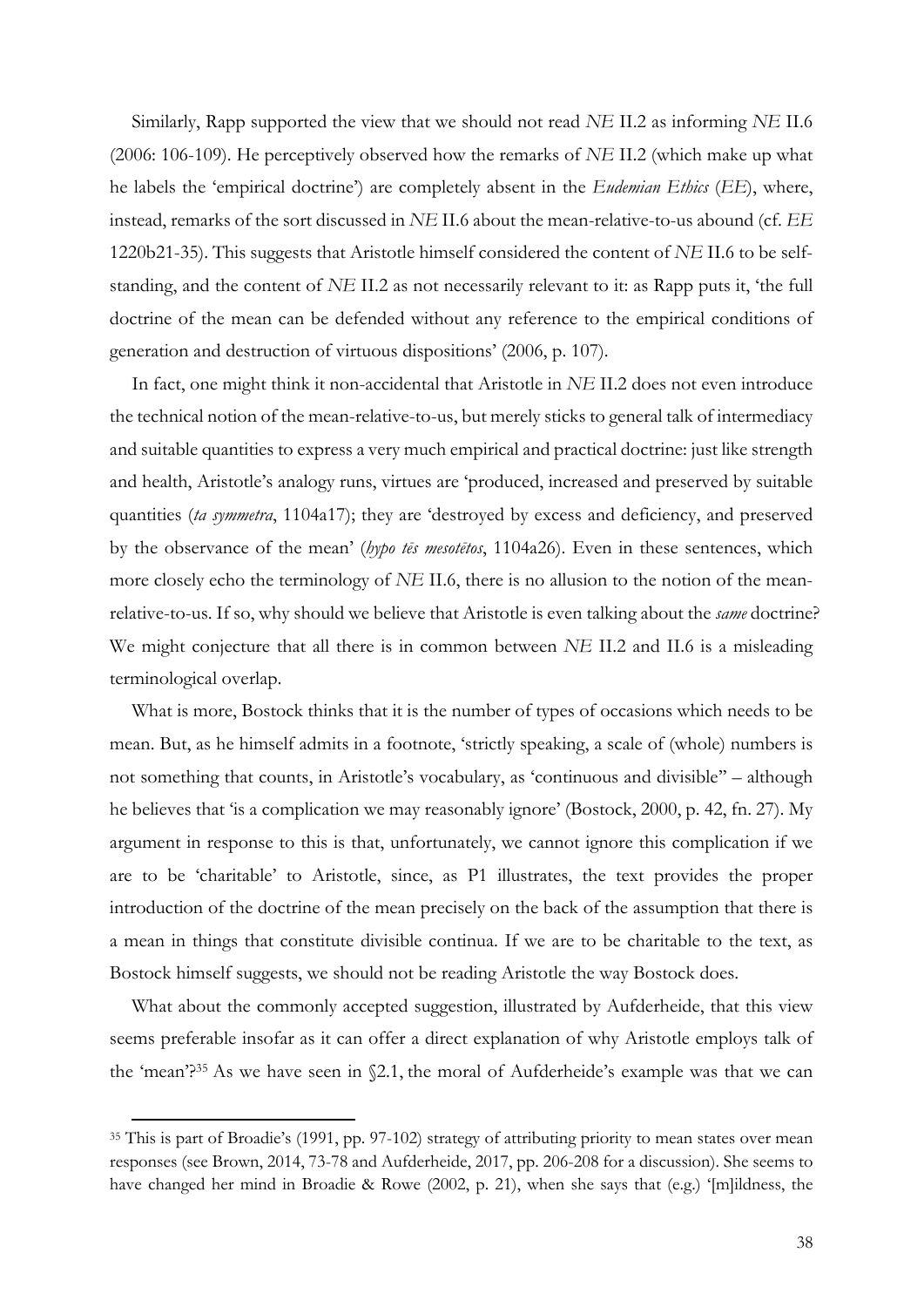only differentiate the response of virtuous from non-virtuous Professor by looking at the issuing state, since both might respond, for the same reasons, in the same way: that is, with zero anger. However, only the former's response hits the mean, the contention goes, since it stems from the mean state 'good temper'. The latter's response fails to hit the mean, on the other hand, since it stems from the corresponding vice of defect, 'unanger'.

The issue with this account is that, in order to offer an explanation of Aristotle's terminology, it (wrongly) assumes that there is a difference between the two responses which needs to be accounted for. My suspicion is that this is misguided and that the point should not even be conceded in the first place. After all, in light of the remarks of §2.2, the anger felt by the vicious 'unangered' Professor *is* mean: insofar as the emotion felt by her satisfies all of the parameters (as is assumed in Aufderheide's example), that response will be 'just right' (*meson*) in the circumstances. As we have seen, mean responses are mean independently of their issuance from mean states. If we follow Aristotle's remarks in *NE* II.6, I see nothing wrong in deeming the amount of anger felt towards the students by both virtuous and non-virtuous Professor as being of the mean, virtuous sort – again, insofar as it is felt, in both cases, towards the right person, at the right time and so on.

Moreover, in light of Chapter 1, if we combine the thought that an action is mean because it stems from mean states with the thought that mean actions are virtuous actions and mean dispositions are virtuous dispositions, we reach the conclusion that it is not possible for someone who is not virtuous to perform virtuous actions. This brings us back to the problem of how a student of virtue could ever become virtuous, since she does not possess the disposition which enables one to perform the actions that are conducive to the acquisition of that very disposition: as is now familiar, one becomes virtuous by doing virtuous actions. But, if virtuous actions are mean actions and an action counts as mean only when it issues from a mean (i.e. virtuous) disposition, how is habituation supposed to work?

My point is simply that attributing priority to mean states over mean responses is not a good account with the additional advantage of having a ready explanation of Aristotle's employment of a certain terminology. It is a conceptually and exegetically onerous account with the advantage of having a ready explanation of Aristotle's employment of a certain terminology. The cost of explaining why Aristotle subscribes to a doctrine of the mean, rather than a doctrine

disposition, logically inherits the 'intermediacy' of its responses', showing an inclination for the position I explored in §2.2.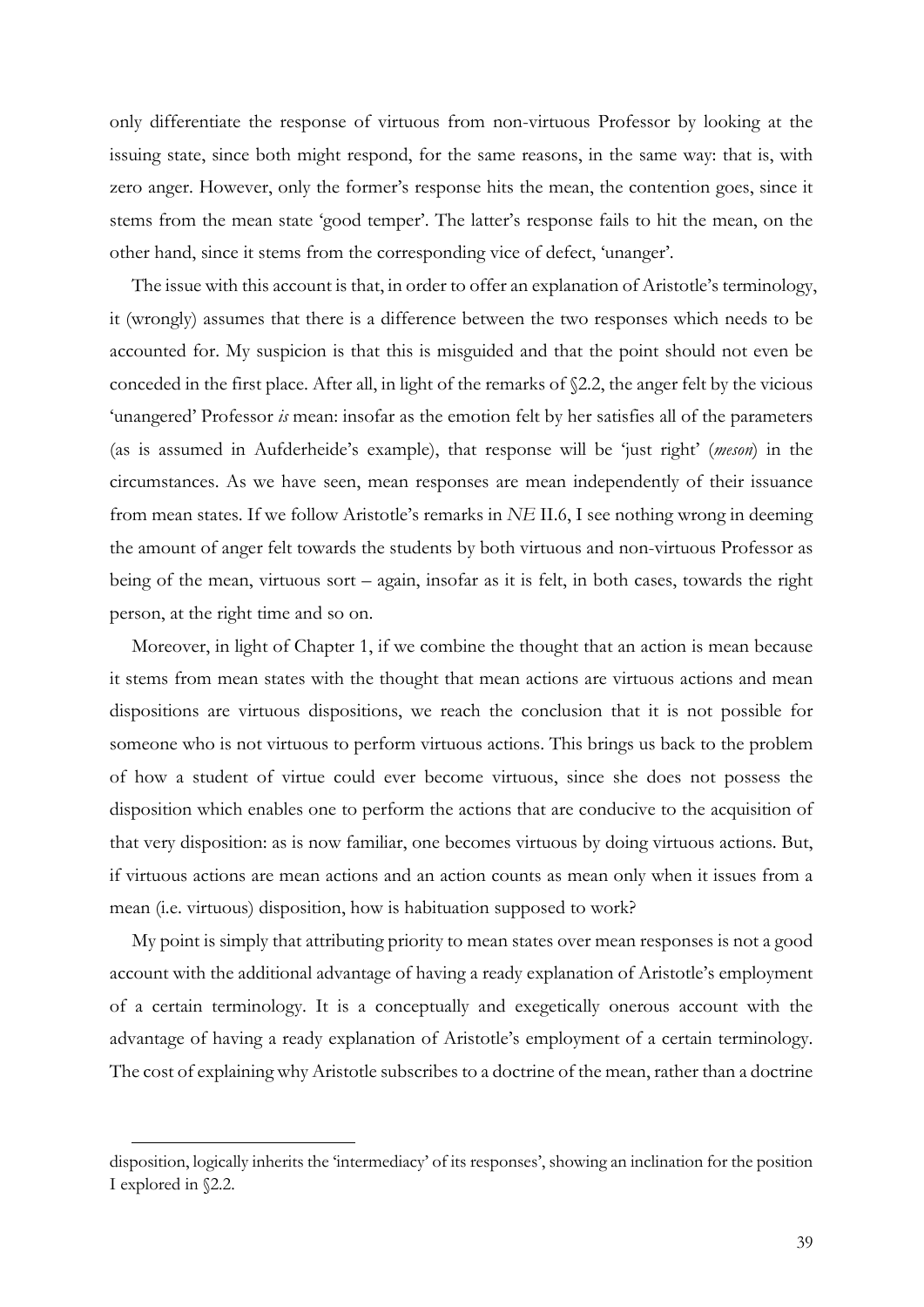of the right and appropriate, by attributing priority to mean states over mean responses is a cost I do not think we should be willing to pay.

Of course, this leaves entirely unanswered whether the view I have been defending is able to take on and discharge this burden. Is there any ready explanation of why Aristotle employs talk of intermediacy if we understand him as holding that mean actions are mean independently of mean dispositions? Unfortunately not. For, if what it is for a response to be mean is for it to get all the (relevant)<sup>36</sup> parameters right, despite this being an informative elucidation of the theory, one is still left wondering why call this a doctrine of the 'mean'. It really seems as if the relevant notion is that of the right or appropriate response, rather than the mean one. I am inclined to agree with Brown that all we need to say is that 'Aristotle himself evidently saw no tension between the two accounts: the insistence that going wrong is always a matter of excess or of deficiency, and the recognition of a whole array of reasons why a response may be wrong […]. Aristotle never wavers from labelling the right response *meson*, or from the view that right responses are indeed 'in-between,' that is, just right' (2014, p. 75).

In any case, whether this is a Gordian knot, the solution to which is simply to rescind it and forsake talk of *meson*, or whether the quantitative language of *meson* is indeed always compatible with that of the parameters, I leave open.<sup>37</sup> For, regardless of the answer to this question, as shown above, there is nothing particularly preferable in attributing priority to mean states over mean actions that requires conclusively settling this question.

#### **5. Recapitulation**

 $\overline{a}$ 

Following Brown (2014) and Aufderheide (2017), and *contra* Urmson (1980) and Bostock (2000), I have argued that the qualification 'intermediate' (*meson*) transfers from actions to states, and not from states to actions. The primary locus of application of the doctrine of the mean is actions and feelings, as *NE* II.6 and II.9 indicate, for these are the sorts of things that qualify as divisible continua.

If this is right, then it is also right to hold the following corollary: that given that virtuous actions are mean actions, and that mean actions explain the 'between-ness' of virtuous

<sup>36</sup> The qualification 'relevant' is needed as Aristotle does not believe that the number of parameters offered in *NE* II.6 is fixed and exhaustive. Consider, in fact, *NE* II.9 1109b14-16 and IV.5 1125b31- 33, where Aristotle introduces (e.g.) the parameter of the 'right length of time', absent in *NE* II.6.

<sup>&</sup>lt;sup>37</sup> For the former approach, see Hursthouse (2006), Taylor (2006) and Brown (2014). For the latter attempt at reconciling the apparently quantitative language of the mean with that of the parameters, see Curzer (1996), Pearson (2006) and Rapp (2006).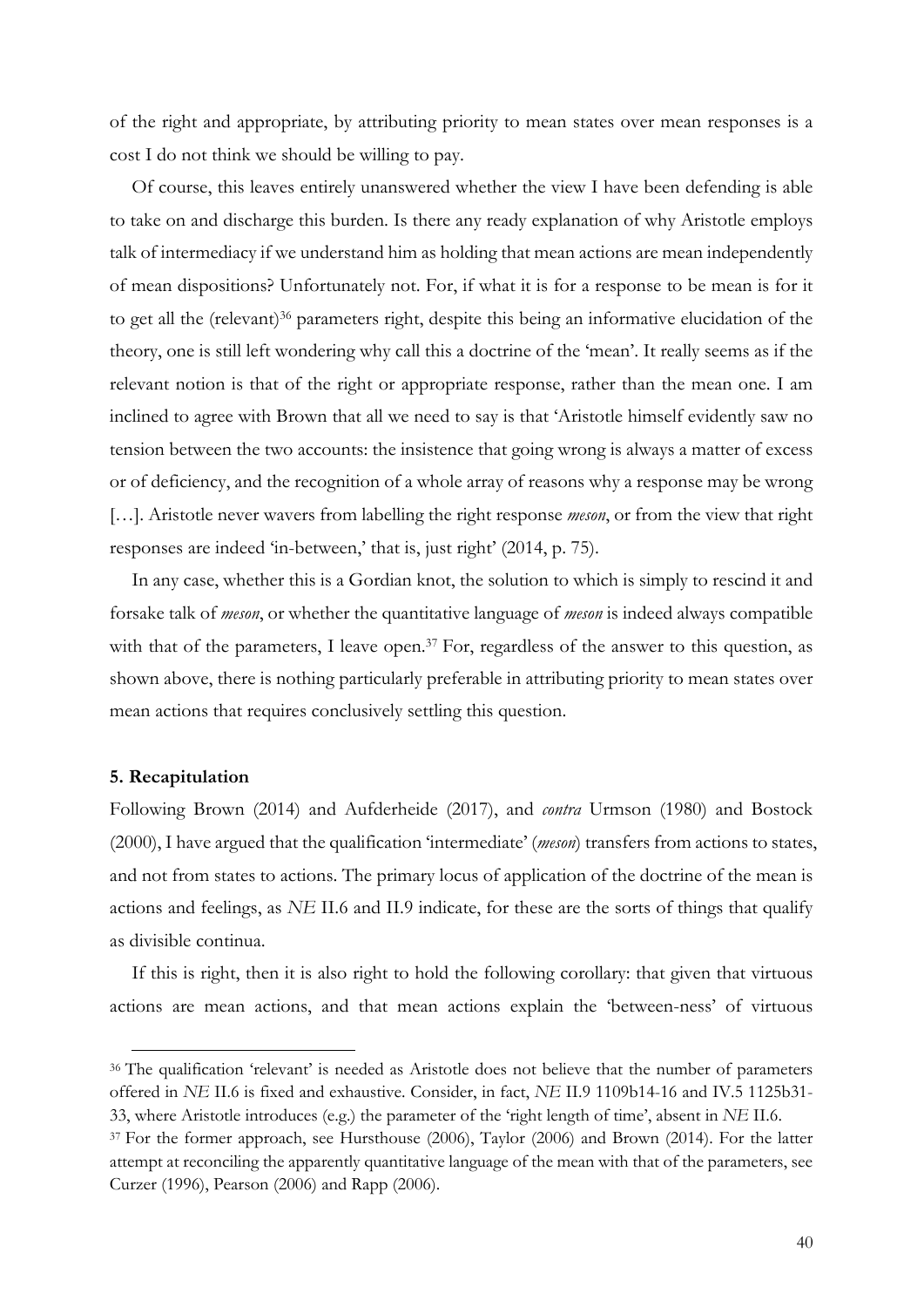dispositions (i.e. their differentia), virtuous actions are definitionally prior to virtuous dispositions. Not only is it the case, thus, that Aristotle defines what it is for an action to be virtuous independently of any aretaic, virtue-derived notion, but purely in terms of its rightness or appropriateness (*dei*) in the circumstances. What is more, he defines what it is for a virtuous disposition to be a virtuous disposition in terms of whether it reliably hits the mean in actions and feelings.

This coheres nicely with Aristotle's claim in *NE* IV.2, 1122b1-2: 'a disposition (*hexis*) is defined (*horizetai*) by the activities (*tais energeiais*) in which it is displayed, and by the objects to which it is related'. If we take *horizetai* here in the strict definitional sense, we can revise Aristotle's claim thus: a virtuous disposition is defined by the activities in which it is displayed. Among these activities, there are virtuous actions, as we know from *NE* II.2 1104a27-30 and *NE* II.3 1105a14-16. Therefore, virtuous dispositions are defined, partly at least, in terms of virtuous actions.38

#### **6. The phronimos as constitutor of the mean**

 $\overline{a}$ 

A powerful objection arises from a certain reading of *NE* II.6's definition of virtue, which runs as follows:

'Virtue, then, is a state concerned with choice, consisting in a mean, the mean relative to us, which is determined by reference to reason (*logō(i)*), namely the reason by which the person of practical wisdom (*phronimos*) would determine it (*horiseien*)' (1106b36-1107a2, translation based on Irwin).

In order to see the objection, we need to recall that Aristotle believes in a thesis usually referred to as the 'unity' or 'reciprocity of the virtues' according to which 'if a man have the one virtue of Prudence he will also have all the Moral Virtues together with it' (*NE* VI.12, 1145a2-3). For our dialectical purposes, the point is merely that the *phronimos* is also the virtuous agent.

<sup>38</sup> Why should we take the *horizetai* definitionally? Support for this move is provided by Aristotle's metaphysical view that actuality is prior to potentiality in definition (*kata ton logon*, see *Metaphysics* IX.9 and *De Anima* II.1 and II.4)*.* Because virtuous dispositions are second potentialities (or first actualities) and virtuous actions are second actualities, it follows that virtuous actions are prior in definition to virtuous dispositions. Santas, appealing to *De Anima* II.4, makes a similar point when he holds that 'first actualities (states of character) are explicated in part at least by second actualities (the actions)' (1993, p. 16).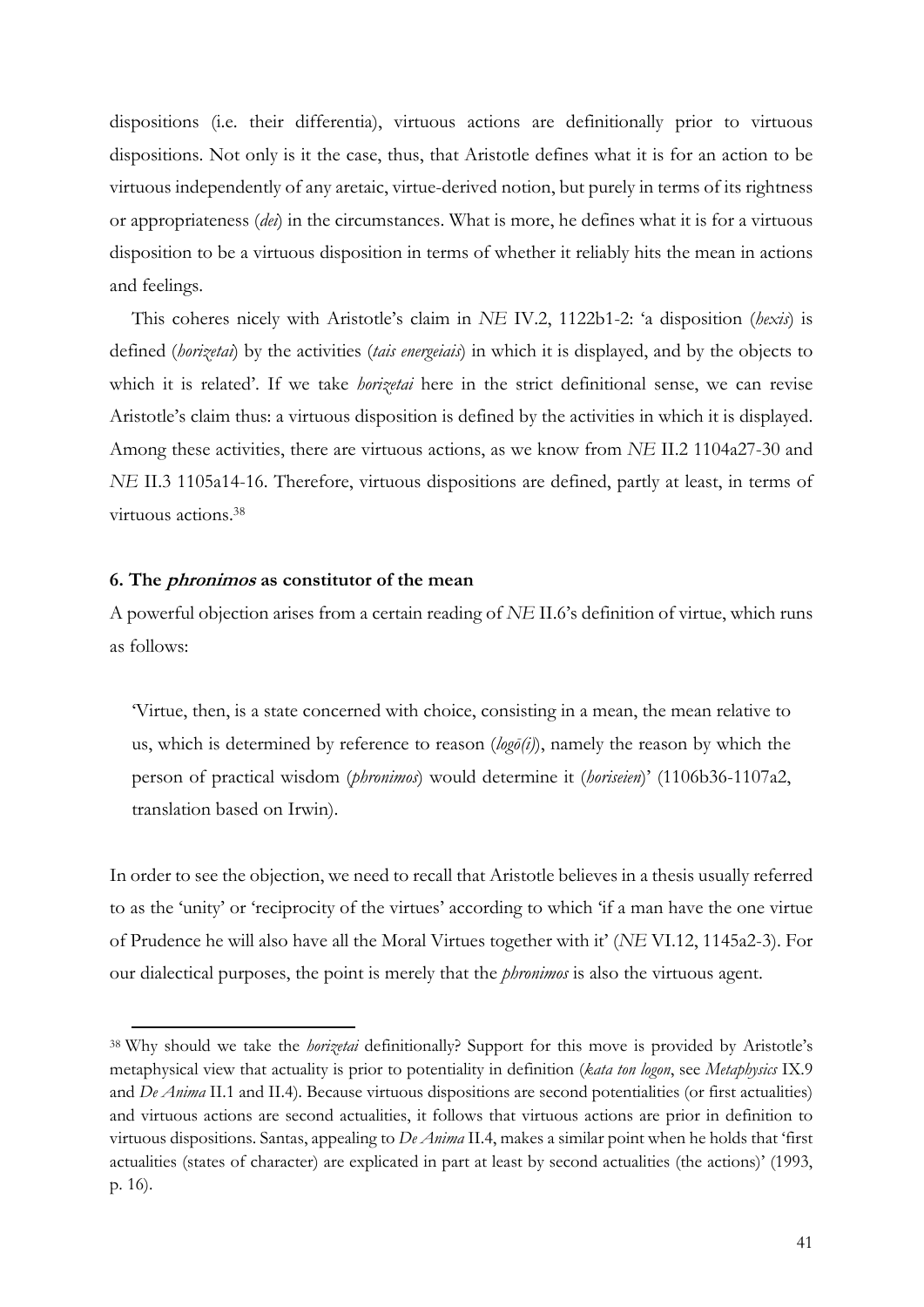In light of this, one might contend that Aristotle is here suggesting some form of definitional dependence of virtuous actions on virtuous agents or, more precisely, that at 1106b36-1107a2 Aristotle is maintaining that an action is mean (i.e. virtuous) because it is determined to be so by the *phronimos*. (Strictly speaking, it is the virtuous agent's *logos* which determines the mean).

If this interpretation is sound, then clearly one cannot hold the priority of virtuous actions over virtuous agents, for the virtuousness of an action is in some way dependent on the virtuous agent. Another form of priority of the virtuous agent would manifest itself. This is, quite obviously, a different form of priority from the one rejected in Chapter 1. There, the thought was that an action counted as virtuous due to its performance by someone with an excellent character. On this new priority, it is the virtuous agent's judgement that a certain action is mean which makes the action mean. The judgement of the virtuous agent is authoritative in some constitutive sense: it constitutes the mean (i.e. virtuous) quality of our practical and emotional responses. At all events, both versions consider the virtuousness of actions to be, in some way or other, dependent on the relationship borne with the virtuous agent. As Aufderheide frames the issue: 'When Aristotle proleptically refers to the wise person, he raises the question of whether the middle at which virtue aims depends in some deeper way on the wise and virtuous person' (2017, p. 210).39 If it does, then virtuous actions would be neither independent from nor prior to virtuous agents.

## **7. NE III.4**

 $\overline{a}$ 

At one point in *NE* III.4 Aristotle explicitly refers to the virtuous agent as a sort of 'standard and measure' (*kanōn kai metron*, 1113a33). Should this be read as suggesting that the virtuous agent's judgement about ethical affairs has the authoritative status described above, whereby in deeming things good or bad she, by that very fact, makes them good or bad? In order to answer this question, I propose looking precisely at *NE* III.4, since I believe that the necessary resources to answer our conundrum can be found therein.<sup>40</sup> As we will see in a moment, in that chapter Aristotle faces head-on the question of the derivative or independent nature of goodness (*to agathon*), in answer to a puzzle about what counts as an object of wish (*to boulēton*).

Here is the puzzle. There are two common views (*endoxa*) about the object of wish. The former holds that the object of wish is the good (*to agathon*). The latter that it is the apparent

<sup>39</sup> Statman (1997) and McAleer (2007) too identify this issue as germane, although they do not fully address it. I discuss McAleer's arguments in Chapter 3 §2. Cf. fn. 61 for Statman's view.

<sup>40</sup> In this, I follow Charles (1995) and Aufderheide (2017).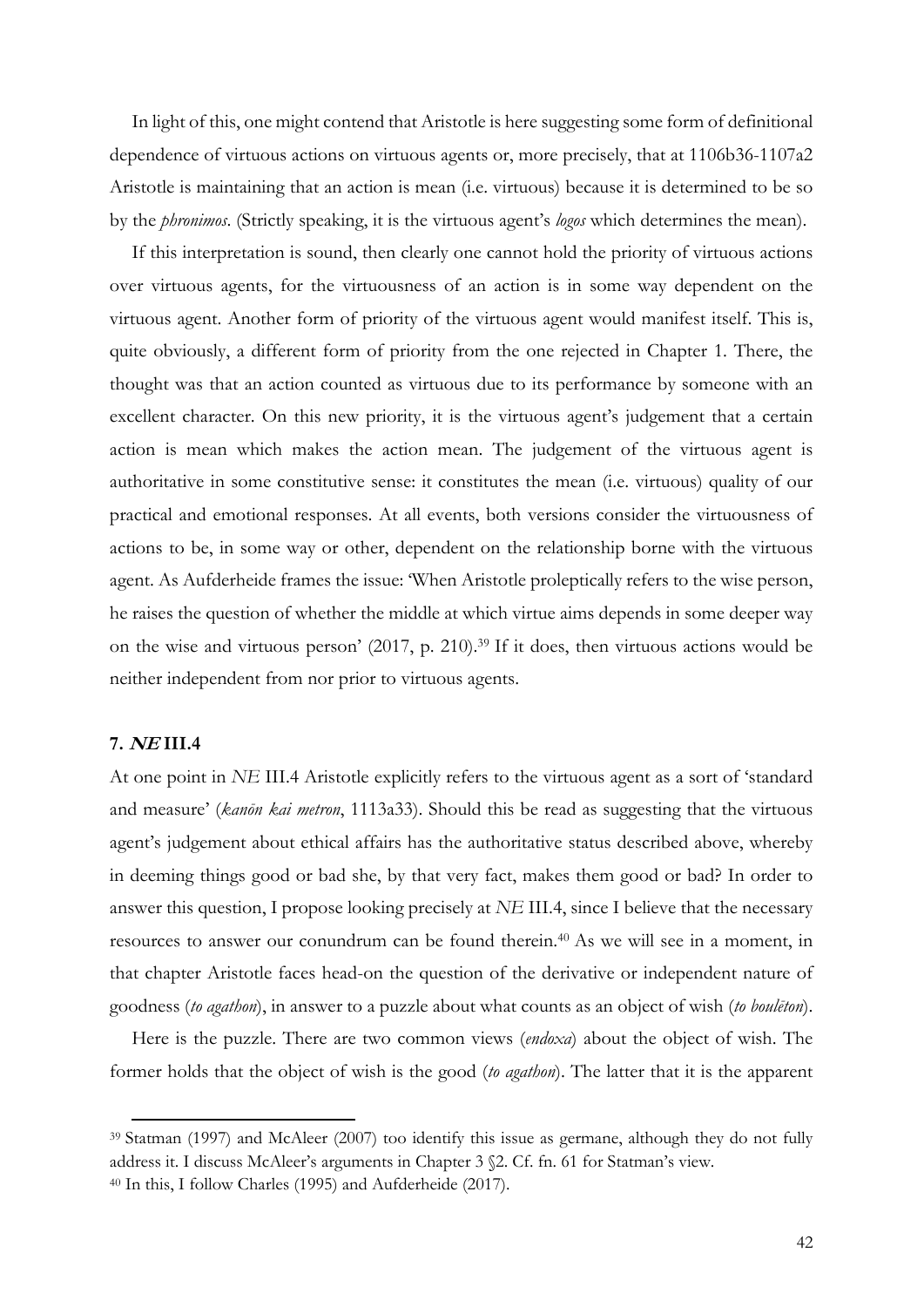good (*to phainomenon agathon*). According to Aristotle, the first view has the absurd implication that if a certain person mistakenly wishes for something which appears good to her, but which is, in fact, not good, what she was wishing for is not, truly, an object of wish (113a17-21). The argument is truncated, but we can reconstruct it thus: this first view holds that things are good independently of their being judged to be good by someone. If the goodness of things is independent of their being judged to be good, it follows that it is possible for someone to wish for something which she believes is good even though, in truth, it is not. But now the proposal unravels. If the agent wishes for something which is not good, she is not wishing at all, given the assumption that only the good can be an object of wish.

The second view rejects the thought that there is such a thing as the independence of goodness from individuals' judgements and perceptions, thereby escaping the implausible conclusion of the first view: to be an object of wish, something only needs to appear good to X. This second view holds a sort of co-variance thesis: varying the desirer, so will the good vary with her. Aristotle, however, believes that the price just paid to avoid the paradoxical conclusion described above is too high, since this proposal has the implication that nothing could ever qualify as an object of wish by nature (*physei*). Anything, as long as it is wished for by someone, is a proper object of wish, 'yet', Aristotle worries at 1113a21-22, 'different, and it may be opposite, things appear good to different people' (see Gottlieb, 1991).

Following his usual endoxic method, Aristotle endorses neither of the commonly established views in their entirety but combines them into one which retains what he takes to be the grain of truth contained in each.

His solution to the *aporia* involves a distinction between a predicate applying without qualification (*haplōs*) and applying subject to qualification (see Taylor, 2006, pp. 160-161). The predicate in question is, of course, 'being the object of wish' (*boulēton*). This applies without qualification to what is really good (*kat'alētheian*), but subject to qualification to the apparent (*phainomenon*) good. So, for Aristotle, the following propositions can both be true (though in different ways): 'What is really good is the object of wish' and 'The apparent good is the object of wish'. The former is true *haplōs*, that is, 'without qualification'; the latter instead is true only subject to the qualification 'for that person'. This strategy (1105a22-24) allows Aristotle to have it both ways: there is something which is good by nature, independently of its being wished for and which, we might add, ought to be wished. Of this something, we predicate 'being the object of wish' without qualification. Nonetheless, this does not exclude that if something is not truly, but is only apparently, good, such a thing would not qualify as an object of wish. Of this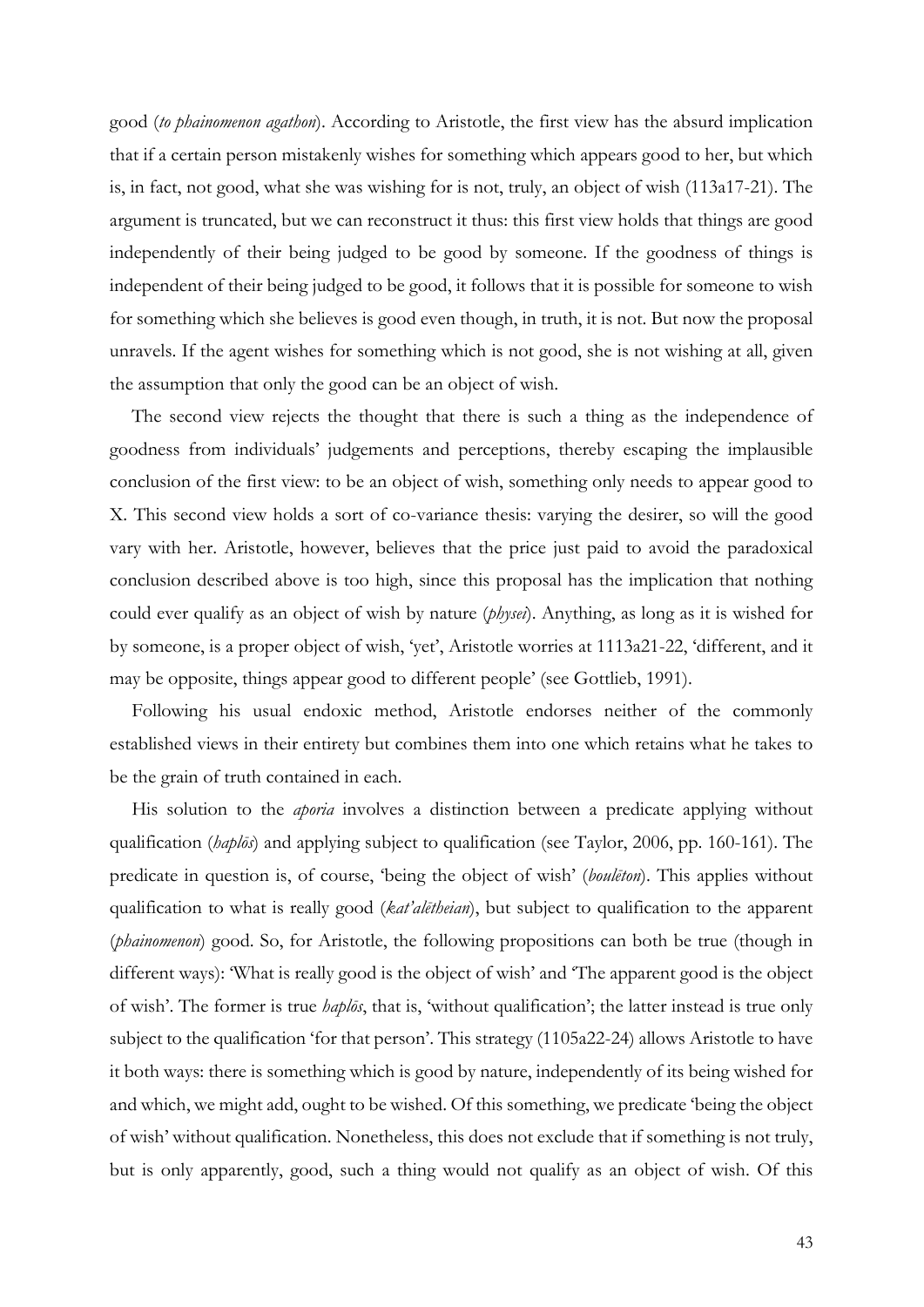something we predicate 'being the object of wish' in the qualified sense, namely 'for that person'.

With these ideas in mind, Aristotle states that the excellent person is the one for whom these two faces of wish always come together, contrary to the bad man:

'for the excellent person (*tō(i) spoudaiō(i)*), then, what is wished will be what is really so (*kat'alētheian*), while for the base person (*tō(i) phaulō(i)*) what is wished is whatever it turns out to be [that appears good to him] (*to tychon*)' (1113a25-26).41

The good and the apparent good are always one for the excellent person. Via an analogy with the somatically healthy person, Aristotle concludes the chapter by stating the superiority of the excellent person over the base person:

'[s]imilarly in the case of bodies, really healthy things are healthy for people in good condition (*tois men eu diakeimenois hygieina esti ta kat'alētheian toiauta onta*), while other things are healthy for sickly people (*tois d'epinosois hetera*); and the same is true of what is bitter, sweet, hot, heavy, and so on. For the excellent person judges each sort of thing correctly (*krinei orthōs*), and in each case what is true appears to him (*t'alēthes autō(i) phainetai*). For each state [of character] has its own distinctive [view of] what is fine and pleasant. Presumably, then, the excellent person is far superior because he sees (*horan*) what is true in each case, being himself a sort of standard and measure (*hōsper kanōn kai metron autōn ōn*)' (1113a26-33).

## **7.1. Protagorean reading**

 $\overline{a}$ 

These are the sentences with which we need to wrestle, because it is still left entirely open whether something counting as truly good is dependent on the judgement of the excellent person. The fact that there is an overlap of the apparent good with what is good without qualification for the *spoudaios* might be conditional on the fact that Aristotle takes the excellent person's judgement to be constitutive of things being a certain way: the alignment is possible only because something counting as truly good is derivative of its judgement as such by the virtuous agent. On this construal of the passage, Aristotle seems to discuss a thesis reminiscent

<sup>41</sup> Translations of *NE* III.4 are based on Irwin's (1999).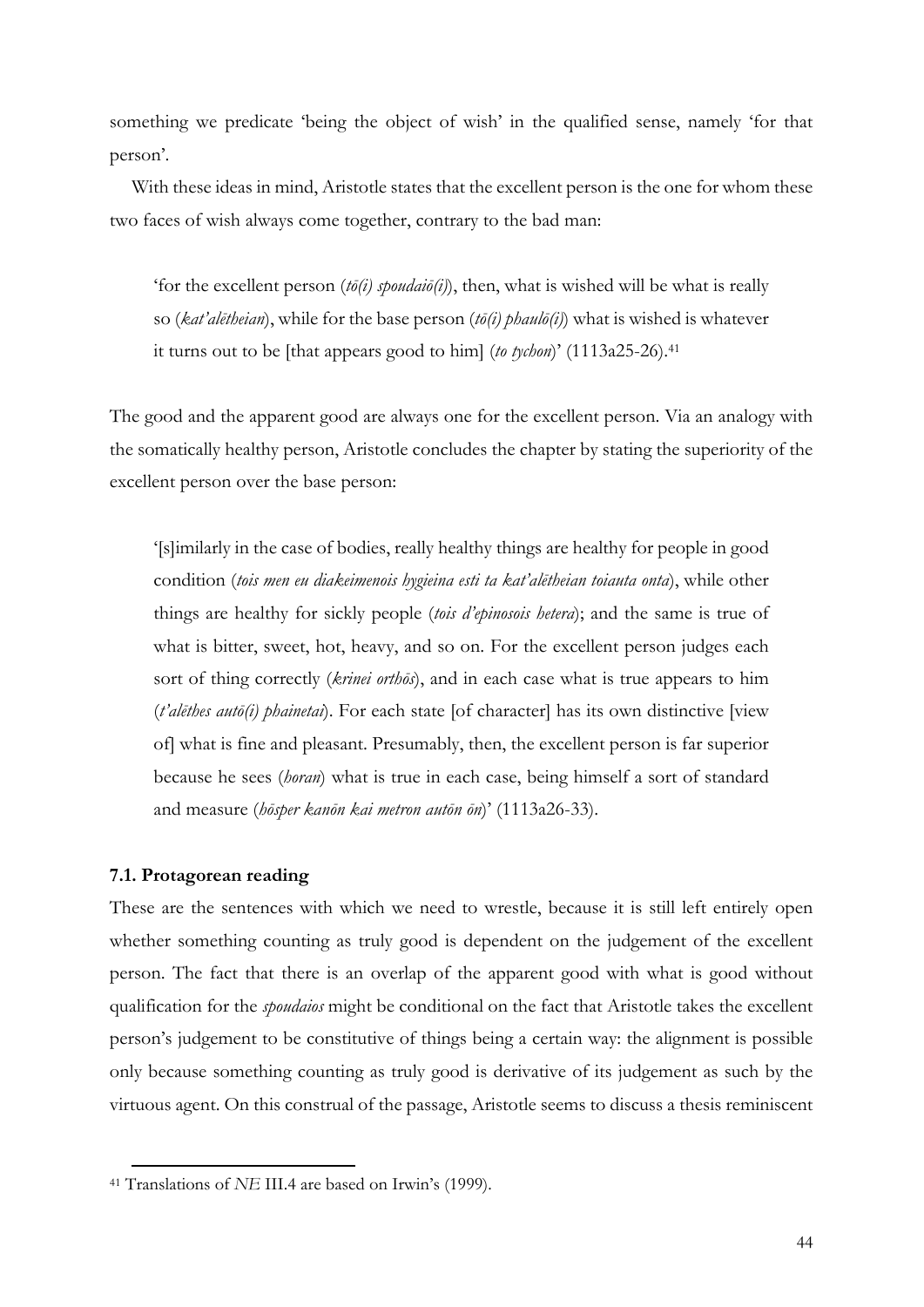of Protagoras. Indeed, the expression 'standard and measure' employed at 1113a33 strongly suggests this: the virtuous agent is a 'a sort of standard and measure' in the same fashion in which Protagoras held that 'man is measure of things' (*pantōn chrēmatōn metron anthrōpos*).42 What is more, the analogy with the case of bodies concerns the same perceptual qualities that Plato mentions in the *Theaetetus* (152a-153a) when discussing Protagoras's view. This lends strong *prima facie* support to a Protagorean reading of *NE* III.4.

A caveat is in order. There is no question as to whether Aristotle's view is Protagoras's, for there is 'an obvious difference' of scope between the two: 'Protagoras thinks that each individual is the measure whereas Aristotle thinks that only the good person is the measure' (Gottlieb, 1991, p. 26, fn. 3). There is, nonetheless, a question as to whether Aristotle's view is of a Protagorean nature. 43

The position Aristotle would endorse on this reading might indeed be referred to as a relativism *sui generis*, for Aristotle would accept the basic structure of Protagoras's thesis – that the goodness of things is dependent on, and constituted by, their appearing so to someone – but would immediately restrict it so that it is not mistaken with its classical form – on which nothing counts as truly good, but anything counts as good insofar as it appears good to someone. When something appears good to the excellent person, Aristotle's qualification would go, *that* counts as truly good. So, for Aristotle, not every individual can be the measure of things. Only the virtuous agent is.

Nonetheless, given that relativism is commonly associated with 'lack of objectivity', I will avoid employing this label, since Aristotle's text is unequivocal about the existence of things that are good without qualification. The question, then, is whether the objectivity of goodness occurs *ex post* – that is, in virtue of having been constructed by the authoritative exemplar, in the *sui generis* relativist fashion described above –, or *ex ante* – that is, independently of the judgement of the authoritative exemplar; judgement which, instead, latches onto an axiological reality which is, as it were, out 'there', waiting to be apprehended.

If the former option is true, Aristotle might be read as saying precisely what I wish to deny: that the person of practical wisdom settles what counts as good (or, for our overarching purposes, mean).

<sup>42</sup> For this suggestion see Gottlieb (1991) and Aufderheide (2017).

<sup>43</sup> In reality, there is the further, vexed question of what Protagoras's view really amounts to. I will be simply referring to the 'Protagoras "of legend"', as Charles puts it (1995, p. 136, fn. 2).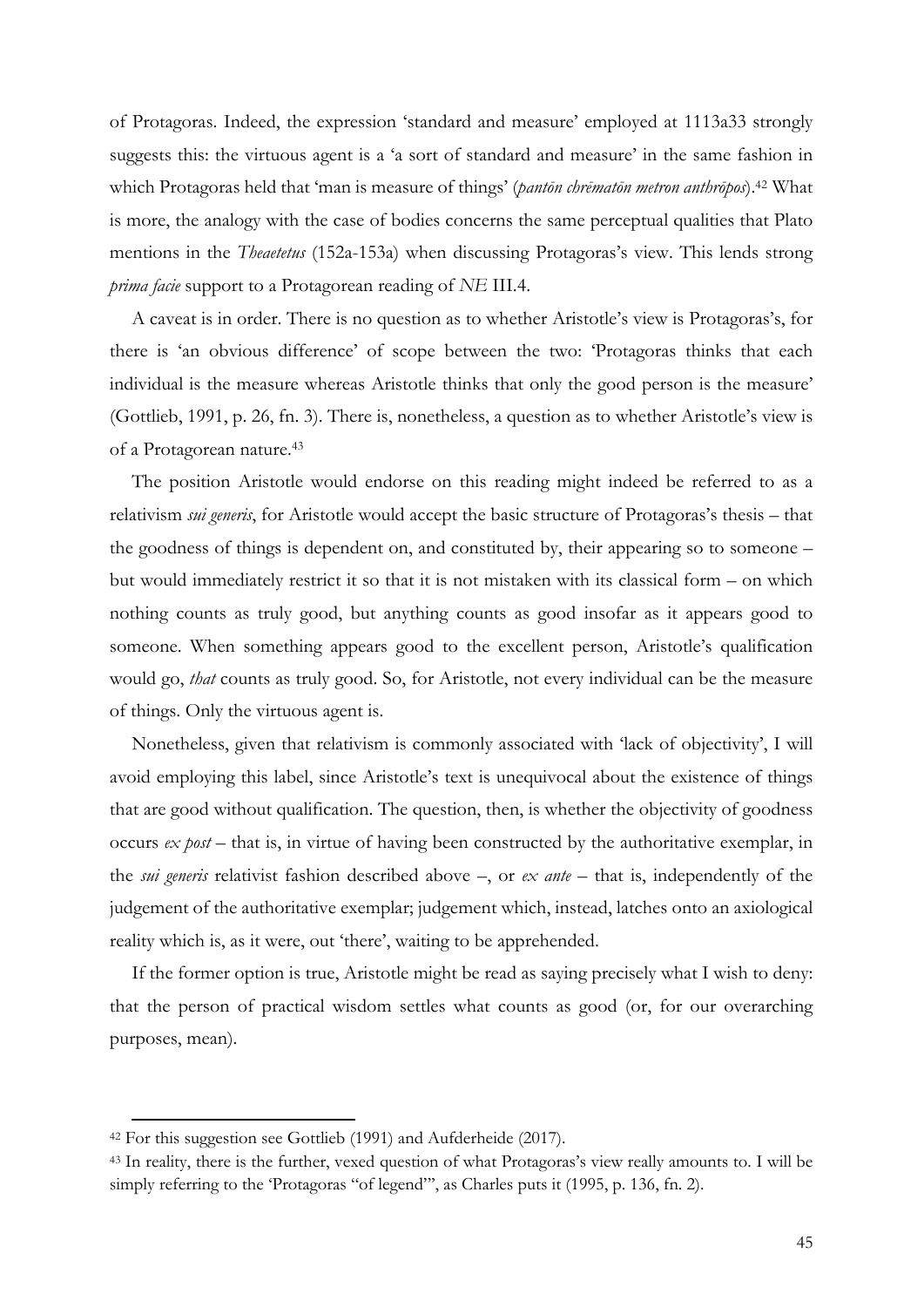#### **7.2. Non-Protagorean reading**

 $\overline{a}$ 

I now want to suggest that Aristotle does not endorse, but rather rejects, this Protagorean view, despite the unquestionably Protagorean language.44 My contention will be that the excellent person merely identifies what is truly good, contributing nothing to its status as good in her identification of it as such. Furthermore, being virtuous, having an excellent character, is what enables one to have the finest sensitivity to the good-making features of things. On the Protagorean view, the thought would not be of this epistemological sort, but rather metaphysical: the good person makes things good in deeming them good. Whether something counts as good (fine or pleasant) is a function of its appearing so to the virtuous agent. According to the non-Protagorean position I will defend, this is incorrect: things being a certain way is not a function of their being judged to be such by the excellent person. Instead, that they appear the way they appear to the excellent person, *that* is a function of her excellent character. As I will argue below, all that Aristotle is claiming is that our characters condition how things appear to us. They can prevent us (if bad) or enable us (if good) to see, in Aristotle's words, the 'truth' – how things really are, as we might paraphrase him.<sup>45</sup>

To support this reading, let me now return to the analogy with healthy bodies, for it is there evident that these ideas are operative in Aristotle's mind. First of all, the language employed by Aristotle, despite seeming Protagorean at first glance, suggests that there is a certain objective reality out there which manifests itself to the excellent person (Aufderheide, 2017, p. 216): the excellent person 'discriminates things correctly' (*krinei orthōs*, 1113a30); 'in each case the truth appears to her' (*t'alethēs autō(i) phainetai*, 1113a30-31); she 'sees what's true in all departments' (*tō(i) t'alēthes en hekastois horan*, 1113a32-33).

Moreover, as Aufderheide, following Gottlieb (1991), aptly notices, '[e]ven if 'X appears healthy to the person in good condition' implies 'X is healthy for her', the further claim that 'X appears healthy to the person in good condition' just is 'X is healthy for her' finds no support in Aristotle' (Aufderheide, 2017, p. 214).

In fact, the more illuminating analogy with healthy bodies, according to the current reading, does not concentrate on the difference between what is healthy for someone in a good somatic

<sup>44</sup> For a similar reading, see Gottlieb (1991), Charles (1995), Irwin (1999) and, more recently, Broadie (2007) and Aufderheide (2017).

<sup>45</sup> Cf*. NE* III.5, 1114a31-b25. There, Aristotle addresses the following objection: no wrongdoing could be attributed to anyone since it is both true that (i) things appearing to us in a certain way is a function of our character and (ii) our character is not 'up to us' (i.e. voluntary). Aristotle responds by rejecting (ii) – although (NB) he also seems to offer a different answer at 1114b18-19.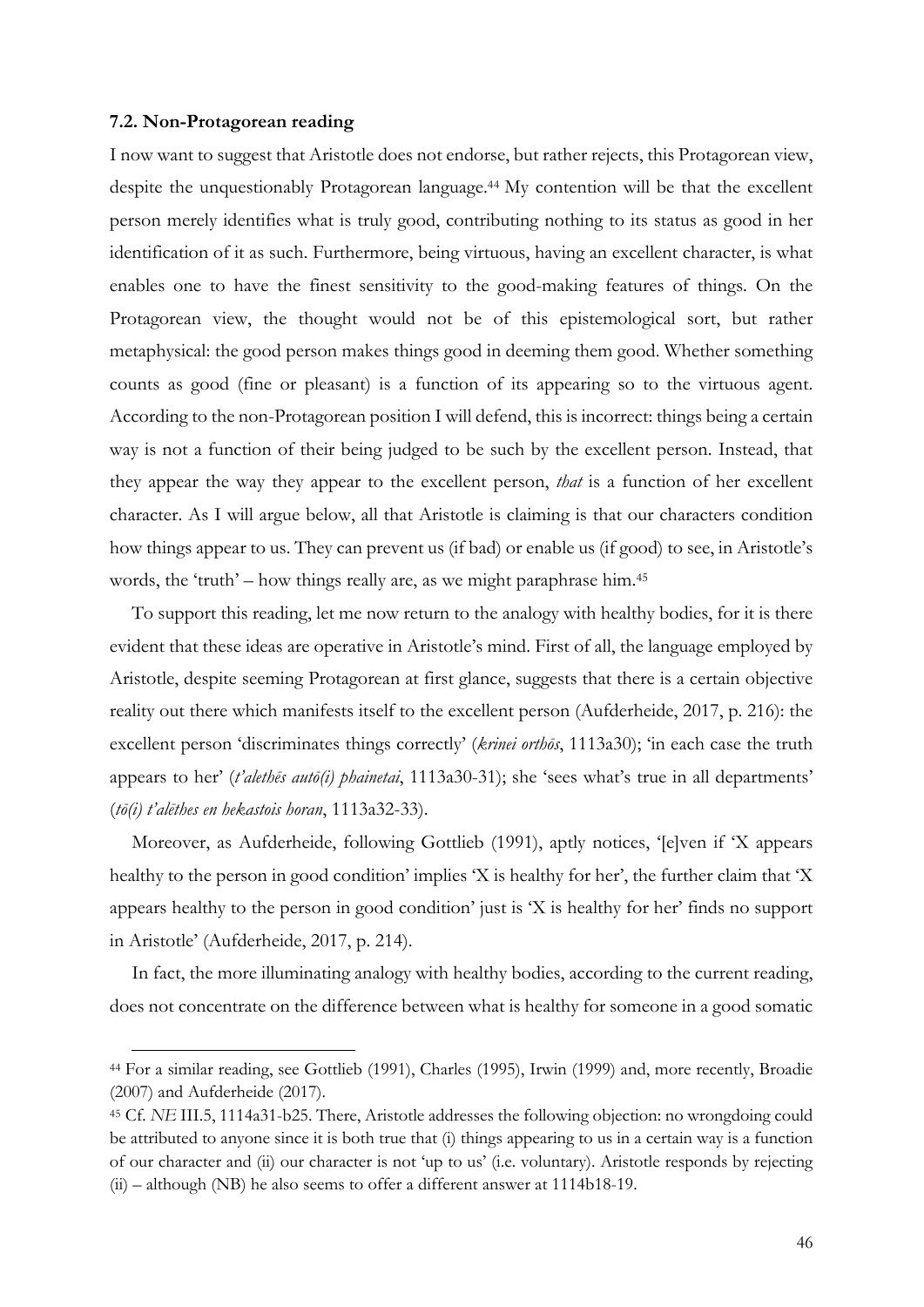constitution as opposed to what is healthy for someone in a bad somatic constitution. Rather, the analogy centres around the distinction between how things appear to people in a good somatic constitution as opposed to how they appear to people in a bad somatic constitution – the underlying thought being that being 'healthy' (i.e. having a good *sōma*) entails the proper functioning of one's perceptual faculties.

In light of this, as suggested by both Gottlieb (1991) and Aufderheide (2017), it is preferable to translate the *agathon*, or *hygieinon*, with the dative not as 'good/healthy for' some person or other, but as 'good/healthy to' (that is in the judgement of) some person or other.46 On this construal, the dative in question would be primarily a dative denoting how things appear to the perceiver, or how they are in her judgement, and not a dative of benefit – hence why the preferability of the English translation 'good/healthy to' instead of 'good/healthy for'.47

If this reading is plausible, Aristotle does not attribute any constituting role to the judgement of the healthy person in the determination of what counts as truly healthy through the body analogy. That a certain thing appears to be healthy (as it truly is) to the healthy person contributes nothing to its being healthy: the 'healthy' thing merely appears as it is (i.e. healthy *kat'alētheian*) *to* her. The same holds for the other qualities (bitterness, sweetness etc.), *mutatis mutandis.*

So, when Aristotle says that 'each state [of character] has its own distinctive [view of] what is fine and pleasant', I take him to mean precisely what he stresses later on in *NE* VI.12 at 1144b34-36: that the *ariston*, 'the Supreme Good only appears good to the good man: vice

<sup>46</sup> This is the difference between *dativus iudicantis* and *dativus commodi*. Cf. Rackham (1934), who translates the datives at 1113a25-29 with 'for', rather than 'to' the healthy person.

<sup>47</sup> On the non-Protagorean reading, however, it is not excluded that different things might be healthy for different individuals, as the health analogy might seem to suggest. After all, it does not seem wrong to say that wearing a cast is 'healthy' for someone who has a broken leg and does not thus have a healthy body. However, it does seem wrong to say that wearing a cast is 'healthy' for someone with perfectly functioning legs. Does this suggest a problematic relativism or, at any rate, a problem for the non-Protagorean reading? I do not think so. All that the defender of the non-Protagorean thesis needs to hold, in fact, is that what is healthy for the impaired individual is not *truly* healthy (or healthy *haplōs*), although it might be healthy *for* her in her current state – whereas it would not be healthy for her if she were not impaired, but well-functioning (see Gottlieb, 1991, p. 40). So, even if it is the case that different things are healthy for the healthy person and for the impaired person, we should just say that what is healthy for the healthy person is healthy without qualification and that what is healthy for the impaired person is healthy subject to qualification ('for that person, given her circumstances'). Once this clarification is in place, the relevant question (and the answer to it) is the same as above: is what is really healthy really healthy because it is healthy for the healthy person, or is it really healthy independently of being such for the healthy person?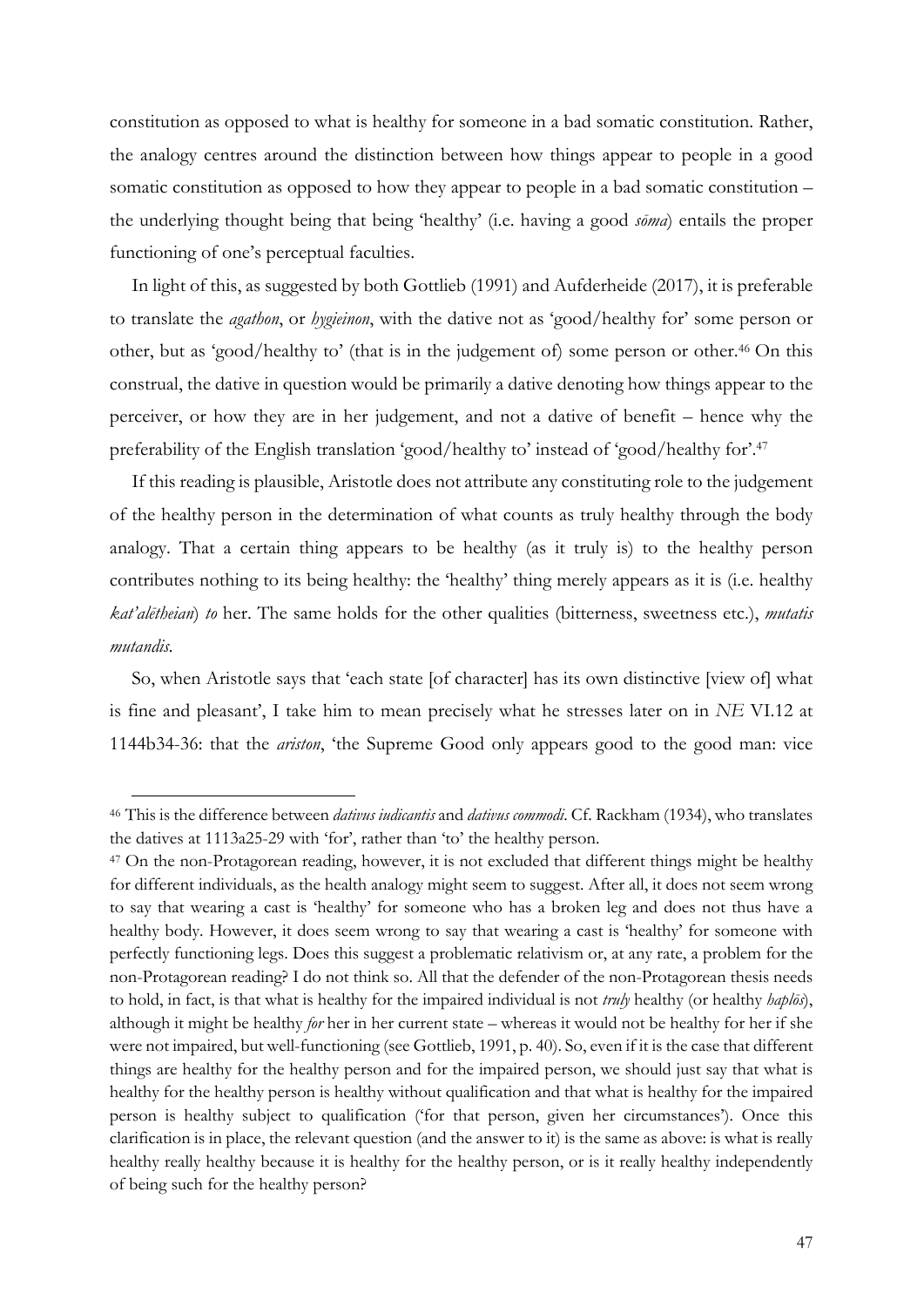perverts the mind and causes to hold false views about the first principle of conduct'. In other words, that each state of character enables or prevents someone of such character to perceive certain objective qualities, and not, as on a Protagorean understanding, that things are the way they are because they appear so to an individual with a certain character.

Support for this interpretation abounds in the *Metaphysics* (*Met.*):

'The same thing never appears sweet to some and the opposite of sweet to others, unless in the one case the sense-organ which discriminates (*to aisthētērion kai kritērion*) the aforesaid flavours has been corrupted and injured. And if this is the case, the one party must be taken to be the measure (*metron*), and the other not. And I say the same of good and bad (*epi agathou kai kakou*), and beautiful and ugly, and all other such qualities' (*Met.* XI.6, 1063a1-6). 48

This passage illuminates the health analogy under an epistemological light in making reference to the very same perceptual qualities mentioned in *NE* III.4 and in referencing the idea of an agent being the measure (*metron*) in the relevant domain insofar as she has the relevant senseorgans well-functioning. What Aristotle is concerned with when he describes someone as healthy is that she has the relevant perceptual abilities in good shape. The same point applies to virtues: when one is in a good moral constitution (or at least not in a bad moral constitution), one has one's moral sensitivity finely attuned; one is able to reliably track what is, independently of its being tracked, good without qualification.49 Significantly, this is not only suggested by the matching expression '*metron*' and the matching perceptual qualities (e.g. sweetness) employed both in *NE* III.4 and *Met.* XI.6, but by Aristotle's own extension of the point just made to the other moral and aesthetic qualities: 'And I say the same of good and bad, and beautiful and ugly, and all other such qualities' (*Met.* 1063a6).

Some earlier remarks in the *Met.*, where Aristotle comments on Protagoras' measure doctrine, suggest the same:

'Knowledge also, and perception, we call the measure of things, for the same reason, because we know something by them, – while as a matter of fact they are *measured* 

<sup>48</sup> All translations of the *Met.* are based on those of W. D. Ross (1984).

<sup>49</sup> I employ expressions such as 'moral sensitivity' wilfully, in order to avoid giving the impression that Aristotle thought there was, literally, a sense-organ able to perceive moral qualities.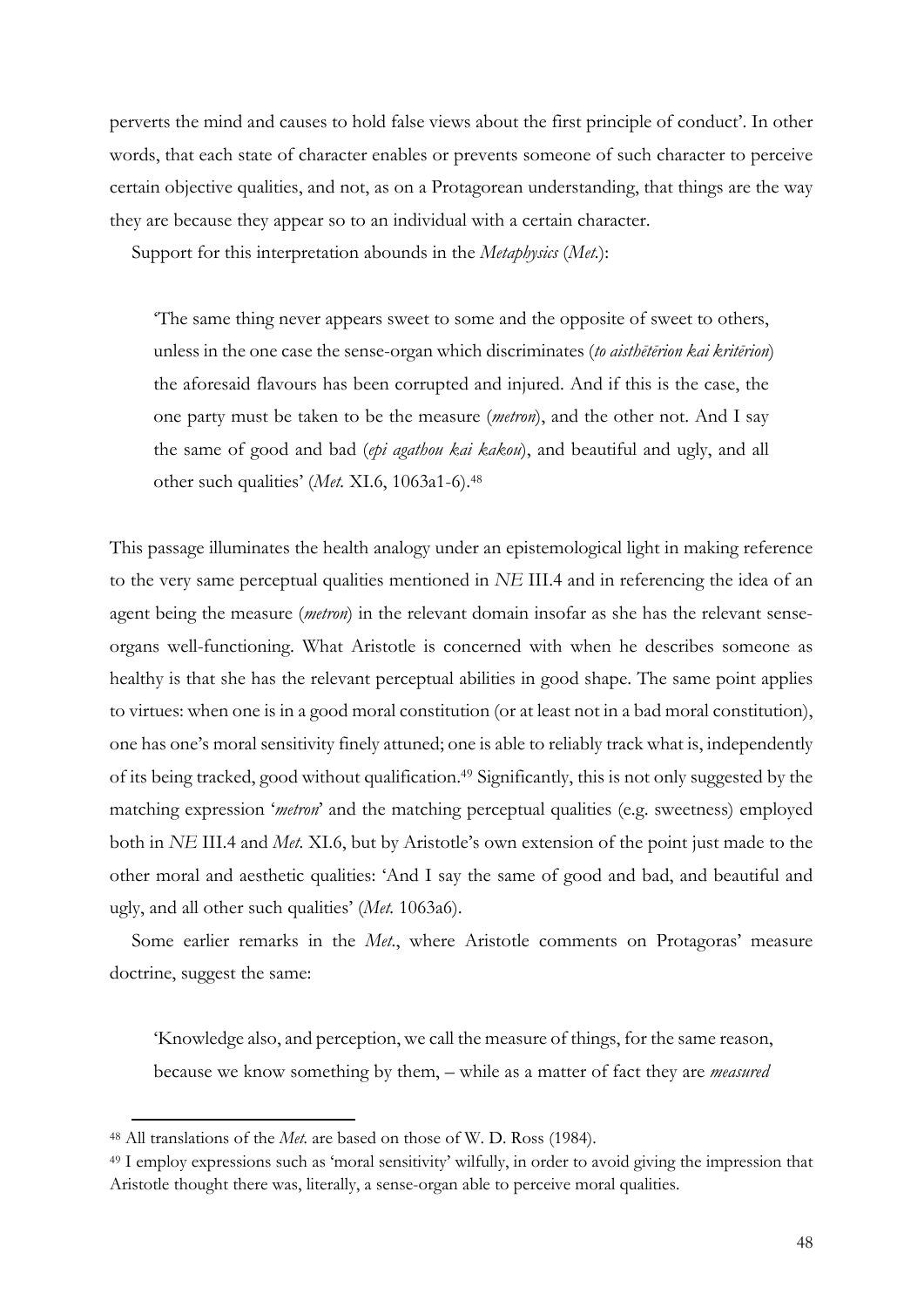*rather than the measurers* (*metrountai mallon ē metrousin*) […]. But Protagoras says man is the measure of all things (*anthrōpon […] pantōn einai metron*), meaning really the man who knows or the man who perceives, and these because they have respectively knowledge and perception, which we say are the measures of objects. They are saying nothing, then, while appearing to be saying something remarkable' (*Met.*  1053a31-b4, my emphasis).

I find it telling that Aristotle elucidates what it is for a person to be *metron* in terms of her judgement (knowledge, perception) being measured rather than measurer (*metrountai mallon ē metrousin*). This indicates that, if the virtuous agent is *metron*, she is *metron* insofar as her judgement measures up to a reality which is there independently of her judgement and not, crucially, that the reality is the way it is because it was measured against the agent's knowledge and perception (see Charles, 1995, p. 157, p. 171 and Aufderheide, 2017, p. 213). Nothing depends on the virtuous agent's responses.

But we need not go all the way to the *Metaphysics.* The *Nicomachean Ethics* is just as revealing on this matter. In X.5, Aristotle, after he has echoed the remarks expressed through the body analogy in III.4, elucidates with absolute clarity the message of his remarks.

There, in fact, Aristotle starts by re-discussing the claim that different things are perceived as having different qualities by different individuals, to then apply the thought to the more specific healthy/sick opposition:

'The same things delight some men and annoy others, and things painful and disgusting to some are pleasant and attractive to others. This also holds good of things sweet to the taste: the same things do not taste sweet to a man in a fever as to one in good health; nor does the same temperature feel warm to an invalid and to a person of robust constitution. The same holds good of other things as well' (11176a10-15).

Subsequently, as if anticipating objections, and with vocabulary now all too familiar, Aristotle immediately makes it clear that no (*sui generis*) relativism should be inferred from such observations, shifting the discussion to the ethical case of the *spoudaios* (here too, as in *NE* III.4, said to be *metron* of things):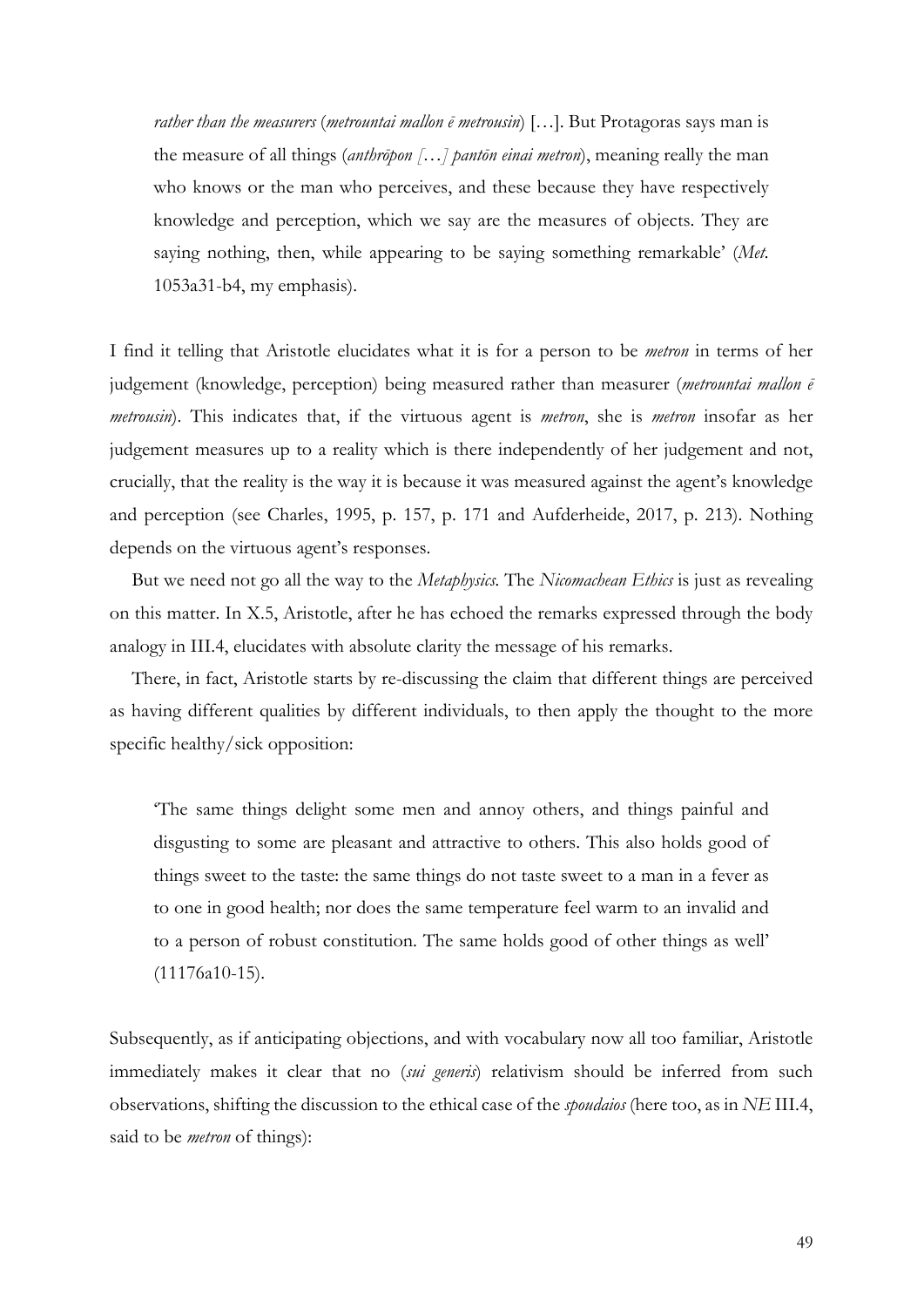'But we hold that in all such cases what is really so is what appears so to the excellent person (*to phainomenon tō(i) spoudaiō(i)*). And if this rule is sound, as it is generally held to be, and if the standard (*metron*) of everything is virtue, or the good man, *qua* good, then the things that seem to him to be pleasures are pleasures, and the things he enjoys are pleasant. Nor need it cause surprise that things disagreeable to the excellent person should seem pleasant to some men; for mankind is liable to many corruptions and diseases, and the things in question are not really pleasant, but only pleasant to these particular persons, who are in a condition to think them so' (1176a15–24). 50

In this passage, corrupted and vicious people are depicted as those whose views about the pleasant are mistaken – mistaken relative to the objective standard of what counts as pleasant, which the virtuous agent, on the contrary, gets right insofar as she is good (1176a18). Moral corruption, Aristotle makes clear, leads to a loss of the proper moral sensitivity which characterises the virtuous agent.

In light of all these passages, I take Aristotle's general point to be that those who are in a good condition (be it somatic or moral) find themselves in a reliable epistemic standpoint to identify what counts as truly good (be that somatically or morally). That is, just as the judgement of the somatically healthy individual is a measure in relation to qualities such as bitterness, sweetness etc., the judgement of the morally excellent individual is a measure in relation to the quality of goodness (fineness and pleasure). In short, the excellent person is an epistemically dependable guide to what is truly good, but she is not a constructor of what is good. It is in *this*  sense that she qualifies as a sort of standard and measure.

Thus, going back to what initially seemed reminiscent of the Protagorean adage, a completely different understanding of the Greek *metron* suggests itself*.* The resultant understanding of the virtuous agent as *metron* is, in Broadie's words, the idea of the virtuous agent as the 'ethical yardstick of the particular situations [s]he is presented with' (Broadie, 2007, p. 120). The virtuous agent is *metron* insofar as she reports what is already there, just as a ruler

<sup>50</sup> Cf. Irwin's (1999, p. 307) and Segvic's (2008, p. 126) comments ad loc. See also *NE* II.3, where Aristotle, discussing the tripartition of objects of choice – the fine, the beneficial and the pleasant –, says that 'the good person is the one who gets it right (*katorthōtikos*) in all these respects and the bad the one who goes wrong' (1104b30-1105a1).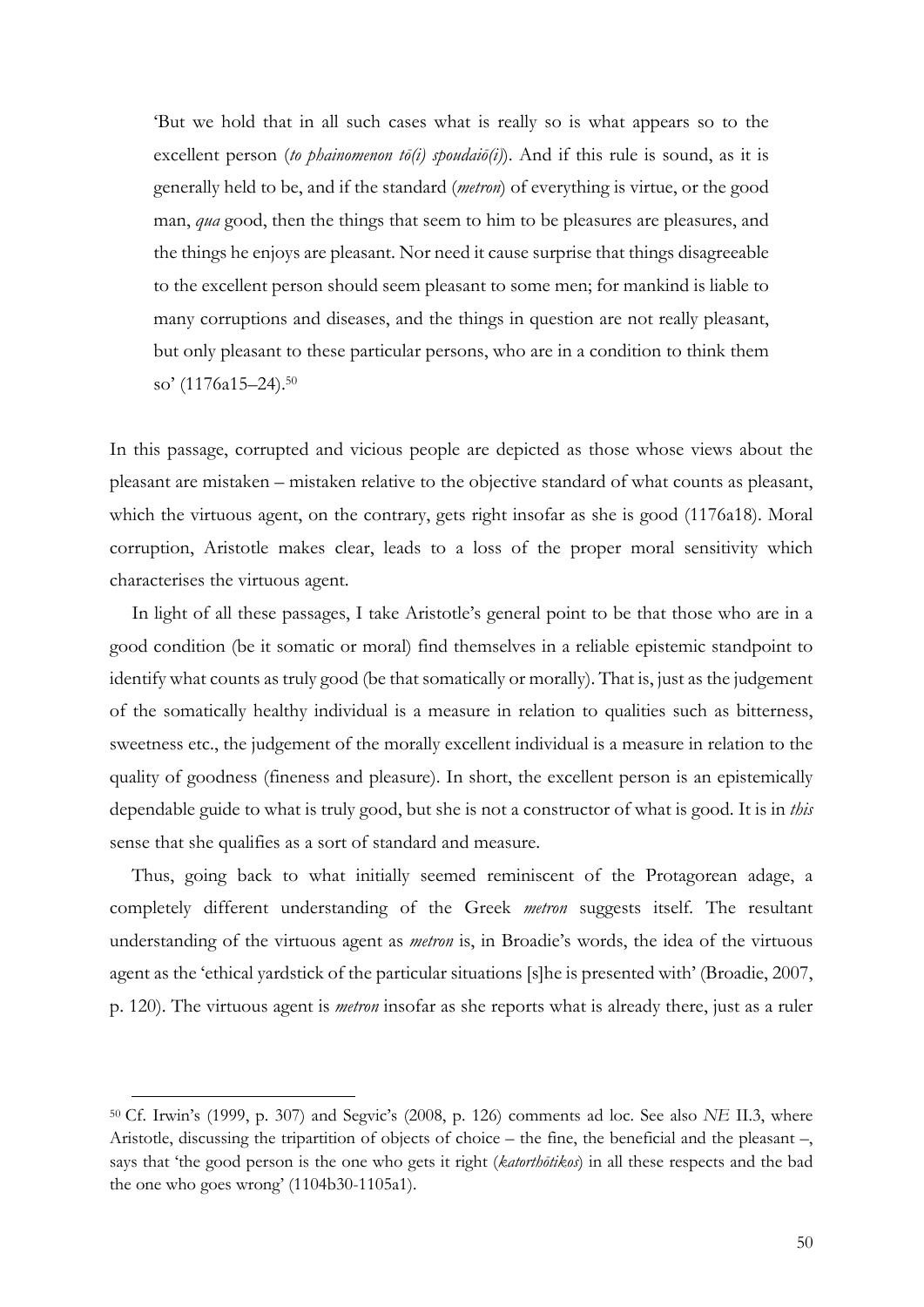is *metron* insofar as it reports the objective length of what is laid against – would it not be absurd to think that something is of a certain length because it has been placed next to a ruler?

Interestingly, the sentence in which the excellent person is said to be a sort of standard and measure of things is introduced by '*hōsper*' (1113a33), which suggests that Aristotle is talking loosely: he is not saying that the virtuous agent unequivocally *is* a standard and measure of things, but rather that she, *as it were*, is a standard and measure. I do not think that the '*hōsper*' is there accidentally. My impression is that Aristotle is deliberately employing Protagorean terminology to reject a Protagorean thesis.

#### **8. Back to NE II.6**

I have argued that there are two possible interpretations of the relationship between goodness and the judgement of the virtuous agents (see Taylor, 2006, pp. 159-163 and Irwin, 1999, p. 207). On the first, Protagorean reading, the relationship is metaphysical: the goodness of something is derivative of its being judged to be good by the excellent person. In other words, the sense in which the virtuous agent is said to be 'standard and measure' reflects the idea that the goodness of things is a function of how they appear to her.

 On the second, non-Protagorean reading, the relationship is epistemological. It is worth noting that what is epistemological is *not* the non-Protagorean reading itself, but the relationship between the virtuous agent's judgement and the good. Strictly speaking, the non-Protagorean reading is still making, and relying on, a metaphysical claim: namely, that for Aristotle the goodness of things is independent of their being judged to be good by the excellent person. The epistemological element I am discussing refers to the judgement of the virtuous agent: the excellent person is the one who, when she judges something to be good, can be sure to have gotten things right; her wish is always for the unqualified object of wish, namely what is truly good. In short, the virtuous agent reliably perceives what is truly and independently good and its unmistakeably appearing so to her is a function of her excellent character.

Taylor, noting in his Clarendon commentary how these two alternatives are equally suggested by *NE* III.4, proposes acknowledging that the chapter 'is not decisive between the alternative construals' (2006, p. 163). On the grounds offered above, I disagree. We have strong reasons to prefer the latter over the former reading. So, what we should say is that for Aristotle the objectivity of goodness occurs *ex ante*: there is a sort of axiological reality out there waiting to be apprehended by those who manage to reach, or approximate, the epistemically privileged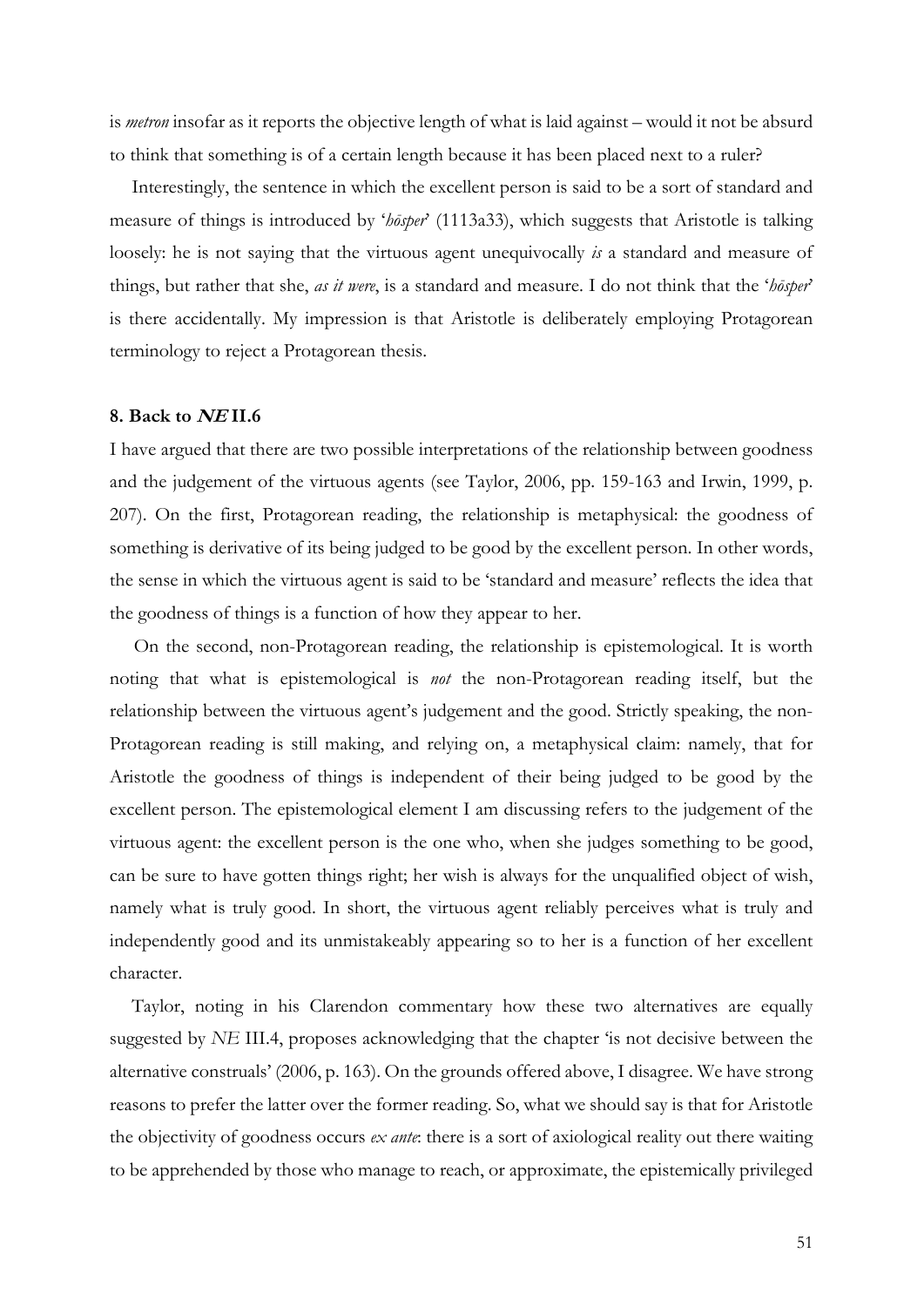standpoint afforded by the possession of an excellent character. (Or, less demandingly, by those who manage to avoid acquiring a corrupted, vicious character).

We can now return to our initial puzzle, that the mean relative to us is determined by the person of practical wisdom (1106b36-1107a1). That sentence, I maintain, should be understood as saying only that the *phronimos* is right about what counts as mean in the circumstances (see Charles, 1995 and Aufderheide, 2017). Aristotle nowhere gives us any suggestion to believe that the mean is defined as what the virtuous agent perceives and judges to be such. He does, on the other hand, give us abundant hints to believe that the virtuous agent is characterised (*inter alia*) as the one who accurately perceives, owing to her excellent character, what is (independently of her recognition) mean. The *horizein* at 1107a1 should thus not be read in the strict definitional sense, suggesting that the *phronimos* determines (in the sense of 'defines'), through her judgement, what counts as mean; it should instead be read as merely indicating that the *phronimos* reliably marks out what counts as mean.

Therefore, the *phronimos* gets things right, but she does not make things right. If we are uncertain about what counts as mean in a particular circumstance, we can be sure that if a virtuous agent was at hand, she would be able to tell us what that is (cf. Chapter 1, §6). We can conclude the independence of the mean from the virtuous agent.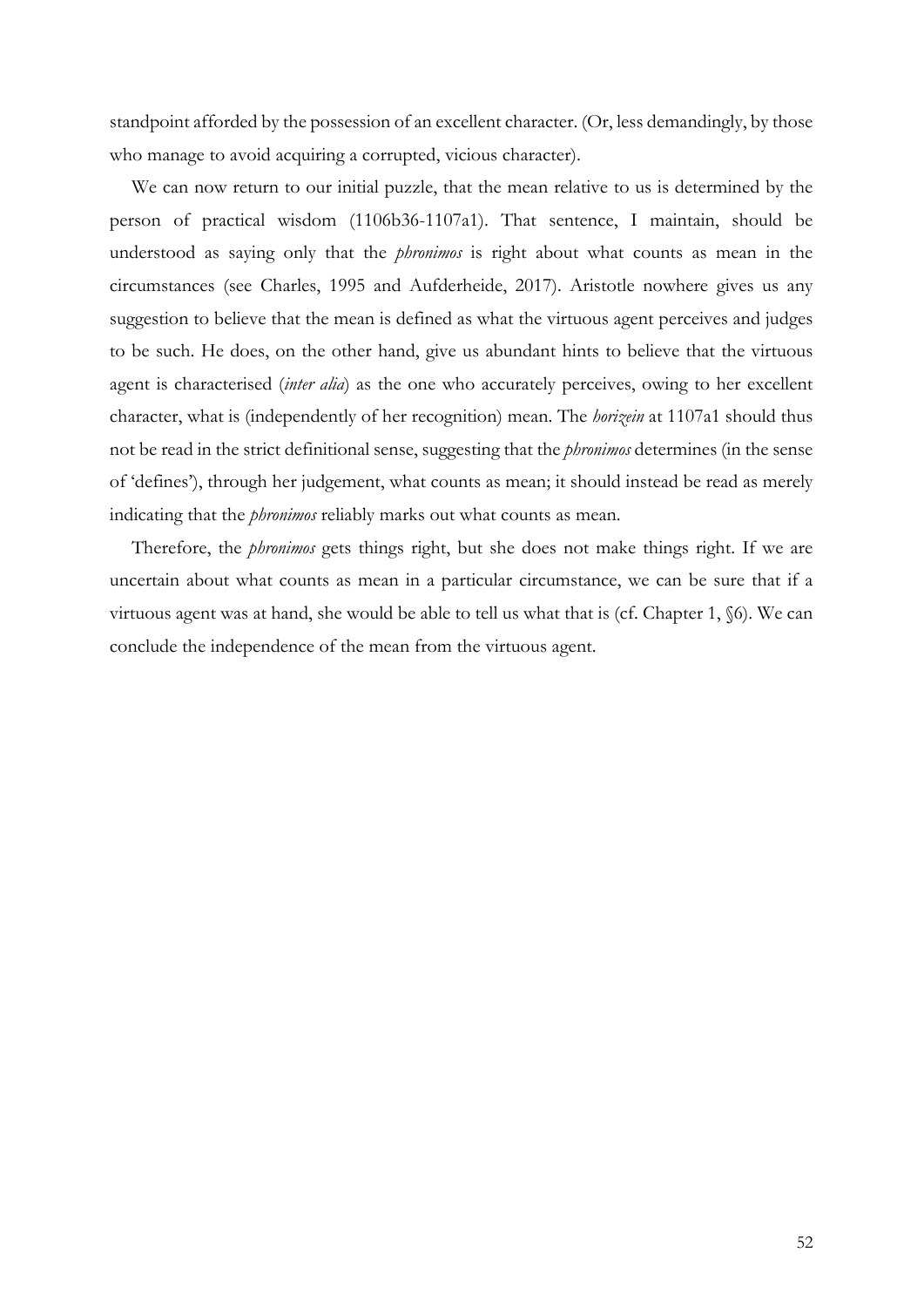# **Chapter 3 Aristotle and Virtue Ethics**

#### **1. Virtue ethics as a third method of ethics**

In this chapter, building on the results of Chapter 1 and 2, I intend to evaluate whether Aristotle is, as often assumed, a virtue ethicist and, conversely, whether it is plausible to think that much of recent virtue ethics is, as Hursthouse most eminently claims, neo-Aristotelian.

The structure of this chapter is as follows: in §1, I describe virtue ethics and its distinguishing feature – what makes it a distinctive normative ethical theory. In §2, I evaluate whether Aristotle is a virtue ethicist in the sense outlined in §1, concluding that we have good reasons to think that he is not. In §3, after presenting McAleer's (2007) novel account of virtue ethics, which has the explicit aim of making Aristotle a virtue ethicist, I offer a first argument against one such account – proleptically, that it has the undesirable consequence of being over-inclusive. In §4, I offer a second, independent argument for why we should be sceptical of McAleer's account – that it ascribes a view to Aristotle for which there is strong counter-evidence. Finally, I conclude by exploring the significance of asking the question whether Aristotle's ethics counts as a form of virtue ethics.

It is now a widespread belief that virtue ethics represents a third, distinctive method of ethics alongside consequentialism and deontology (see Frankena, 1973 and Baron, Pettit, & Slote, 1997). But what makes it a distinctive normative ethical theory? The usual answer is that it offers a distinctive criterion of right action – it appeals to a different right-making property to consequentialism and deontology.

Consider Hurka's and Crisp's remarks:

'It is often said that virtue ethics is distinguished by its account of moral rightness. Whereas consequentialism identifies right actions by the goodness of their outcomes and deontology by their relation to principles of duty, virtue ethics derives rightness from virtue, so right actions are those standing in some specified relation to virtuous motives, character traits, or persons. This gives virtue the same centrality that goodness and duty have in other moral theories and makes for a distinctive approach to ethics.' (Hurka, 2001, p. 220)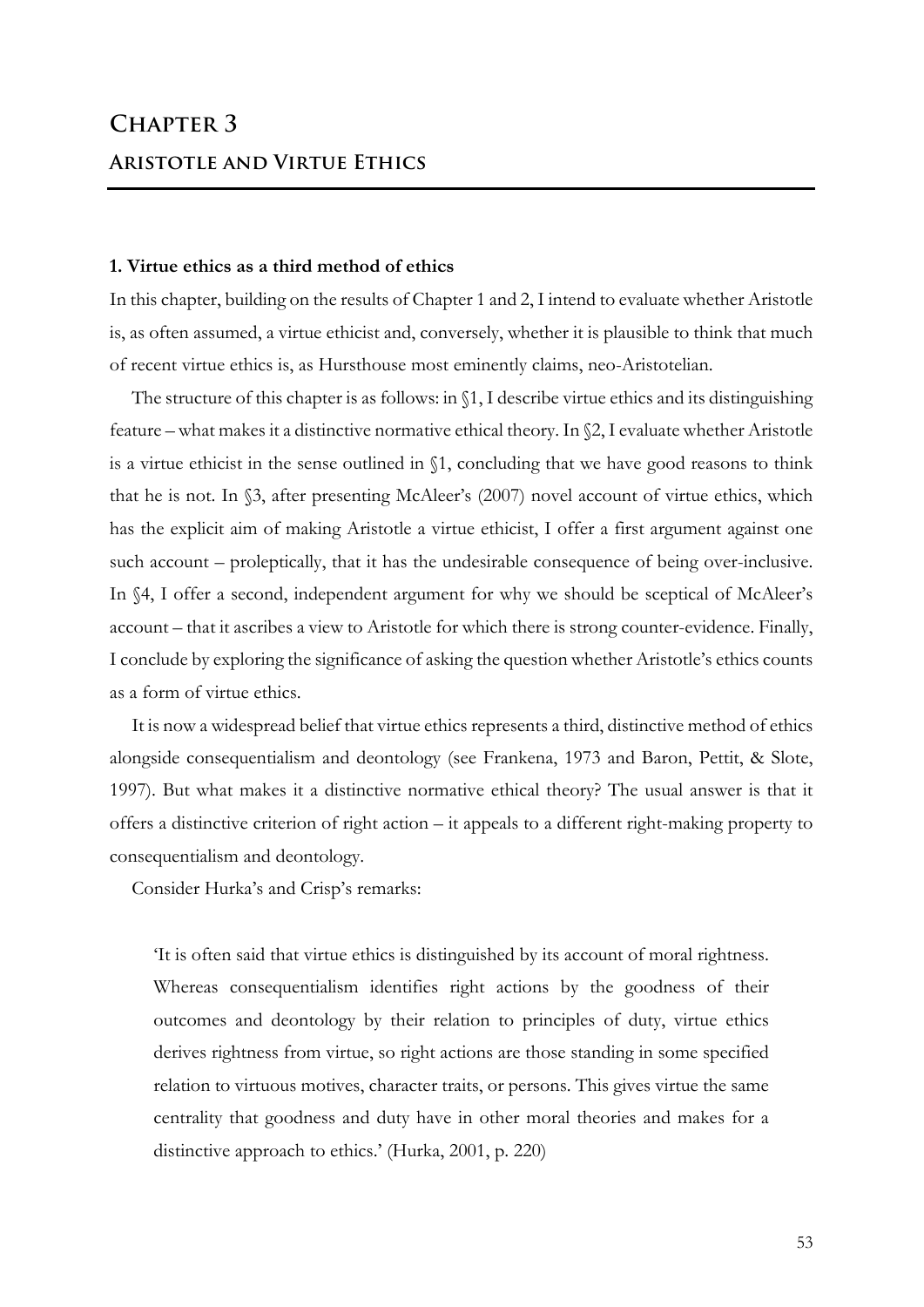'each of the […] three methods [i.e. consequentialism, deontology and virtue ethics] is concerned with how to distinguish right from wrong, good from evil' (Crisp, 2015, p. 257). As Crisp continues a few pages down, '[t]o be a form of virtue ethics, a theory must presumably make ineliminable reference to the virtues or to the virtuous person in its explanatory account of the ultimate right-making property or properties. Consider first the property Hursthouse herself appeals to in her account of virtue ethics: 'being what a virtuous agent would characteristically (i.e. acting in character) do in the circumstances'' (2015, p. 264).

Using Hursthouse's renowned example to illustrate the point, suppose that it is evident that someone in need should be helped: a 'utilitarian will point to the fact that the consequences of doing so will maximize well-being, a deontologist to the fact that, in doing so, the agent will be acting in accordance with a moral rule such as "Do unto others as you would be done by" and a virtue ethicist to the fact that helping the person would be charitable or benevolent' (see Hursthouse & Pettigrove, 2018).

This brings us to one of the central tenets of virtue ethics, which is usually referred to as the Primacy of Character. This is the claim that aretaic concepts are explanatorily more basic than the concept of right conduct: virtue ethics explains the rightness of actions by reference to the virtues, or the virtuous agent. As Watson expresses the idea: 'the concept of virtue is explanatorily prior to that of right conduct, prior indeed more generally to the concepts that fall under the heading 'morally good conduct'" (Watson, 1997, p. 58).

This is visually best seen by describing how the various ethical theories would define right action in formulaic terms, and by focusing our attention on the right-hand side of the biconditional. Following Hursthouse (1998, pp. 26-28), we might claim that consequentialism will hold something along the lines of

**C.** An action is right iff it promotes the best consequences.

Deontology will hold something along the lines of

**D.** An action is right iff it is in accordance with a correct moral rule or principle.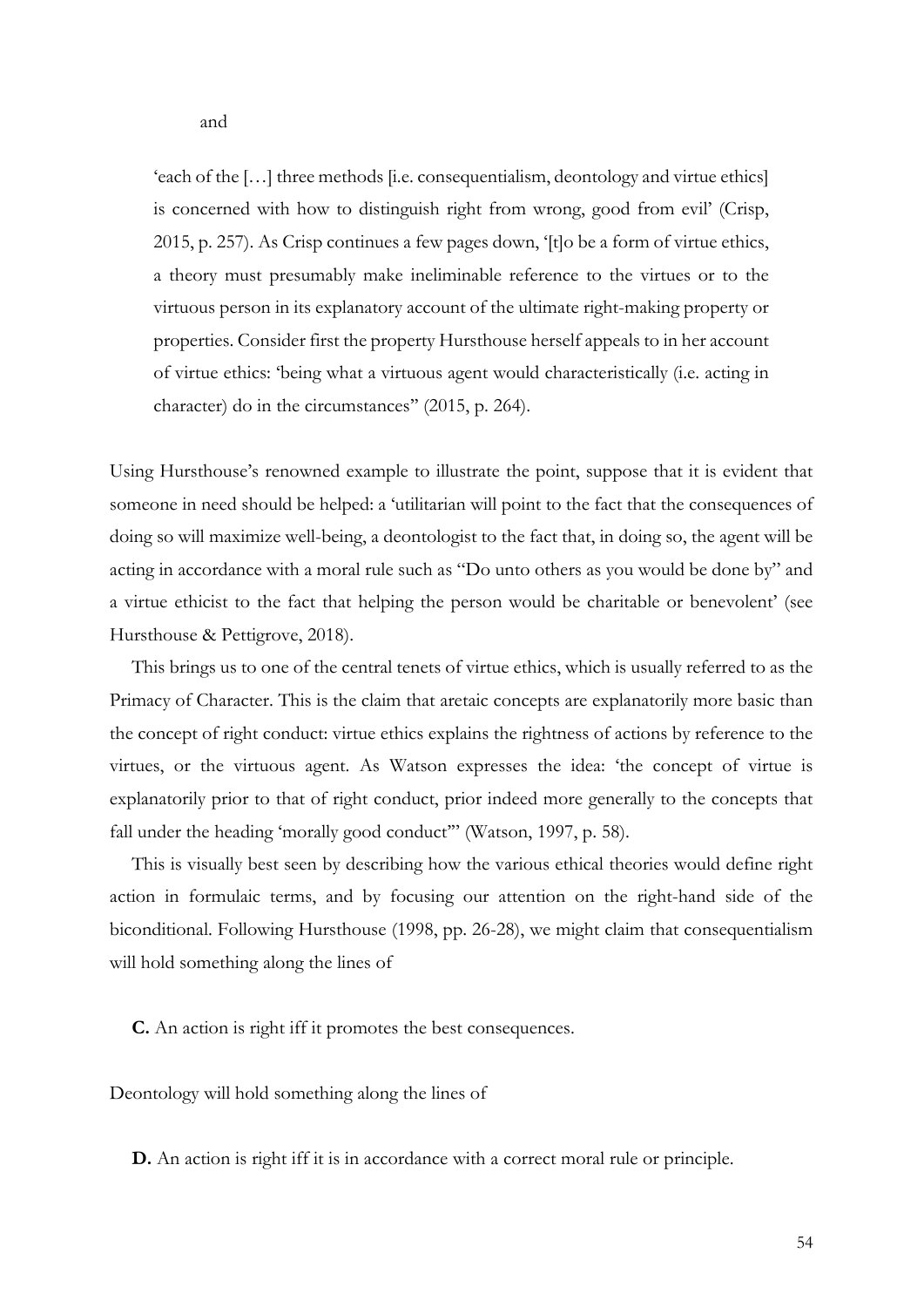Virtue ethics will hold something along the lines of

**V.** An action is right iff it is what a virtuous agent would characteristically (i.e. acting in character) do in the circumstances.

The right-hand side of the biconditional specifies what is taken to be fundamentally rightmaking for each of the theories: promotion of the best consequences, accordance with a certain moral rule and a certain relationship with the virtuous agent respectively.<sup>51</sup>

The Primacy of Character, I take it, is the thesis the endorsement of which makes an ethical theory virtue ethical. I thus suggest distancing ourselves from Nussbaum's understanding of virtue ethics as any ethical theory having a (more or less) systematic discussion of the virtues (see Nussbaum, 1999, pp. 165-167, p. 200). If we conceive of virtue ethics as any theory having a systematic discussion of the virtues, we will risk lumping together authors who have, ethically, little to share in their understanding of what makes right conduct right. For, it is now well known, (e.g.) Kant himself devoted part of his study to the virtues. Indeed, Nussbaum's criticism that virtue ethics is a misleading category – one which we would better do away with – would be sound: it would have the bizarre result of making Aristotle, Kant and many utilitarians virtue ethicists. In short, it would be over-inclusive.52 But this is not so as soon as we see that it is not the mere *presence* of a systematic discussion of aretaic concepts that marks a theory as virtue ethical (as opposed to consequentialist or deontologist), but rather the *centrality* that is assigned to them.<sup>53</sup> In other words, what demarcates a theory as virtue ethical is the explanatory role that virtue plays in it. So, even if it is the case that consequentialists might very well emphasise the importance of the virtues, defining them as character traits worth having *because* they maximise production of goodness, and deontologists might very well emphasise the importance of the virtues too, defining them as character traits worth having *because* (e.g.) they reliably allow us to fulfil our duties; nonetheless, this will not suffice to count these theories as versions of virtue ethics. '[V]irtue ethicists will resist the attempt to define

<sup>51</sup> As Hursthouse is (rightly) at pains to remind us, each of the formulae above needs to be supplemented by a further premise specifying, respectively, what counts as 'the best consequences', what counts as 'correct moral rule' and who counts as 'a virtuous agent' (see Hursthouse, 1998, p. 28). <sup>52</sup> For an objection to Nussbaum's account, see McAleer (2007, p. 209-210) and Crisp (2015, p. 259, fn. 1). It is now common to refer to Nussbaum's understanding of virtue ethics as simply 'virtue theory'. <sup>53</sup> Cf. Hurka's remarks above (2001, p. 220). See also Watson (1990), Kawall (2009) and Hursthouse & Pettigrove (2018).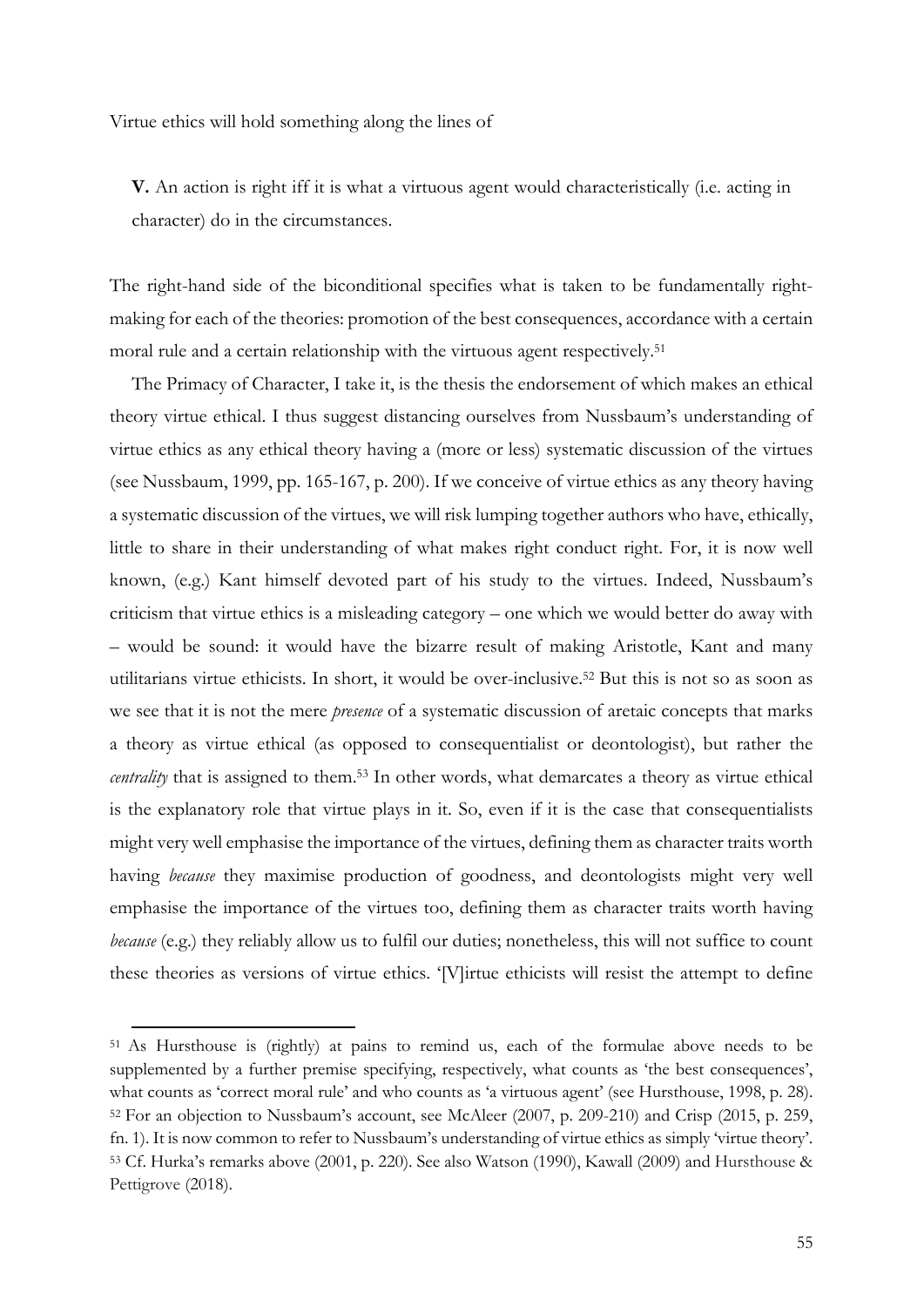virtues in terms of some other concept that is taken to be more fundamental. Rather, virtues and vices will be foundational for virtue ethical theories and other normative notions will be grounded in them' (Hursthouse & Pettigrove, 2018), such as right conduct. Reference to the virtuous agent needs to be ineliminable in our account of right action.

Thus, virtue ethics is taken to be a distinctive method of ethics because it offers a distinctive criterion of right action, one which appeals to different right-making properties to consequentialism and deontology. In short, different criteria of right action lead to different genera of normative ethical theories (see Aufderheide, 2017, p. 201). What is ultimately rightmaking?54 Is it (e.g.) compliance with a certain moral rule, promotion of the best consequences, or being what the virtuous agent would characteristically do?<sup>55</sup>

#### **2. Aristotle and virtue ethics: Part I**

 $\overline{a}$ 

Having established the distinctive trait of virtue ethics, we can now answer the question of whether Aristotle himself is a virtue ethicist. He is if he endorses the idea that right conduct is ultimately defined, and explained, in terms of the virtuous agent – the Primacy of Character.

An increasing number of scholars and philosophers have argued that Aristotle is not a virtue-ethicist in this sense (see Broadie, 2007, Brown, 2014 and Aufderheide, 2017). I agree with them.<sup>56</sup> If the preceding chapters of this work are right, a close reading of the text suggests that Aristotle does not subscribe to the Primacy of Character.

<sup>54</sup> The qualification 'ultimately' emphasises the idea that the reference to whatever property (or properties) one takes to be right-making is ineliminable, and cannot be either paraphrased away or dispensed with. As I argued above, it cannot be merely present in one's theory, it has to be fundamental. This is why Crisp (2015) proposes substituting the biconditional – 'iff' – with the expression 'solely in virtue of'. For conformity with the debate, I avoid making this substitution.

<sup>55</sup> I assume, for the present purposes, that this is a plausible way of marking out ethical theories. Some might have worries about the general validity of engaging in moral taxonomy and, more specifically, about this particular way of classifying ethical theories (namely, by looking at the way in which each theory specifies what makes right conduct right). Hursthouse herself, for instance, despite embarking on such a project and arguably following this methodology, showed some scepticism (see 1998, p. 5 and 2006a, pp. 107-108). Setting these complications aside, I believe that conducting the investigation in this way allows us to gain a framework from which we can better evaluate the relationship between Aristotle and the tradition he has inspired, bringing to the fore dissimilarities that would otherwise go unnoticed.

<sup>56</sup> Broadie: Aristotle 'is not even, it has to be said, a modern-style 'virtue-ethicist' if this means a philosopher who defines right or appropriate action as the action of the virtuous person (or the courageous or moderate or good-tempered or just, etc., depending on the case). On the contrary, Aristotle explains virtue and the virtues as dispositions for right or appropriate action and emotion (towards the appropriate people, at the appropriate moment, in the appropriate amount, etc.), but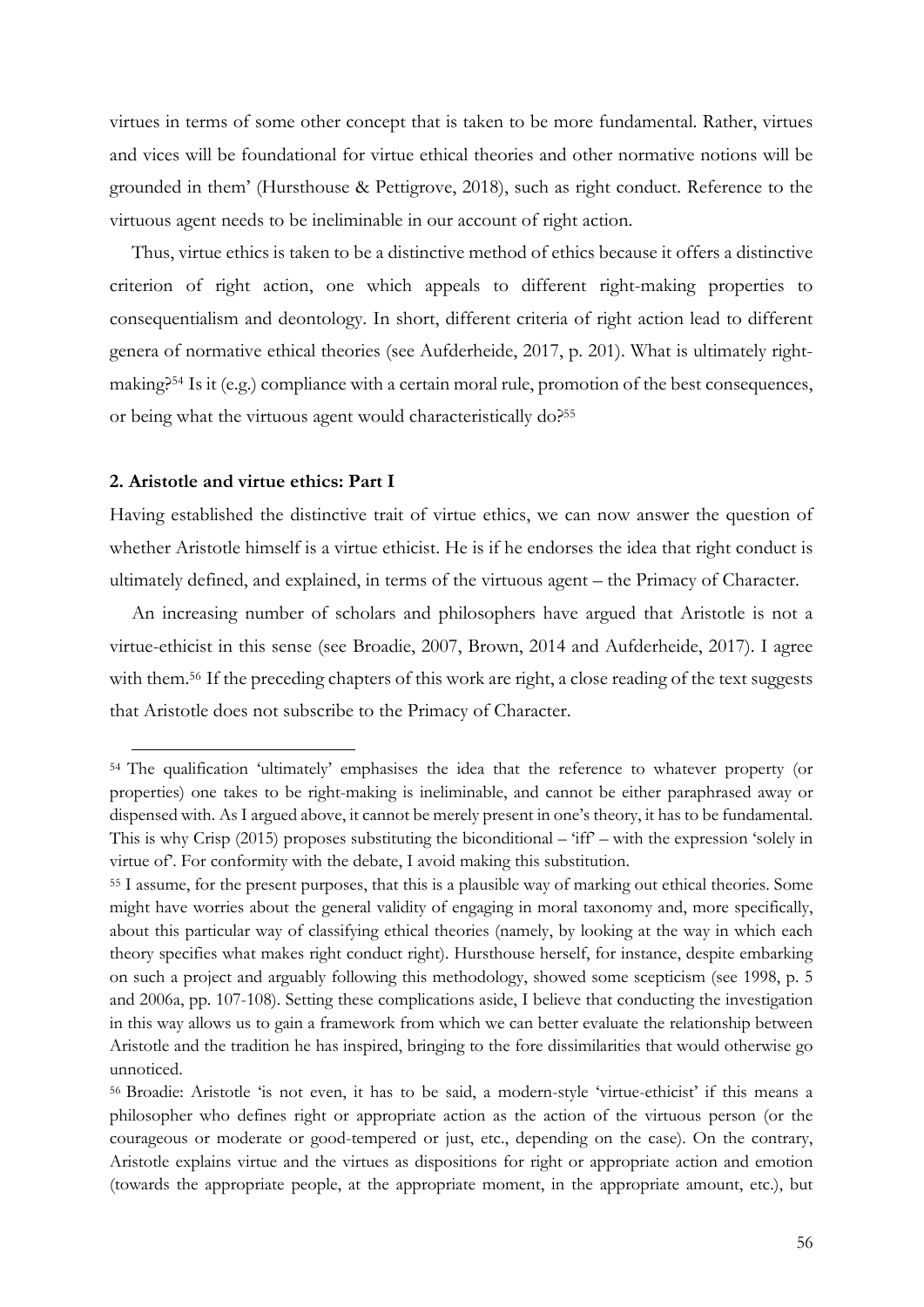To summarise my earlier argument for this conclusion: Aristotle neither believes that being virtuous is a necessary condition for the performance of virtuous actions (cf. Ch.1), nor that virtuous actions are defined by reference to the virtues or the virtuous agent (cf. Ch. 2). Instead, what makes an action virtuous is that it hits the mean in the circumstances. What is more, Aristotle also believes that virtuous actions are (at least partly) definitionally prior to virtuous dispositions, insofar as the differentia of the ethical virtues (that they are *mesotētes*) is explained in terms of the virtues aiming at and hitting the mean in actions and feelings.

In formulaic terms:

An action is right iff it hits the mean in the circumstances – where the mean is what gets the parameters (i.e. the object, the occasion, the amount, the timing etc.) of the situation right (*dei*).

If this is correct, since the rightness of actions is not explained by reference to the virtues or the virtuous agent, but merely to whether they hit the mean in the circumstances, Aristotle does not endorse the Primacy of Character.

McAleer (2007), however, contends that Aristotle *is* a virtue ethicist, despite the seeming plausibility of the formula above. His argument comes in two waves, the first of which (as I now discuss) is composed of two objections.57

*First Objection – Deontic over Aretaic.* Anyone committed to showing that Aristotle does not endorse the Primacy of Character on the basis that he grounds, as a certain reading of *NE* II.6 suggests, the aretaic on the deontic – the being virtuous of actions on their being right (*dei*) – would be making too quick an inference. For instance, Crisp, focusing on the use of *dei* present in the passages discussing the mean-relative-to-us (e.g., *NE* II.6), makes this suggestion when

without ever being prompted to a state a set of rules to which these ethical responses would generally conform' (2007, p. 126).

Brown: 'It seems clear that Aristotle does *not* subscribe to the thesis of the explanatory or definitional priority of virtue (good character) over good or right action. So, *if* that is a central tenet of modern virtue ethics, Aristotle's view cannot be claimed as an ancestor' (2014, p. 79).

Aufderheide: 'In any case, character does not seem to play the role in Aristotle's account that it does in contemporary virtue ethics. So, virtue ethicists could let go of their sacred cow: Aristotle helped shape contemporary virtue ethics, but more as instrument than paradigm' (2017, p. 219).

Watson too, although less openly, admits that there is good 'textual evidence' (i.e. *NE* II.6, 1106b28 and *NE* II.9 1109a22-32) that Aristotle 'did not countenance [...] the claim of explanatory primacy' (1997, p. 467, fn. 24).

<sup>57</sup> I discuss the second wave below (see §3).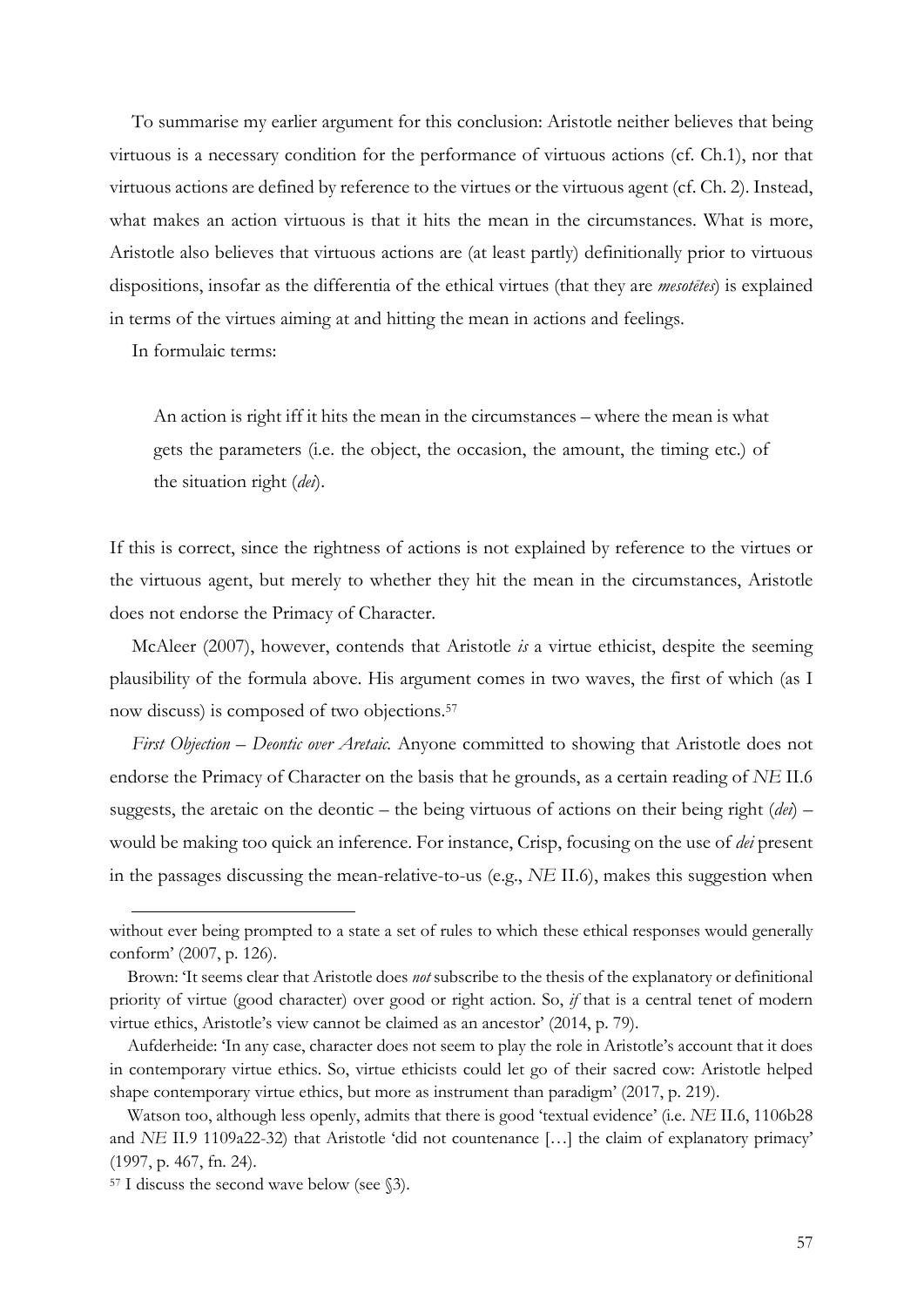he claims that 'it is quite plausible to interpret Aristotle as holding that in an important sense deontic terms are prior to aretaic, since the latter are defined with reference to the former' (2015, p. 266, fn. 13).58

McAleer takes issue precisely with this sort of suggestion, contending that the notion of *dei* is not deontic. Firstly, it is not attached to actions directly, but to the features of the circumstances, such as the object, the person, the timing etc. Secondly, as Hursthouse underlines, 'right' in this context does not mean 'obligatory', but rather 'correct', as in 'The right answer' to 'What is the capital of New Zealand?' is 'Wellington' (see Hursthouse 1998, p. 108). This is reinforced by an exploration of the virtue of magnificence in Book IV, where Aristotle employs *dei* as synonymous to *prepon,* suggesting that what is chief in his mind is the idea of appropriateness and fittingness, rather than the modern sense of obligation.<sup>59</sup> So, McAleer concludes, 'the worry that the many *dei*-passages pose' – that Aristotle grounds the aretaic on the deontic – 'is overblown' (2007, p. 222) and we might still read Aristotle as endorsing the Primacy of Character.

Setting aside the issue of the best interpretation of the notion of *dei* and its relationship with the more recent deontic notions such as obligation, this is no objection in the first place. For we do not need to go as far as showing that the deontic is prior to the aretaic for Aristotle in order to maintain that he does not endorse the Primacy of Character. All we need is the more cautious, but equally effective, claim that Aristotle does *not* explain right conduct by reference to aretaic concepts. Whether from the notion of appropriateness and *dei* we can further derive the claim that Aristotle attributes priority to the deontic over the aretaic is a separate issue. The negative claim about the non-priority of the virtues will suffice to show that Aristotle does not accept the Primacy of Character.<sup>60</sup>

<sup>58</sup> To support his reading semantically, he continues: 'On translation, see Liddell & Scott 1940: 372, s.v. Having noted that the later 'sense of moral obligation' emerged from the earlier 'there is need', they translate the neuter participle *deon* using 'ought'' (Crisp, 2015, p. 266, fn. 13).

<sup>59</sup> In Chapter IV, Aristotle employs talk of *prepon* in order to echo the etymology of the virtue in question (i.e. magnificence). 'as its name itself implies [*megaloprepeia*], it consists in suitable [*prepousa*] expenditure on a great scale' (*NE* IV.2, 1122a22-23). See McAleer (*ibid.*).

<sup>60</sup> Indeed, despite being inclined to make the stronger point about the priority of the deontic over the aretaic, Crisp himself recognises that the 'main point here about the non-ultimate nature of virtueproperties in actions can anyway be restated in non-deontic terms' (2015, p. 267, fn. 14), showing awareness that the establishment of the *non*-priority of the aretaic is all that is needed to demonstrate Aristotle's rejection of the Primacy of Character.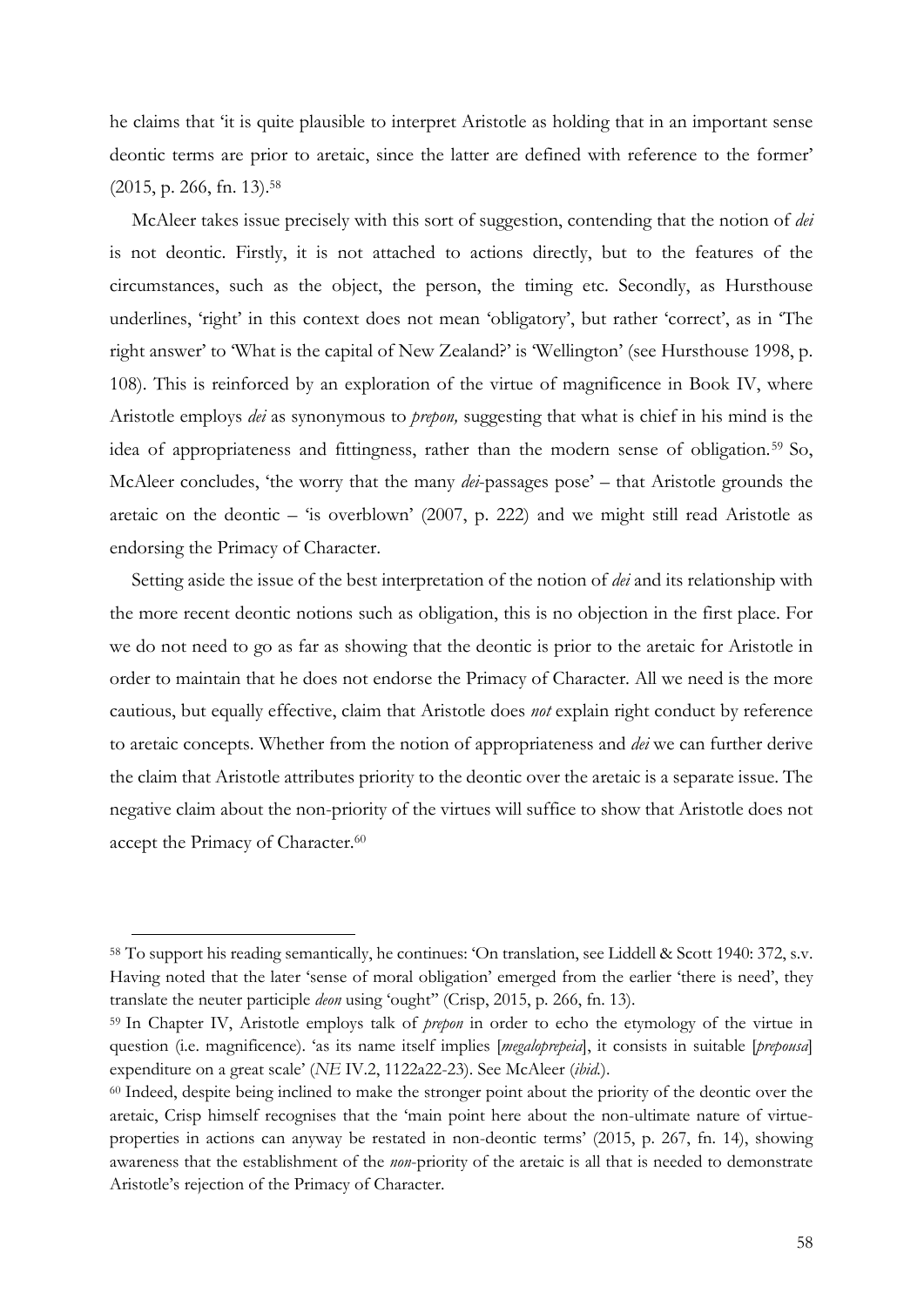*Second Objection – Textual Inconclusiveness.* McAleer's second response is this: even if the *dei*passages supported the view that Aristotle does not endorse the Primacy of Character, this would still be insufficient to commit Aristotle, and the broader architecture of his ethics, to such a view. As is often the case, some passages of the *NE* suggest a certain idea while some others negate that very idea, producing exegetical dilemmas.

As he puts it:

 $\overline{a}$ 

'One response to the problem the *dei-*passages raise is to note that Aristotle also says that the virtuous person herself is the standard: "the refined and well-bred man . . . will be . . . as it were a law to himself (*hoion nomos ôn heautôi*)" (*NE* 1128a31– 32), and "the good man (*ho spoudaios*) judges each class of things rightly . . . being as it were the norm and measure (*kanôn kai metron*)" (*NE* 1113a29–b3). Now it may be that the virtuous agent is a law to herself and a standard and measure because she has fully internalized some ultimately external, deontic standard, to which she appropriately responds. Or it may be that she is herself ultimately the source of the standard to which she appropriately responds' (McAleer, 2007, p. 219).<sup>61</sup>

McAleer does not resolve this Euthyphro-like dilemma. He merely states it as a challenge to anyone committed to showing that there is not some form of definitional priority of the virtuous agent over the virtuous action. Given the passages discussed (most eminently, *NE*  III.4), his objection runs, we cannot yet claim that the virtuous agent simply reliably tracks 'some ultimately external, deontic standard[s]', contributing nothing to their status. Until we offer a detailed argument of why *NE* III.4 should not be read in a way that conflicts with our reading of *NE* II.6, the text is inconclusive, and the strength of the *dei*-passages is insufficient to show that Aristotle is not a virtue ethicist. After all, III.4 might be interpreted in such a way that the virtuous agent is herself the source of the virtuousness of actions for Aristotle.

This, McAleer himself admits, is not 'a knockdown argument' that Aristotle believes in the Primacy of Character, but rather a suggestion as to 'why the *dei*-passages are not the premises

<sup>61</sup> Statman too identifies this issue as decisive for the question of whether Aristotle counts as a virtue ethicist: 'What is at stake here is how to understand Aristotle's *phronimos*; is the *phronimos* the standard for appropriate behavior so that an act is right because, and only because, the *phronimos* performs (or would perform) it, or does the *phronimos* perform it because he perceives its independent value?' (Statman, 1997, p. 27).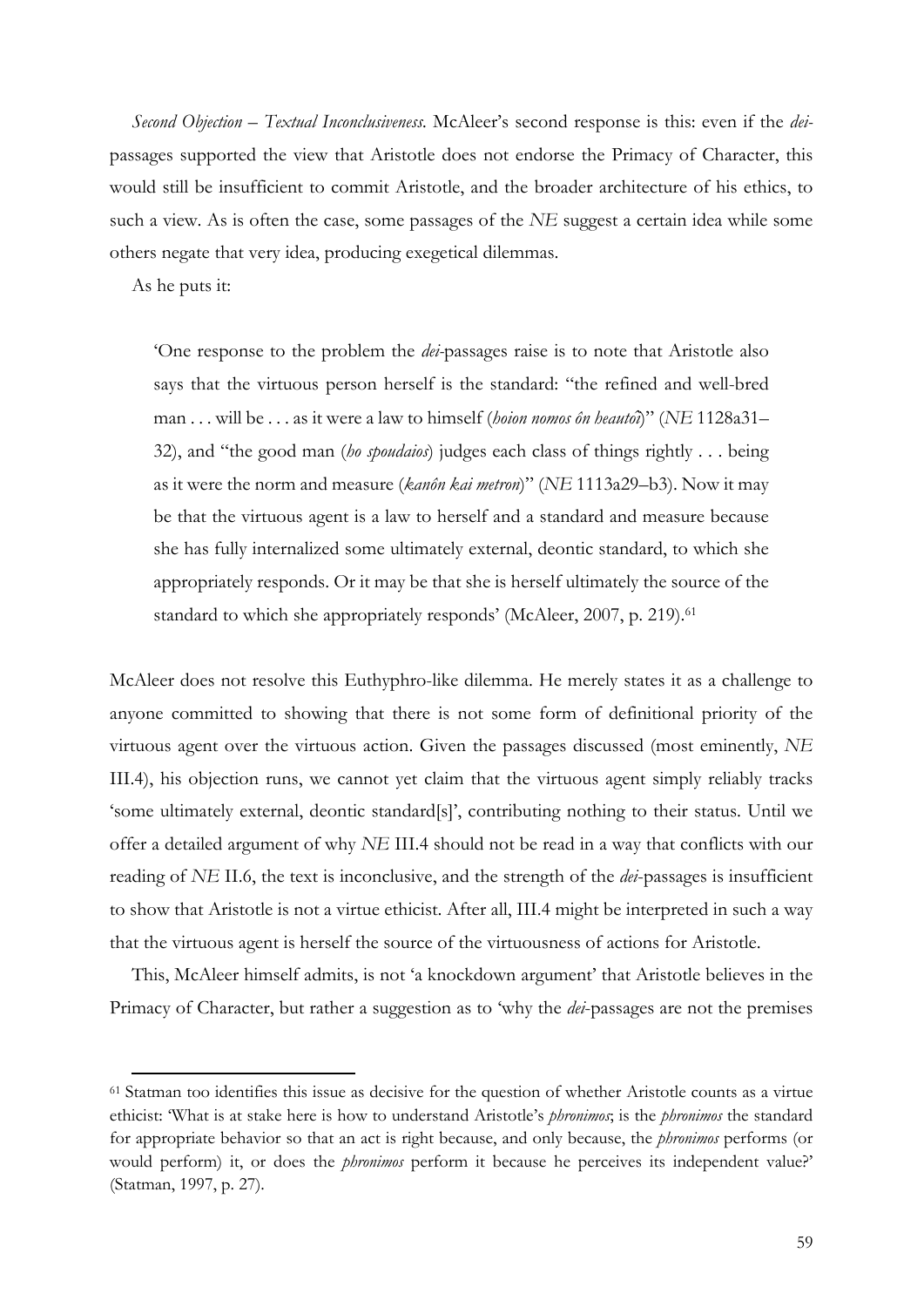of a knockdown argument that he does not' (2007, p. 222). His objection, thus, is that if Aristotle does not believe in the Primacy of Character, this 'will be clear only after detailed argument and exegesis' (*ibid.*).

Through what I hope is adequate detailed argument and exegesis, I have already proposed in Chapter 2 that the second horn of this Euthyphro-like dilemma is not something Aristotle believes in. Instead, a careful reading of the text illustrates that the virtuous agent is merely the one whose excellent character allows her to discriminate things correctly (*orthōs*, 1113a30) and see the truth (*t'alēthes*, 1113a30) in all departments ('truth' which, I have suggested, is out there, independently of its being perceived by the virtuous agent). To reiterate what I argued there, it is only an unsupportable Protagorean reading of *NE* III.4 which would suggest that for Aristotle the virtuous agent is, in McAleer's terms, 'the source of the standard'; an interpretation which, if true, would support understanding *NE* II.6's idea of the person of practical wisdom 'determining' the mean as indicating some dependence of the mean on the virtuous agent's judgement. This reading, however, not only disregards Aristotle's employment of a certain terminology – that of truth manifesting itself to the virtuous agent (*t'alēthes phainetai* 1113a31) and of the virtuous agent discriminating correctly (*krinei orthōs* 1113a30) –, it also encounters strong textual counter-evidence. In fact, as I have argued, *NE* III.4 is open to a non-Protagorean reading which is much better supported both within and outside Aristotle's ethical work. This latter reading makes it clear that the preferable interpretation of III.4 and II.6 is one on which the independence of the mean from the virtuous agent is stated, rather than negated: the *phronimos* merely identifies what is (already and independently of its identification as such) mean.

If this is right, then we still have very good reasons to maintain that Aristotle does not endorse the Primacy of Character, and that he is not, therefore, a virtue ethicist in the modern sense.

#### **3. Aristotle and virtue ethics: Part II**

As I mentioned above, McAleer has a second wave to his argument. Having argued against reading the *dei-*passages as premises of 'a knockdown argument' that Aristotle does not endorse the Primacy of Character, he tries to identify a more positive (indeed, alternative) sense in which Aristotle can be considered a virtue ethicist.

To see his reasoning, we must go back to the answer I have provided to the question of what makes right action right for Aristotle. Roughly,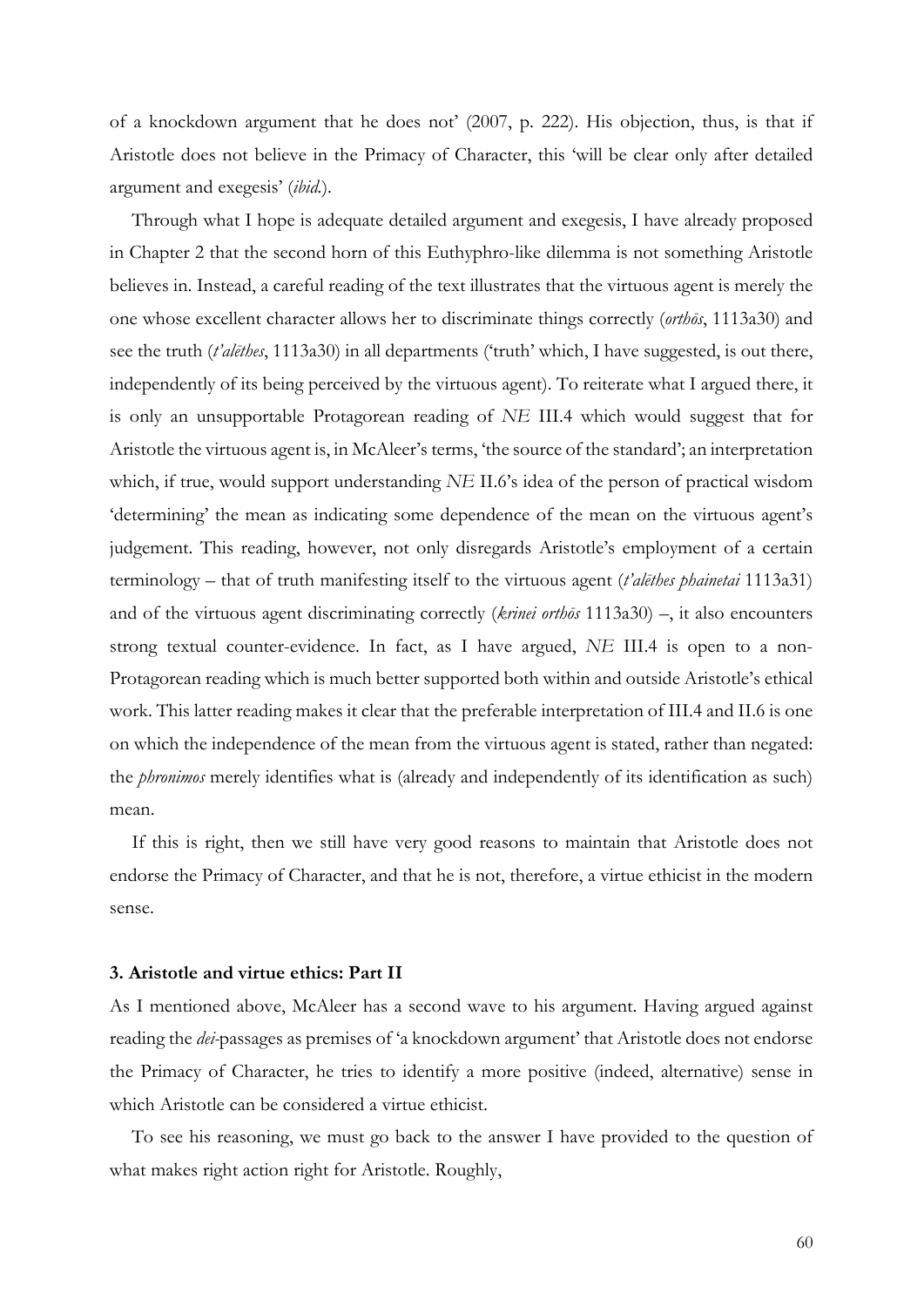An action is right iff it hits the mean in the circumstances.

McAleer's objection runs as follows: there is still some ineliminable dependence on the virtuous agent in this formula. In fact, he contends, though this formula 'makes no *explicit* appeal or reference to the virtuous agent, it does so implicitly: Aristotle believes that there is no agentindependent rule or principle that can determine where the mean is (*NE* 1109b14-23, 1126a31 b4). The mean is where the virtuous person, who possesses the intellectual virtue of *phronêsis*, determines it to be. So [the above formula] does not succeed in eliminating the aretaic notion, and, since we cannot determine where the mean is independently of the virtuous agent, Aristotle's ethics can be taken to assert' (McAleer, 2007, p. 217) the idea that reference to the virtuous agent is *ineliminable*. So, McAleer concludes, 'even if the virtuous person only correctly perceives what a situation calls for, since there is no way to determine what is called for without appeal to the virtuous agent's perception, Aristotle's ethics counts as [a version of] virtue ethics' (2007, p. 222).

Let me start by noting that, quite obviously, this is not how virtue ethics is usually defined. We began with the thought that ethical theories belong to different genera in virtue of what they take to be ultimately right-making. However, on this alternative construal, we are not taking the virtuous agent as being explanatorily prior – as Hursthouse, Watson et al. classically do. Rather, we are taking the virtuous agent as enjoying the status of exclusive heuristics of what counts as mean in the circumstances. Yet, it is one thing to say that an ethical theory counts as virtue ethical insofar as it holds that the criterion of the mean is the virtuous agent and quite another to say that an ethical theory counts as virtue ethical insofar as it endorses the idea that the criterion of discovery (or the heuristics) of the mean is the virtuous agent.

Even so, McAleer will push back by maintaining that his approach is, as it were, an ameliorative one, urging us to devise an account of virtue ethics which will do the kind of taxonomic work we (might) wish it to do, namely to make Aristotle a virtue ethicist. In fact, he believes that to 'capture the self-consciously neo-Aristotelian cast of so much work in virtue ethics' (2007: 211), an 'eminently plausible adequacy constraint on any account of virtue ethics is that Aristotle have a virtue ethics by its lights' (2007, p. 210), although he admits (perhaps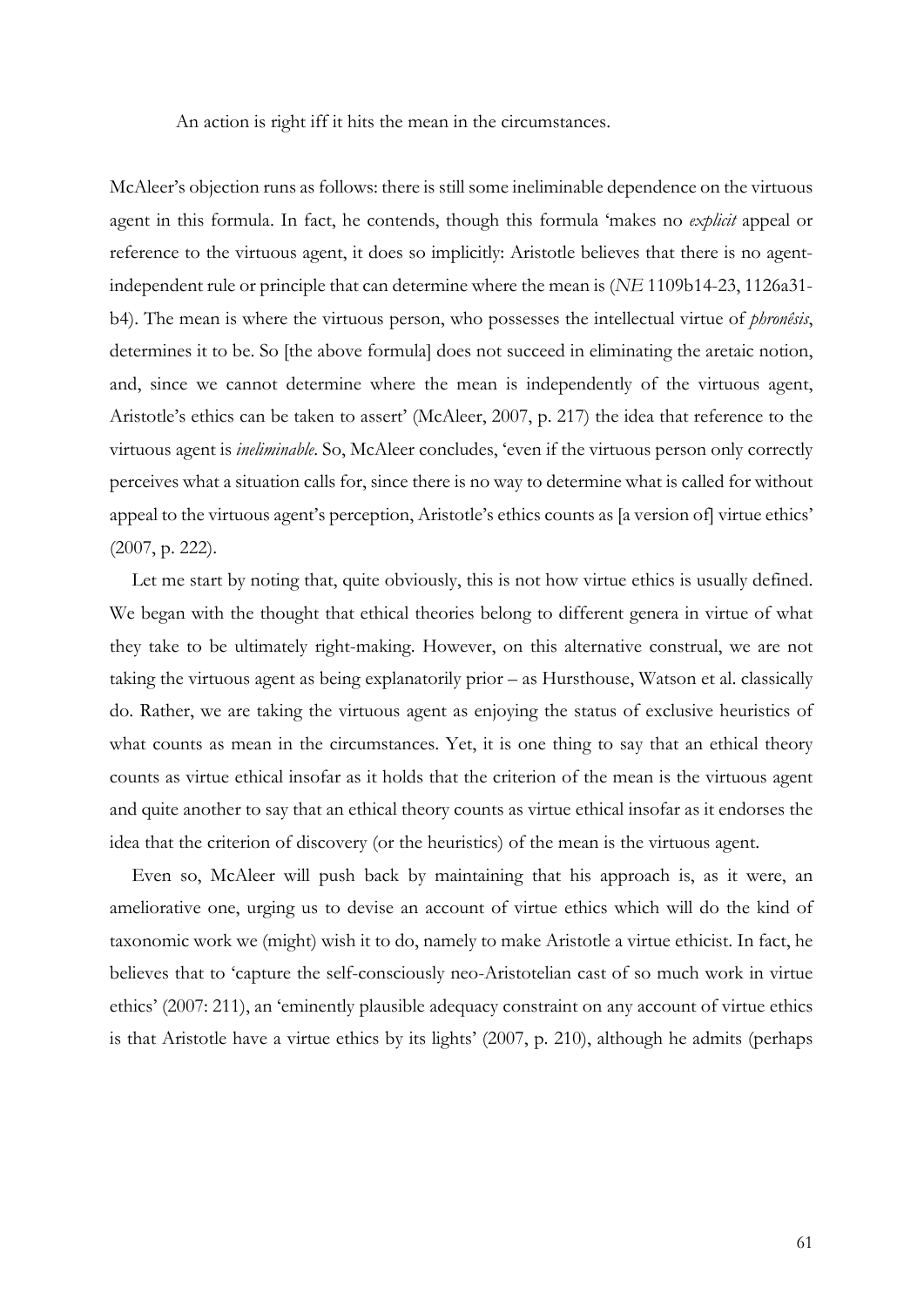with some awareness of the circularity that would otherwise be involved) that this is better thought of as a 'presumptive rather than peremptory constraint' (2007, p. 211).<sup>62</sup>

Thus, his novel account would thus run as follows: a sufficient condition for an ethical theory to count as virtue ethical is that it attributes an exclusive or ineliminable role to the virtuous agent in revealing what the situation requires, what it calls for.63 That is to say, that it attributes, as he puts it, 'epistemological priority' to the virtuous agent.

I say 'sufficient condition' to be fair to McAleer's proposal, which is a disjunctive one (2007, p. 221). On his account, in fact, virtue ethics will be any theory believing in (i) both the definitional and epistemological priority of the virtuous agent, *or* (ii) in just the definitional priority, *or* (iii) in just the epistemological priority. Depending on how many, and which, of the stated theses a theory endorses, it will belong to a correspondingly stronger or weaker version of virtue ethics.64

At any rate, we have seen that Aristotle does not believe in either of the first two disjuncts since he does not endorse the Primacy of Character. So, returning to our main question, we need to evaluate the plausibility of thinking that the sole endorsement of the epistemological priority of the virtuous agent makes a certain theory virtue ethical. Is this a sufficiently exclusive way of specifying virtue ethics?

Suppose there is a version of consequentialism which, like many versions of virtue ethics, believes in the inexactness of the ethical realm  $-$  a version which agrees with the thought that there is no all-encompassing rule (or set of rules) which can help us determine what is required in each and every specific circumstance. Suppose, further, that this version of consequentialism endorses the claim that only the virtuous agent (and us, by reference to her) can discover what the right thing to do is – a version which also holds that there is no virtue-independent way to determine what action is required. This theory would still be consequentialist in character, and,

<sup>62</sup> Regardless of the worries of circularity involved in this constraint and granting its *prima facie* plausibility, my argument will be that this is an objectionably presumptive constraint: it has undesirable consequences.

<sup>63</sup> Hence, McAleer is imprecise when he claims that for this kind of virtue ethics 'that the virtuous agent would φ in c is the *best or only* evidence that φ-ing in c is right' (2007, p. 220, my emphasis). Strictly speaking, in fact, that something is the best evidence that φ-ing in c is right does not entail that it is also the exclusive evidence that  $\varphi$ -ing in c is right – there might be a second-best, after all. If so, and if McAleer is to meet the very desideratum of the ineliminability of the virtuous agent, then he should have simply stated that the virtuous agent is the *only* evidence that φ-ing in c is right.

<sup>64</sup> This disjunctive definition of virtue ethics saves McAleer from the undesirable consequence of negating that those who believe in the Primacy of Character are virtue ethicists.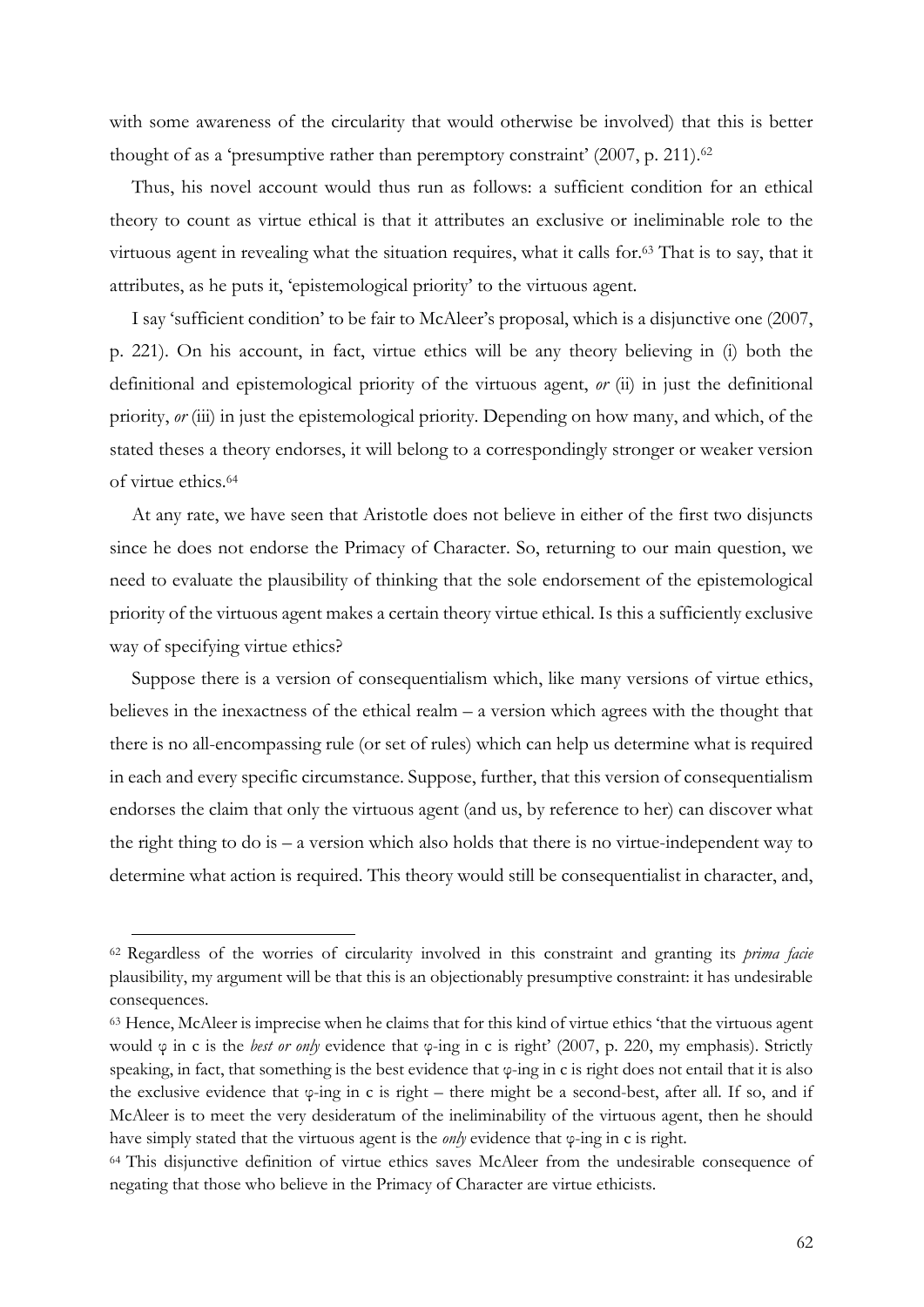quite plausibly, we would not be inclined to deem it a version of virtue ethics. I conjecture that the reason why we would not have this inclination is that this variant of consequentialism would not take basic moral facts to be facts about virtues. Virtues, it would still hold in its consequentialist vein, are character traits worth having *because* they (enable us to) maximise production of goodness, but they themselves are not, ultimately, right-making: maximisation of goodness is.

The same reasoning could be applied to a deontology *à la* Ross which held that there are moral facts 'out there' waiting to be intuited and which introduced the further restriction that only the virtuous agent (and us, by reference to her) can discover what is required of us in the circumstances.

What should we say about these theories? That they are all versions of virtue ethics? If so, to what end? Simply to be able to assert that Aristotle is a virtue ethicist? Would it not be more accurate to say that they are all different ethical theories with the same epistemological twist? On McAleer's construal, however, we would have to say that they are all different species of the same genus: virtue ethics. But this has the undesirable outcome of lumping together Aristotle's ethics and these modified versions of consequentialism and deontology – all for the sake of holding that Aristotle *is*, in some sense, a virtue ethicist. In other words, this account of virtue ethics is vulnerable to a charge of over-inclusiveness.

This, I take it, re-illuminates the plausibility of our starting point: that different ethical theories belong to different genera in virtue of what they take to be ultimately right-making and not in virtue of what they take to be the heuristics one has for discovering what is (independently of the heuristics) right.

While it seems plausible, thus, to find the same moral epistemology across different genera of normative ethical theories, it seems much less plausible (indeed, implausible) to find the same criterion of right action across different genera of normative ethical theories.

At this juncture, there seems to be only one question left: to what lengths are we willing to go to make Aristotle a virtue ethicist?

#### **4. On the accessibility of the mean**

In this section, I want to evaluate the plausibility of McAleer's idea of the epistemological priority of the virtuous agent in its own right, regardless of the implications it has when taken as the distinguishing feature of virtue ethics.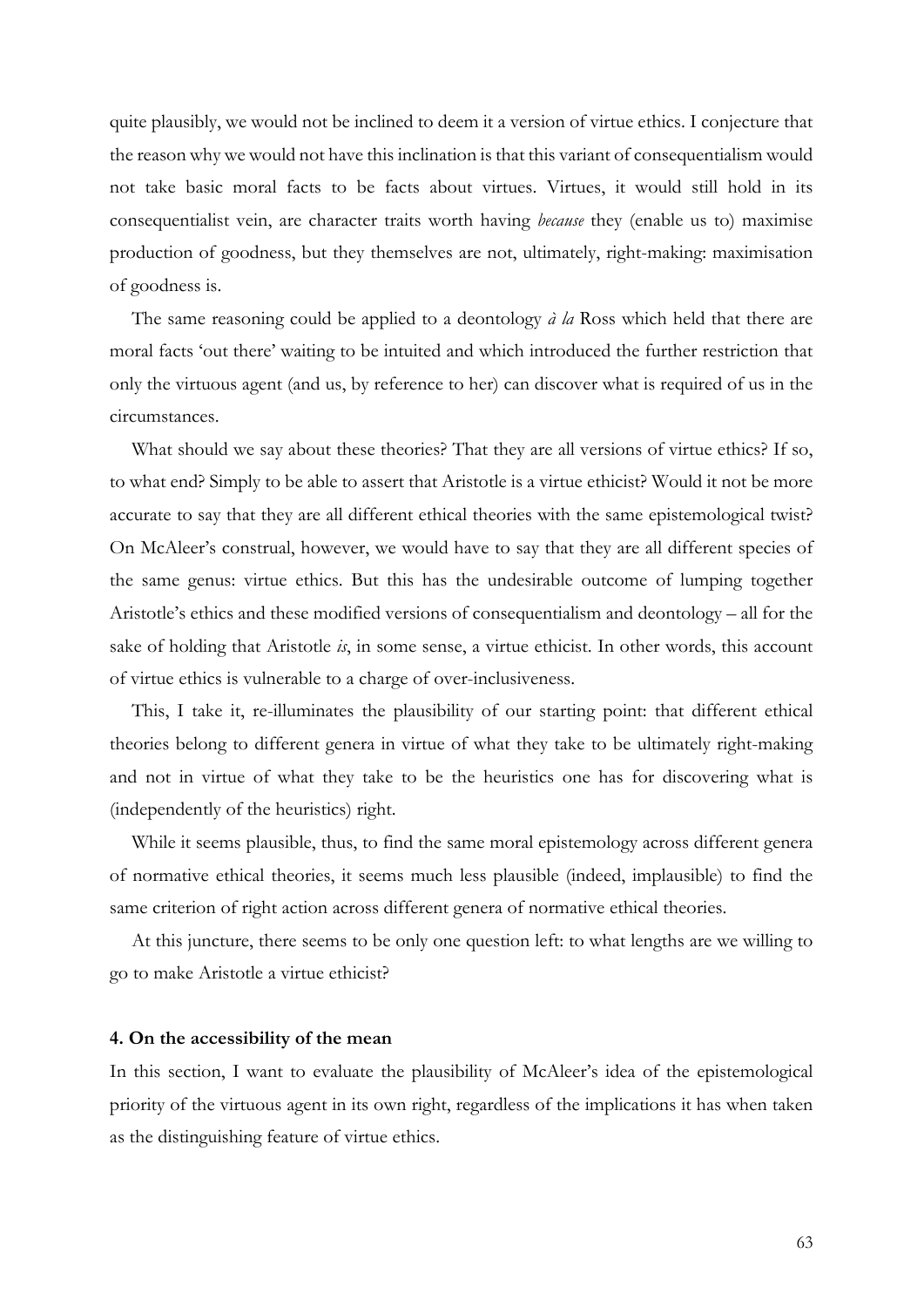Recall that McAleer's idea is not just the simple thought that the virtuous agent enjoys 'epistemological priority' in the sense I explored in Chapter 1 §6 and Chapter 2 §§7-8, namely that she is an exemplar when it comes to getting things right. That is true by definition, and is perhaps almost a truism, in Aristotle's ethics: after all, she is the best specimen of her sort and possesses the excellence of *phronēsis* – the best virtue one could hope to acquire regarding moral knowledge. As a matter of fact, there will be a one-to-one correspondence between the actions rationally chosen and performed by the virtuous agent and their rightness.

Rather, McAleer's idea is that 'there is *no* virtue-independent way to determine what action is required' (2007, p. 222, my emphasis). This would make reference to the virtuous agent ineliminable, even if only epistemologically. But should we attribute to Aristotle the idea that there is no 'virtue-independent' way of figuring out what the mean thing to do is?

First of all, notice that McAleer's argument proceeds swiftly from the thought that for Aristotle 'there is no agent-independent rule or principle that can determine where the mean is' to 'we cannot determine where the mean is independently of the virtuous agent' (2007, p. 217). We might start by observing, however, that it is not obvious whether we can establish the truth of both claims in Aristotle.

The former claim is, in some sense, true: Aristotle is suspicious that there are allencompassing rules or principles which can guide action, by way of inference, in each and every specific circumstance. Morality is, to a large extent, uncodifiable. As he puts it, rules work 'for the most part' (*hōs epi to polu*, 1094b21) and, even when some principles seem generally true, they are still underspecified (1104a5-10), such that the answer to what we ought to do ultimately 'lies in perception' (1109b23), with its provision of the missing particulars. In other words, it is true that for Aristotle in many cases we will need to find ourselves in the situation before we can conclusively know what the right thing to do is. No ethical almanac will suffice on its own. Relatedly, as the agent will be an integral part of the contextual complexity, it is also true in this sense that there is no 'agent-independent' way of figuring out what the mean is: features concerning the agent are part of the set of parameters involved in identifying the mean.<sup>65</sup>

On the other hand, the latter claim – that 'we cannot determine where the mean is independently of the virtuous agent' – is dubious. Aristotle nowhere explicitly holds this thesis,

<sup>65</sup> Consider, for instance, someone donating her money. For the action to count as generous, the money needs to be a substantial portion of one's wealth. For why this does not lead to some form of objectionable agent-relativity, see Brown (1997). For a criticism, see Gottlieb (2009, esp. pp. 25-39). For a response, see Brown (2014, esp. p. 68, fn. 9).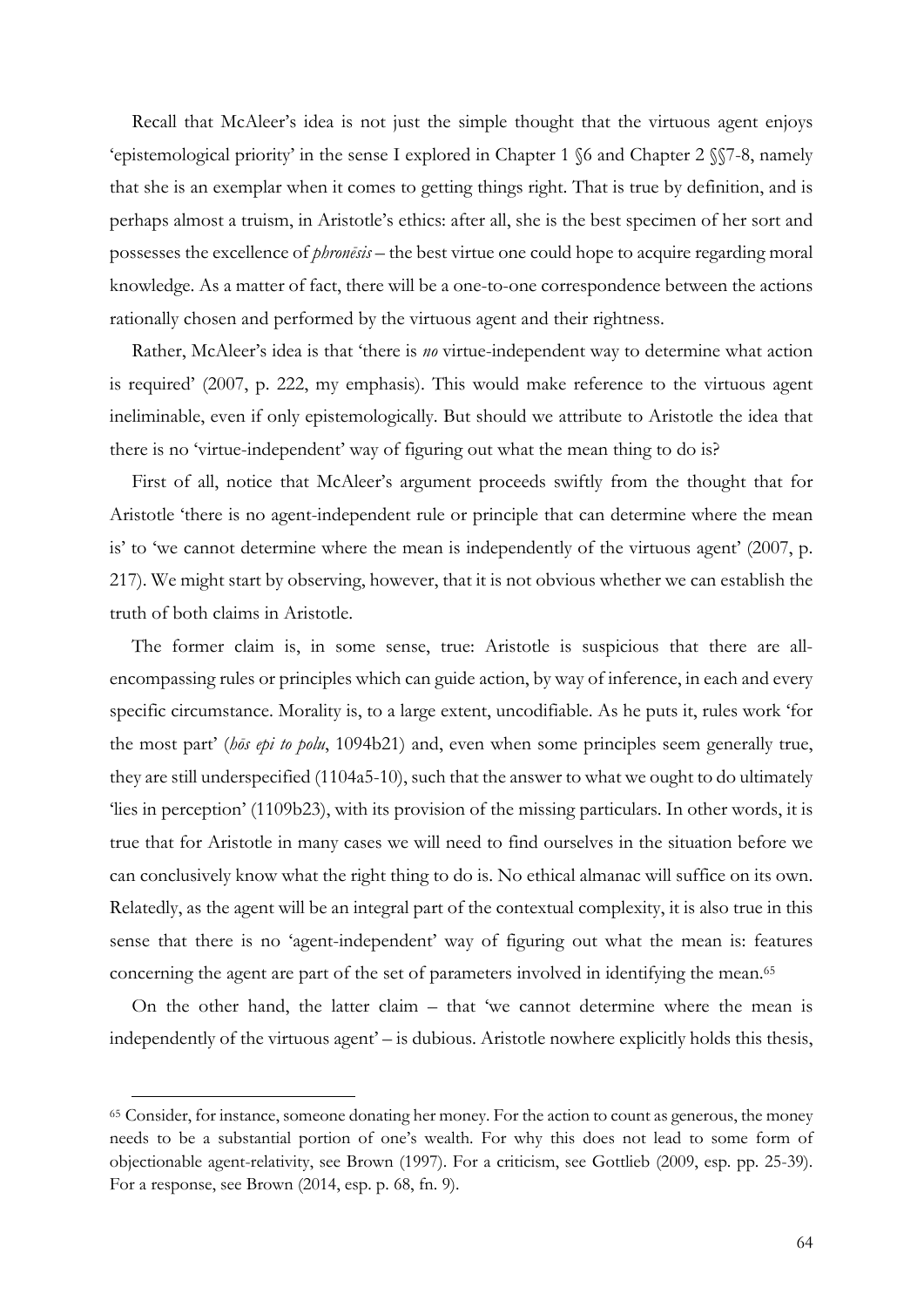and his text does not commit us to it. Indeed, the text might suggest otherwise. In this connection, I propose considering two cases.

First, let us consider the enkratic agent. As Aristotle tells us, the enkratic agent rationally chooses virtuous actions knowing that they are virtuous, but does so feeling conflicted (*NE*  VII). She does not meet, we might surmise, the stability condition introduced in *NE* II.4. When she acts, she does not do so 'from a stable and unchanging disposition' (*bebaiōs kai ametakinētōs*, 1105a33). Among other things, in fact, that the issuing state be *ametakinētos* requires that one does not feel pain or hesitancy when one acts. If she does so feel, it counts against her possessing virtue; no emotional disturbance should be present at the time of action.<sup>66</sup> Thus, because the enkratic agent is so conflicted, she is non-virtuous (though of course not vicious). Moreover, as per the thesis of the reciprocity of the virtues, she also does not have *phronēsis*  (for if she did, she would be virtuous, *per impossibile*). And yet she can, independently of the possession of *phronēsis*, determine where the mean is: she chooses virtuous actions knowing that they are virtuous or, we might equally paraphrase, mean actions knowing that they are mean.

A similar case, perhaps more speculative in nature, is that of the learner approaching the endpoint of habituation. I advance that there will be a point in time in which the learner will be able to reliably identify what the right thing to do is *herself.*<sup>67</sup> She might not perform the mean thing in the right way (sc. virtuously), not yet at least. Nonetheless, she will get things right without possessing *phronēsis* herself.

It is worth noting that, nonetheless, there is a crucial difference between the enkratic (as well as the learner) and the virtuous agent and that, indeed, the difference is one of moral sensitivity. In fact, it might be hypothesised that the enkratic agent does not *really* see the world in the same way in which the virtuous agent does. For instance, if one is truly courageous, what

<sup>66</sup> To be sure, Aristotle is not just making a point about the lack of internal conflict (or perhaps even the stricter requirement that the virtuous agent takes pleasure and feels harmonious in doing the right thing). In asking that the agent performs the virtuous action 'from a stable and unchanging disposition', I think that he is also understanding the condition in more deflationary, and indeed more generally counterfactual, terms: that if things got harder (increasingly harder), the virtuous agent would not vacillate and would still perform the virtuous action. For this more general reason too, the condition is rightly called 'stable' and 'unchanging'. (Proviso: there will be a point where ψ-ing, rather than φ-ing, will be the virtuous thing to). See Broadie (1991, p. 89).

<sup>67</sup> Recall the analogy with grammar of *NE* II.4: that one counts as a grammarian when one has knowledge 'within oneself' (*en hautō(i)*) of (e.g.) how one's name is spelt, and not when one produces grammatical outcomes either accidentally or under instruction.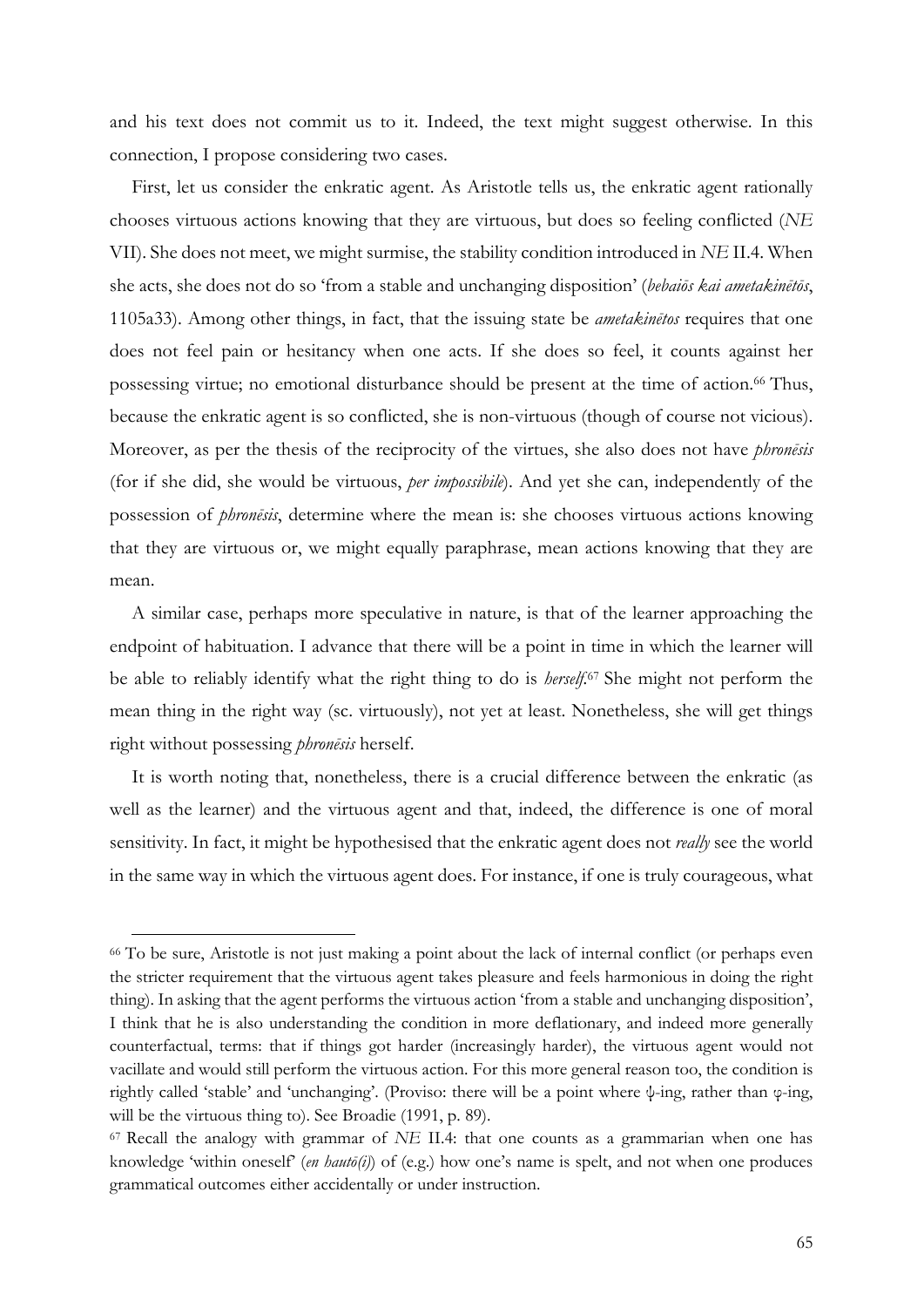seems like a frightful and dangerous situation to many will simply appear to her as an occasion to manifest her bravery. Being courageous, one might think, involves having the motivations that the courageous person has; it involves seeing the world in the very specific way in which she sees it.68 So, while the enkratic agent has a remainder of conflict, possibly because she is still attributing some weight to the reasons against φ-ing, the virtuous agent will not be affected by the reasons against φ-ing (although her *logos* might still be sensitive to them). Her excellent character makes it the case that she feels no internal conflict. Thus, the virtuous agent, it might be thought, sees more directly what the mean thing to do is.

Yet, even if this were an accurate description of the virtuous and the enkratic agent's psychology, it would not suffice to vindicate McAleer's thesis. For the enkratic agent still sees perfectly well that φ-ing is the right thing to do (indeed, she sees why it is overall required of her to φ, rather than ψ). In light of this, insofar as we are concerned with the question 'What is the right thing to do?', there is little difference between the virtuous agent and the enkratic agent. The difference lies elsewhere, such as in how they perceive what the right thing to do is and what sort of effects this perceptual difference makes to their motivational state, which, in turn, might lead to different ways of performing the action which they do, in fact, both perform.69

A similar line of response would run for someone objecting that there is a notable difference between the enkratic and the virtuous agent, precisely in virtue of what I have argued in Chapter 2, namely that the way in which we perceive things is a function of our character. So, if it is true, as I argued there, that the virtuous agent is the one who reliably sees what the right thing to do is in virtue of her excellent character, is it still plausible to think that the enkratic agent, lacking such an excellent character, correctly identifies the mean? The answer will be negative only if we foist onto Aristotle an implausibly restrictive view, such that only those who are virtuous can correctly identify the mean. The idea I explored in Chapter 2 §§7-8, however, need only commit us to thinking that for Aristotle there is a certain character (the vicious sort) which is so perverted that access to the mean is necessarily precluded to it *and* a certain character (the virtuous sort) so excellent that access is reliably granted to it: what is in-between, nevertheless, might still enjoy a sufficiently good grasp of what the situation calls for. I would locate the enkratic agent here.

<sup>68</sup> See Gardner (2007, pp. 126-127).

<sup>&</sup>lt;sup>69</sup> Similarly, the akratic agent too sees what action would be required of her. The difference is that she is not moved to perform it.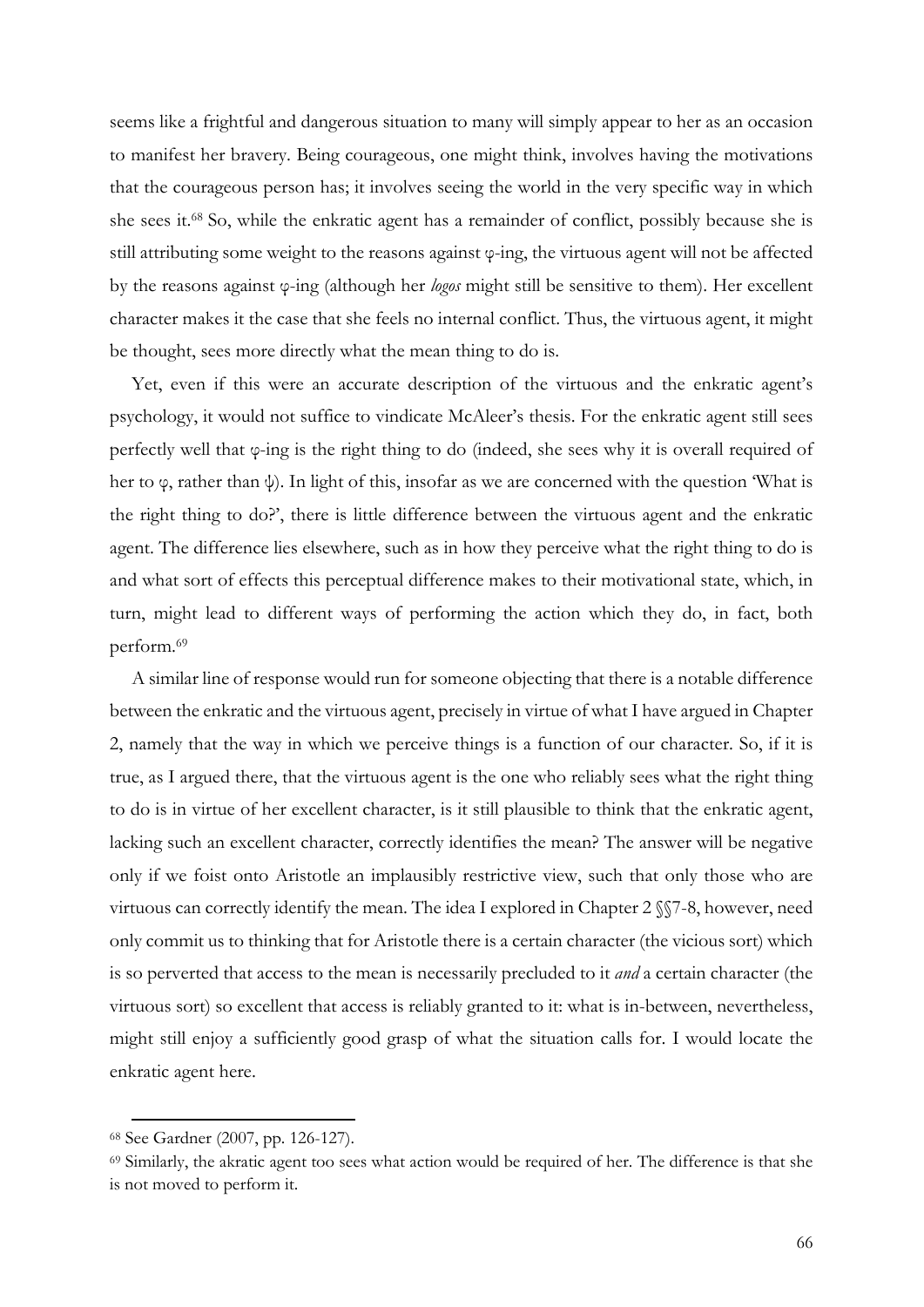It might be the case that if one is to have the finest rational appreciation of the right-making qualities of virtuous actions, one needs to be virtuous oneself, having acquired *phronēsis*. But it might well be that to have a sufficiently clear understanding of which actions count as right and virtuous might well not be the prerogative of the virtuous agent. Thus, insofar as the question is one about 'right action' (and not, say, about *eudaimonia*), I do not see how the virtuous agent has any sort of exclusive access to it.

These examples are intended to show that our access to the mean need not be mediated by *phronēsis*. In other words, and returning to McAleer's suggestion, it need not be the case that since Aristotle does not believe in the full codifiability of ethics, then he also believes that figuring out what we ought to do is the exclusive province of the virtuous agent. We should thus be cautious not to overstate Aristotle's remarks on the non-rigorous nature of morality: it simply does not follow from Aristotle's statement that in ethics rules 'work for the most part' that such rules do *not* work. And it is perhaps under the influence of one such overstatement that we will feel the urge of substituting the emptiness left behind by the complete absence of rules with an exclusive moral exemplar. In Aristotle, luckily, there is no such drastic void to be filled.

This leads me to a second textual point. I find it telling that Aristotle constantly offers rules of thumb (such as steering clear of the more contrary extreme, 1109a30-32, or paying our debts before doing favours to our companions, 1164b30-33) as well as conceptual devices to locate the right thing to do (such as the doctrine of the mean, with its general advice of avoiding excess and deficiency in behaviour and its more specific advice of checking the parameters). It is *these* tools that Aristotle, throughout the chapters concerned with habituation and the investigation of the individual ethical virtues, provides as practical guidance to the student of virtue. He does not incite the learner to think of what the virtuous agent would do but rather to follow the guidance of the various generalisations he offers and examine the particulars of the circumstances (the object, the amount, the person etc.).

Therefore, it is far from obvious that Aristotle attributes this ineliminable epistemological role to the virtuous agent for the discovery of the mean, as McAleer thinks he clearly does. Neither do we need to possess *phronēsis* ourselves in order to figure out what the right thing to do is, nor do we always need to appeal to the idea of 'what the virtuous agent would do': in simple cases, it seems to me that we simply intuit what the right thing to do is. In other cases, rules of thumb will suffice. Of course, I am not contending that Aristotle finds implausible the idea of asking the closest available virtuous agent or of thinking about what she would do.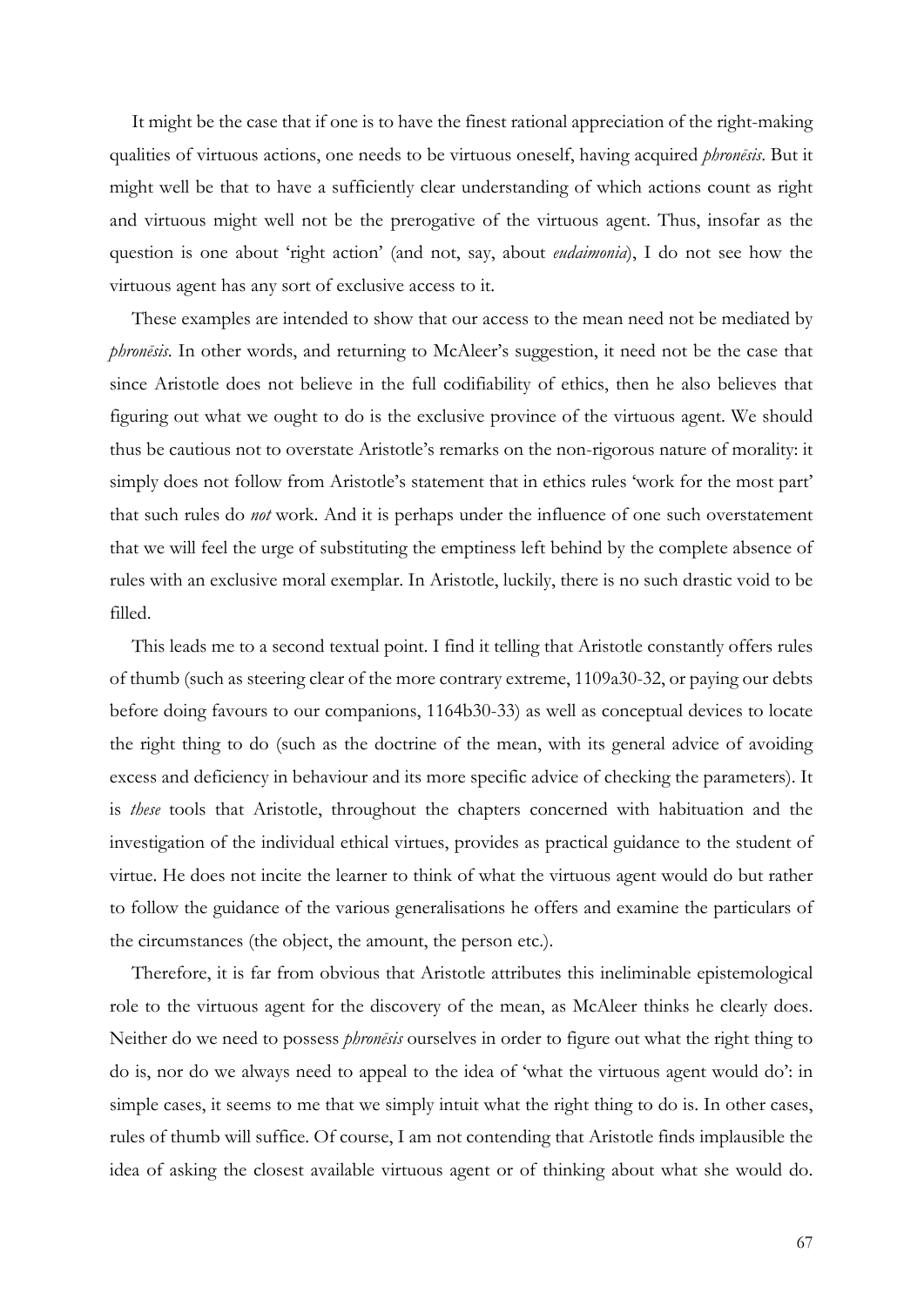What I am arguing against is the idea that there is no way of discovering the mean independently of virtue or *phronēsis.*

### **5. Conclusion**

 $\overline{a}$ 

In this chapter, I have argued that we have good reasons to resist the idea that Aristotle is a virtue ethicist, both in the stronger, canonical sense of endorsing the Primacy of Character and in the weaker sense suggested by McAleer. In conclusion, I wish to analyse the implications of answering the question of whether Aristotle is a virtue ethicist.

From a taxonomical perspective, Aristotle cannot be said to be a virtue ethicist in the modern sense, since he does not explain what it is for an action to be virtuous in terms of the virtuous person. Instead, he defines virtuous actions by appealing to the notion of the mean. What is more, he even makes the further step of inverting the direction of priority: having specified what it is for an action to be mean, he tells us that the dispositions of the excellent person are mean dispositions because they are concerned with (*peri*) mean actions and feelings – that is, their intermediacy is inherited. As he puts it, they are *mesotētes* because they aim at and achieve what is mean (*tou mesou stochastikē*) in actions and feelings.

Conversely, this also implies that, insofar as recent virtue ethics is characterised by its endorsement of the Primacy of Character, it cannot profess Aristotelian origins. Thus, when Hursthouse claims that her version of virtue ethics is neo-Aristotelian because it 'aims to stick pretty close to his ethical writings wherever else it can' (1998, p. 8), we should pause and ask how plausible this claim is. As we have seen, the claim might not be very plausible, so long as questions about right action go. Virtue ethics does not, and need not, stand on Aristotle's shoulders. 70

But, if so, it is also problematic to think of Aristotle's ethics as belonging to the triad of normative ethical theories, alongside consequentialism and deontology. We have seen that what sets these theories apart is the criterion they offer for what counts as right (and wrong) action: as I put it above, different criteria of right action lead to different genera of normative ethical theories. However, once we subtract from Aristotle the distinctively virtue ethical criterion of right action, we are left with a lacuna: is it still plausible to think of Aristotle's ethics as occupying a distinctive role in the triad? Or does Aristotle's ethics simply belong to either consequentialism or deontology? In which case, is there any other distinctive role for Aristotle's

<sup>70</sup> Of course, these remarks have no bearing on the plausibility of the project of modern virtue ethics considered in its own right.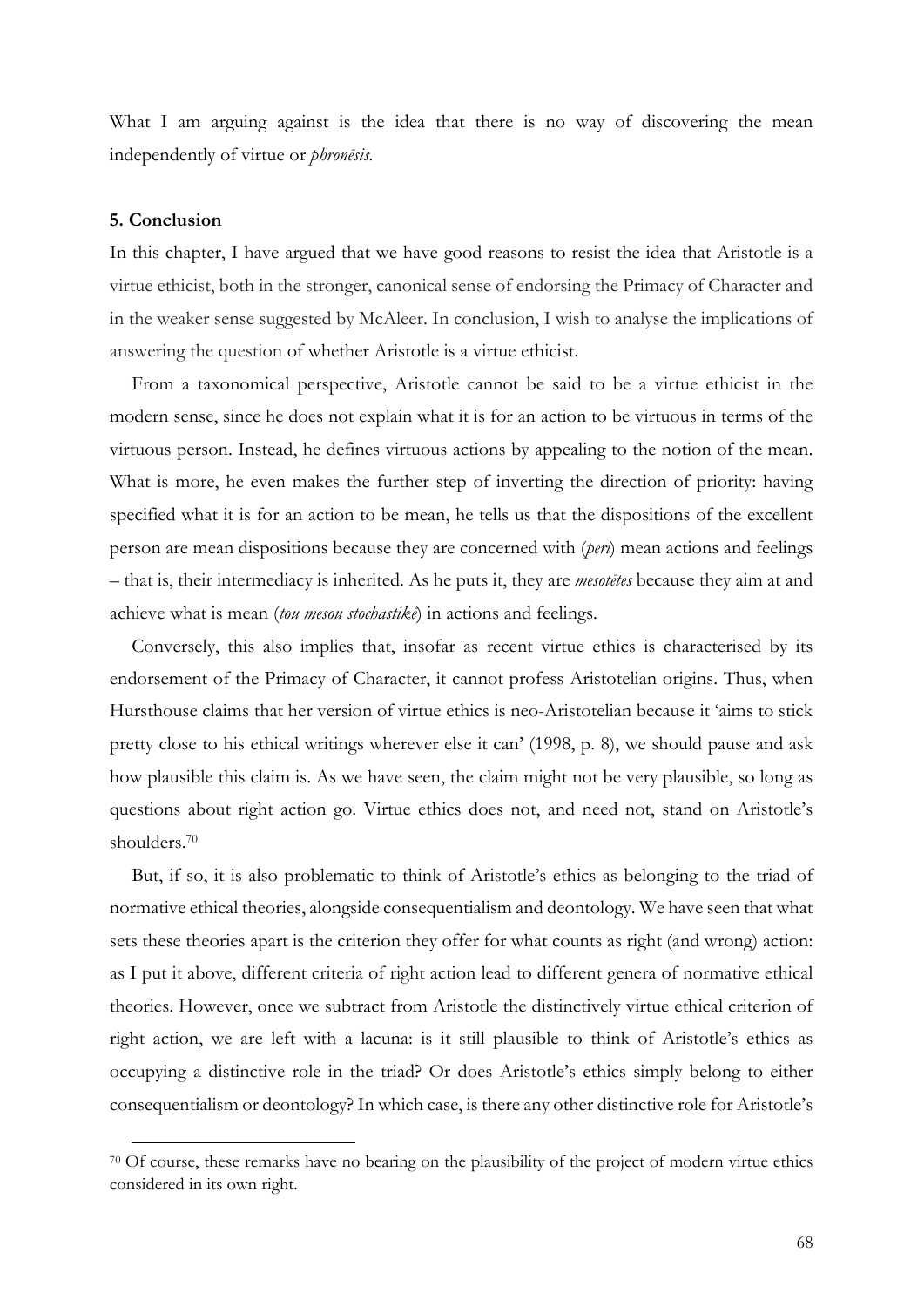ethics as a method of ethics? These are (some of) the questions that urgently surface once we can no longer assume that the Stagirite's ethics is a species of virtue ethics.71

Lastly, there are considerable exegetical benefits. In showing that Aristotle is not a virtue ethicist in the modern sense, we free Aristotle's text (or, I should say, our reading of it) from certain colourings which would otherwise cloud the real meaning of some key passages. More precisely, conducting our exegeses with a critical eye to the recent tradition that Aristotle has doubtlessly inspired helps us see that his text is far from suggestive of some form of definitional priority of the virtuous agent. More precisely, it neither suggests that an action counts as virtuous when, and because, it is performed by a virtuous agent (as some have thought he held in *NE* II.4), nor that the mean quality of virtuous actions is to be explained in terms of the intermediacy of the dispositions from which they flow (as some have thought he held in *NE*  II.2 and II.6). What we get, to reiterate, is virtuous actions' independence from and definitional priority over virtuous dispositions.

I surmise that calling attention to this distance between Aristotle and virtue ethics will allow us to better see and evaluate the plausibility of a different, non-virtue-ethical treatment of the Stagirite's ethics.

<sup>71</sup> See Crisp (2015), who suggests considering Aristotle's ethics as a non-Kantian form of deontology and finding its distinctiveness in the sort of (non-instrumental) value it attaches to the virtues. See also Hirji (2018b).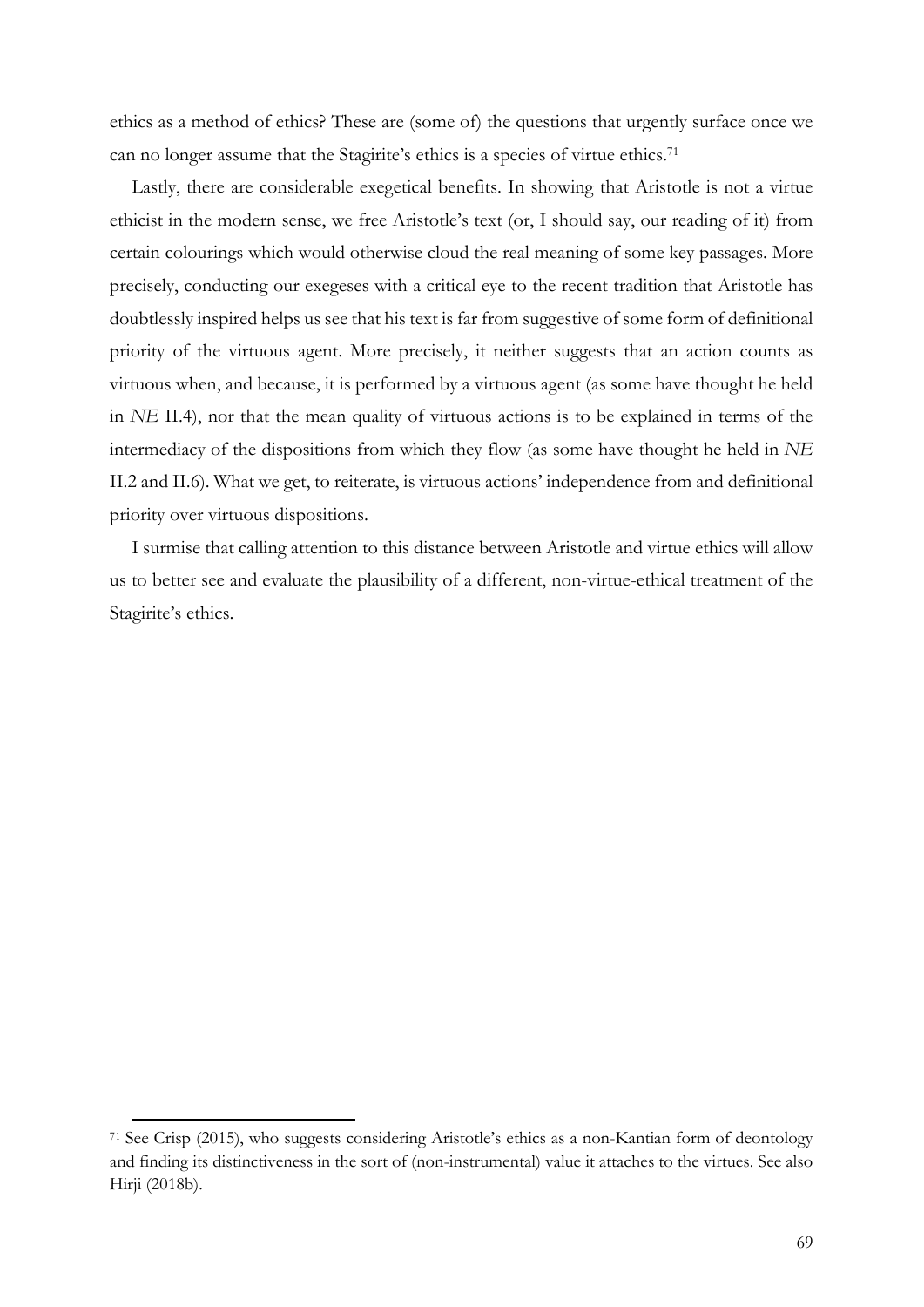## **Conclusion**

In this thesis I have explored the relationship between virtuous actions and virtuous dispositions in Aristotle's *NE*, arguing against the set of claims on which virtuous actions are virtuous in some derivative sense. Ultimately, I have defended the idea that virtuous actions are not only virtuous independently of virtuous dispositions but also definitionally prior.

In Chapter 1, I have argued against the claim that virtuous actions are virtuous because they are performed by a virtuous agent. I have done so by discussing *NE* II.4's distinction between virtuous actions and acting virtuously, as presented via the analogy with technical skills in response to the *aporia* raised by the hypothetical sceptic. This distinction, I have indicated, implies that nothing about the agent needs to be true for a certain action to count as virtuous – that is, that the (knowledge, choice and stability) conditions Aristotle discusses at 1105a26 b3 are conditions which need to be met by an agent if she is to count as virtuous, and not conditions for an act to count as virtuous.

In Chapter 2, I have answered the question of what makes an action virtuous, if not the fact that it is performed by a virtuous agent. I have argued that what makes an action virtuous is that it hits the mean-relative-to-us. I emphasised how this notion applies primarily to actions and feelings, and not to dispositions, since only the former, being divisible continua, directly admit of an intermediate, excessive and deficient condition. After rejecting those views on which the intermediacy of virtuous dispositions is taken to be explanatorily prior to that of virtuous actions, I then made the further step of inverting the direction of priority: virtuous dispositions inherit their intermediacy from virtuous actions (and feelings); that is, virtuous dispositions are mean dispositions because they hit the mean in actions and feelings. I concluded the second chapter by responding to the objection that Aristotle himself might have suggested some form of dependence of virtuous actions on the virtuous agent when he claimed that the mean is determined by the *phronimos* (1106b36-1107a2): as *NE* III.4 strongly suggests, the *phronimos* merely identifies what already and independently counts as mean.

Lastly, in the third and final chapter, I have explained how, if the claims presented in the first two chapters are true, Aristotle's ethics does not count as a form of modern virtue ethics. In Aristotle's ethical theory, the relationship between virtuous actions and virtuous dispositions is not what is often assumed: there is no definitional dependence of the former on the latter.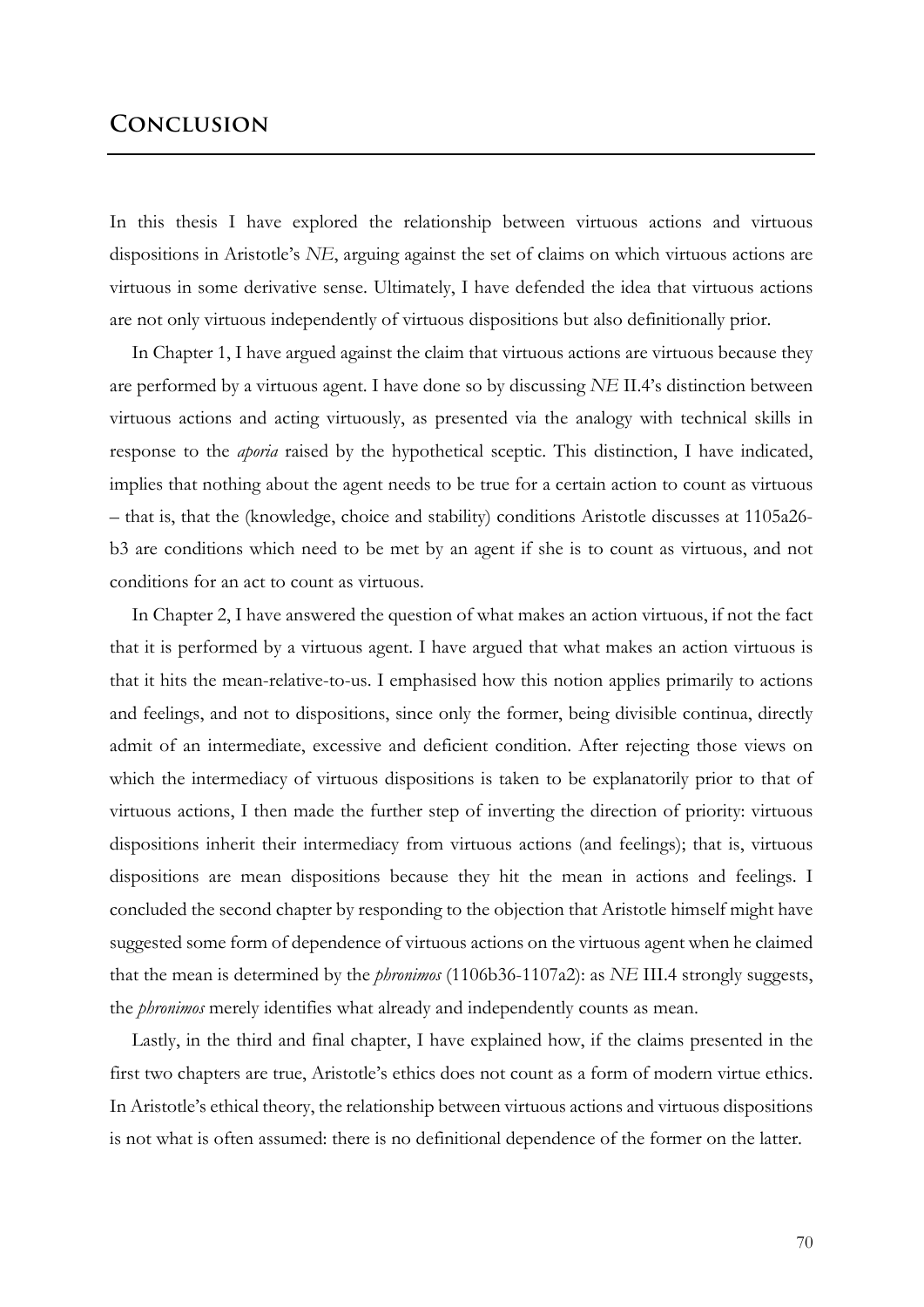## **List of Abbreviations**

- *DA – De Anima*
- *EE – Eudemian Ethics*
- *Met. – Metaphysics*
- *NE – Nicomachean Ethics*

## **Bibliography**

## **i. Editions, Translations & Commentaries**

Barnes, J. (1984). *Aristotle, Complete Works*, Vols. I & II. Princeton University Press.

Broadie, S. & Rowe, C. (2002). *Aristotle, Nicomachean Ethics: Translation, Introduction and Commentary*. Oxford University Press.

Bywater, I. (1894). *Aristotelis Ethica Nicomachea*. Clarendon Press.

Inwood, B. & Woolf, R. (2013). *Aristotle. Eudemian Ethics*. Cambridge University Press.

Irwin, T. (1999). *Aristotle. Nicomachean Ethics* (2nd ed.). Hackett Publishing Company.

Joachim, H. H. (1951). *Aristotle, The Nicomachean Ethics*. *A Commentary*, (ed.) D. A. Rees. Clarendon Press.

Natali, C. (1999). *Aristotele. Etica Nicomachea*. Editori Laterza.

Rackham, H. (1934). *Aristotle. Nicomachean Ethics,* (ed.) J. Henderson, Loeb Classical Library. Harvard University Press.

Taylor, C.C. W. (2006). *Aristotle: Nicomachean Ethics Books ii–iv: Translated with an Introduction and Commentary,* (ed.) C. C. W. Taylor, L. Judson. Oxford University Press.

## **ii. Modern Sources**

Annas, J. (2011). *Intelligent Virtue*. Oxford University Press.

Aufderheide, J. (2017). Is Aristotle a Virtue Ethicist?. In *Rereading Ancient Philosophy: Old Chestnuts and Sacred Cows* (pp. 199-220). Cambridge University Press.

Baron, M., Pettit, P. and Slote, M. (1997). *Three Methods of Ethics*. Blackwell.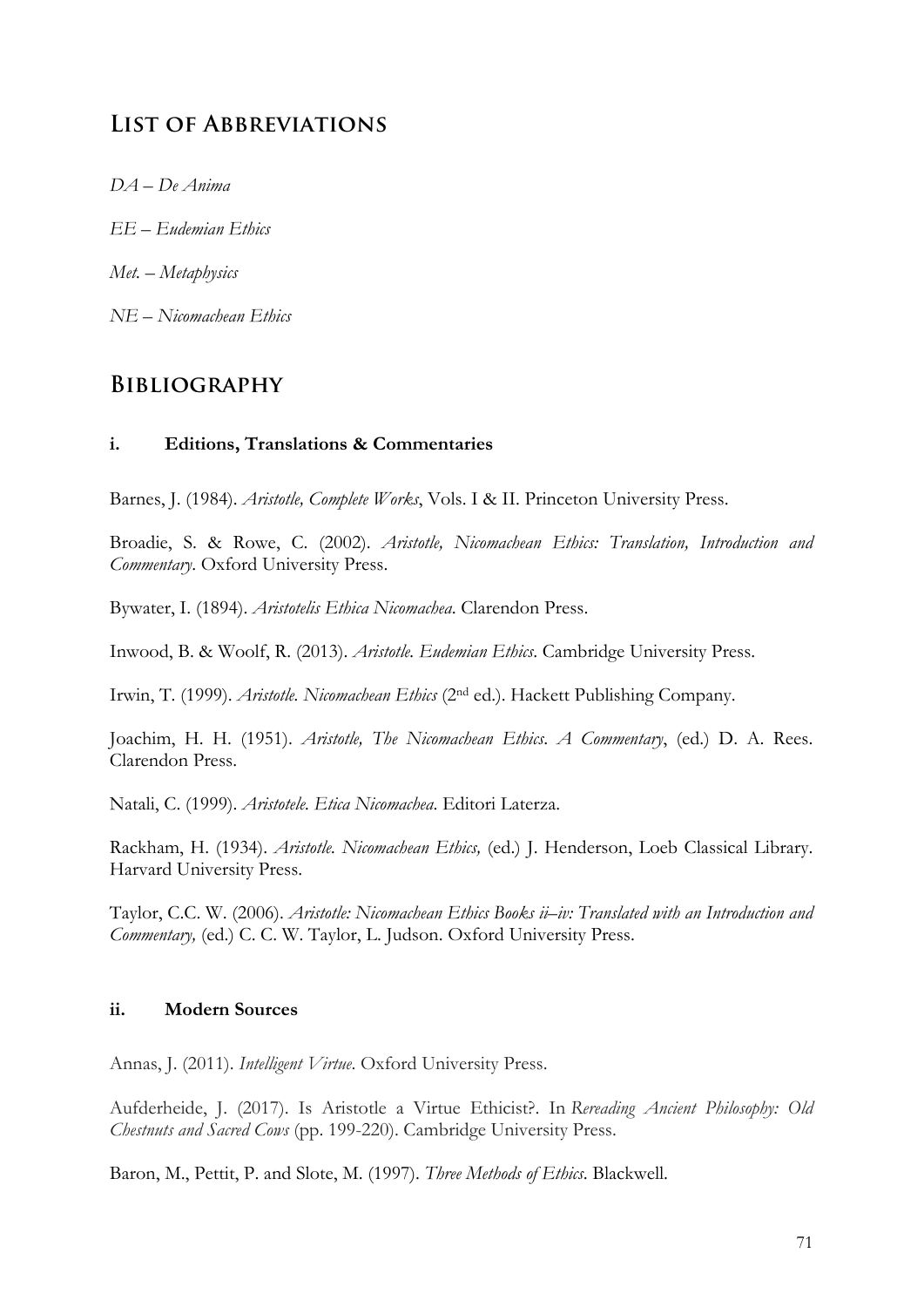Bostock, D. (2000). *Aristotle's Ethics*. Clarendon Press.

Broadie, S. (1991). *Ethics with Aristotle*. Oxford University Press.

—— (2007). Aristotle and contemporary ethics. In *Aristotle and Beyond* (pp. 113-134)*.*  Cambridge University Press.

Brown, L. (1997). What Is "the mean relative to us" in Aristotle's Ethics?. *Phronesis* 42(1), 77- 93.

—— (2014). Why is Aristotle's Virtue of Character a Mean? Taking Aristotle at his Word. In (ed.) R. Polansky, *The Cambridge Companion to Aristotle's Nicomachean Ethics* (pp. 64-80). Cambridge University Press.

Burnyeat, M. (1980). Aristotle on Leaning to Be Good. In (ed.) A. O. Rorty, *Essays on Aristotle's Ethics* (pp. 69-92). University of California Press.

Charles, D. (1995). Aristotle and Modern Realism. In (ed.) R. Heinaman, *Aristotle and Moral Realism* (pp. 135-172). The Keeling Colloquia I, UCL Press.

Crisp, R. (2015). A Third Method of Ethics?. *Philosophy and Phenomenological Research* XC(2), 257- 273.

Curzer, H. J. (1996). A Defense of Aristotle's Doctrine that Virtue Is a Mean, *Ancient Philosophy*  16(1), 129-138.

Duke, G. (2019). Equity and the *Spoudaios*. In *Aristotle and Law: The Politics of* Nomos (pp. 149- 165). Cambridge University Press.

Frankena, W. K. (1973). *Ethics* (2nd ed.). Prentice-Hall.

Gardner, J. (2007). The Gist of Excuses. In *Offences and Defences* (pp. 121-139). Oxford University Press.

Gottlieb, P. (1991). Aristotle and Protagoras: The Good Human Being as the Measure of Goods. *Apeiron* 24(1), 25-45.

Hampson, M. (2019). Imitating Virtue. *Phronesis* 64(3), 292-320.

—— (2020). Aristotle on the Necessity of Habituation. Re-Reading *Nicomachean Ethics* II.4. *Phronesis* 66(1), 1-26.

Hardie, W. F. R. (1968). *Aristotle's Ethical Theory.* Oxford University Press.

Hirji, S. (2018a). Acting Virtuously as an End in Aristotle's *Nicomachean Ethics*. *British Journal for the History of Philosophy* 26(6), 1006-1026.

—— (2018b). What's Aristotelian about neo-Aristotelian Virtue Ethics?. *Philosophy and Phenomenological Research* 98(3), 671-696.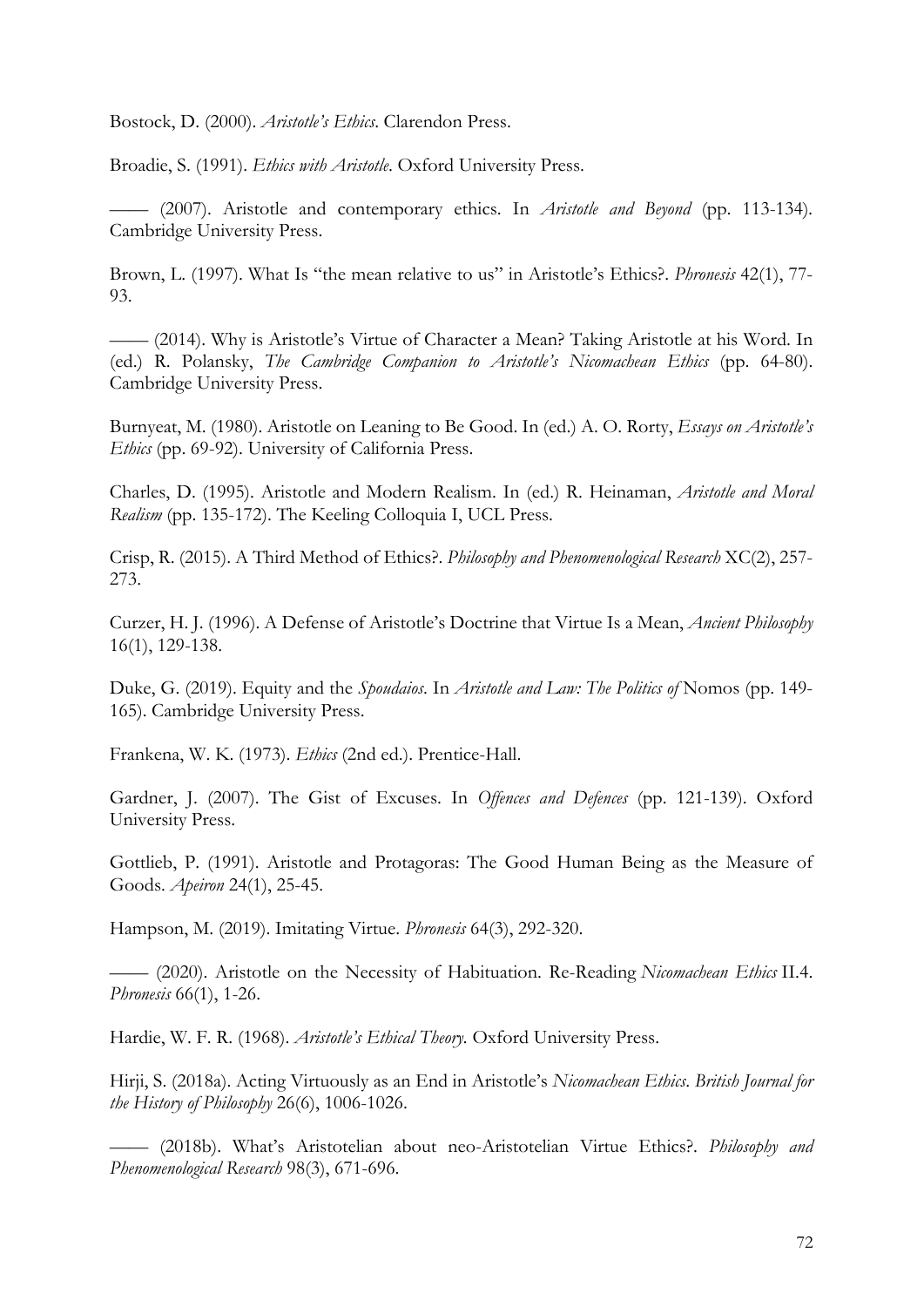Hurka, T. (2001). Against Virtue Ethics. In *Virtue, Vice and Value* (pp. 219-260). Oxford University Press.

Hursthouse, R. (1981). A False Doctrine of the Mean. *Proceedings of the Aristotelian Society* 81(1), 57-72.

—— (1998). Normative Virtue Ethics. In (ed.) R. Crisp, *How Should One Live? Essays on the Virtues* (pp. 19-33). Clarendon Press.

—— (2006a). Are Virtues the Proper Starting Point for Morality?. In (ed.) J. Dreier, *Contemporary Debates in Moral Theory* (pp.99-112). Blackwell.

—— (2006b). The Central Doctrine of the Mean. In (ed.) R. Kraut, *The Blackwell Guide to Aristotle's Nicomachean Ethics* (pp. 96-115). Wiley-Blackwell.

Hursthouse, R. & Pettigrove, G. (2018). Virtue Ethics. In (ed.) E. N. Zalta, *The Stanford Encyclopedia of Philosophy* (Winter 2018 Edition) URL https://plato.stanford.edu/archives/win2018/entries/ethics-virtue/

Irwin, T. H. (1986). Aristotelian Actions Review: Aristotle's Philosophy of Action by David Charles. *Phronesis* 31(1), 68-89.

Jimenez, M. (2016). Aristotle on Becoming Virtuous by Doing Virtuous Actions. *Phronesis* 61(1), 3-32.

Kawall, J. (2009). In Defense of the Primacy of the Virtues. *Journal of Ethics & Social Philosophy* 3(2), 1-21.

Lawrence, G. (2011). Acquiring Character: Becoming Grown-Up. In (eds.) M. Pakaluk and G. Pearson, *Moral Psychology and Human Action in Aristotle* (pp.233-284). Oxford University Press.

McAleer, S. (2007). An Aristotelian Account of Virtue Ethics: an Essay in Moral Taxonomy. *Pacific Philosophical Quarterly* 88(2), 208-225.

Morison, B. (2007). Aristotle, Almost Entirely. *Phronesis* 52(2), 239-249.

Nielsen, K. M. (2017). Vice in the *Nicomachean Ethics*. *Phronesis* 62(1), 1-25.

Nussbaum, M. (1999). Virtue Ethics: A Misleading Category?. *Journal of Ethics* 3(3), 163-201.

Pearson, G. (2006). Does the Fearless Phobic really fear the squeak of mice 'too much'?. *Ancient Philosophy* 26(1), 81-91.

Rapp, C (2006). What Use is Aristotle's Doctrine of the Mean?. In (ed.) B. Reis, *The Virtuous Life in Greek Ethics* (pp. 99-126). Cambridge University Press.

Ross, Sir W. D. (2005). *Aristotle. With an Introduction by John L. Ackrill* (6<sup>th</sup> ed.). Routledge.